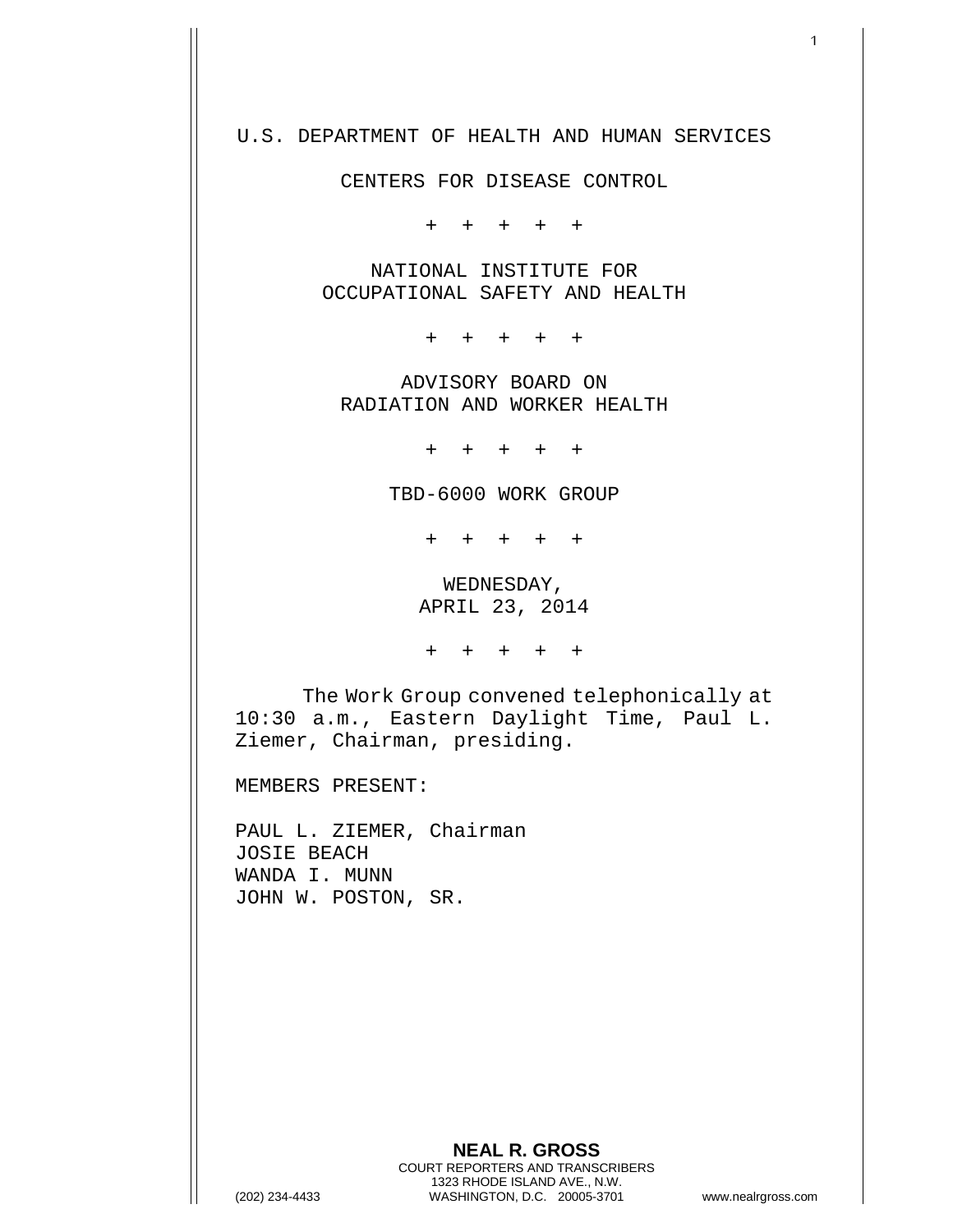ALSO PRESENT:

TED KATZ, Designated Federal Official BOB BARTON, SC&A SAM GLOVER, DCAS MONICA HARRISON-MAPLES, ORAU Team DeKEELY HARTSFIELD, HHS JOSH KINMAN, DCAS JOHN MAURO, SC&A JAMES NETON, DCAS LaVON RUTHERFORD, DCAS MUTTY SHARFI, ORAU Team JOHN STIVER, SC&A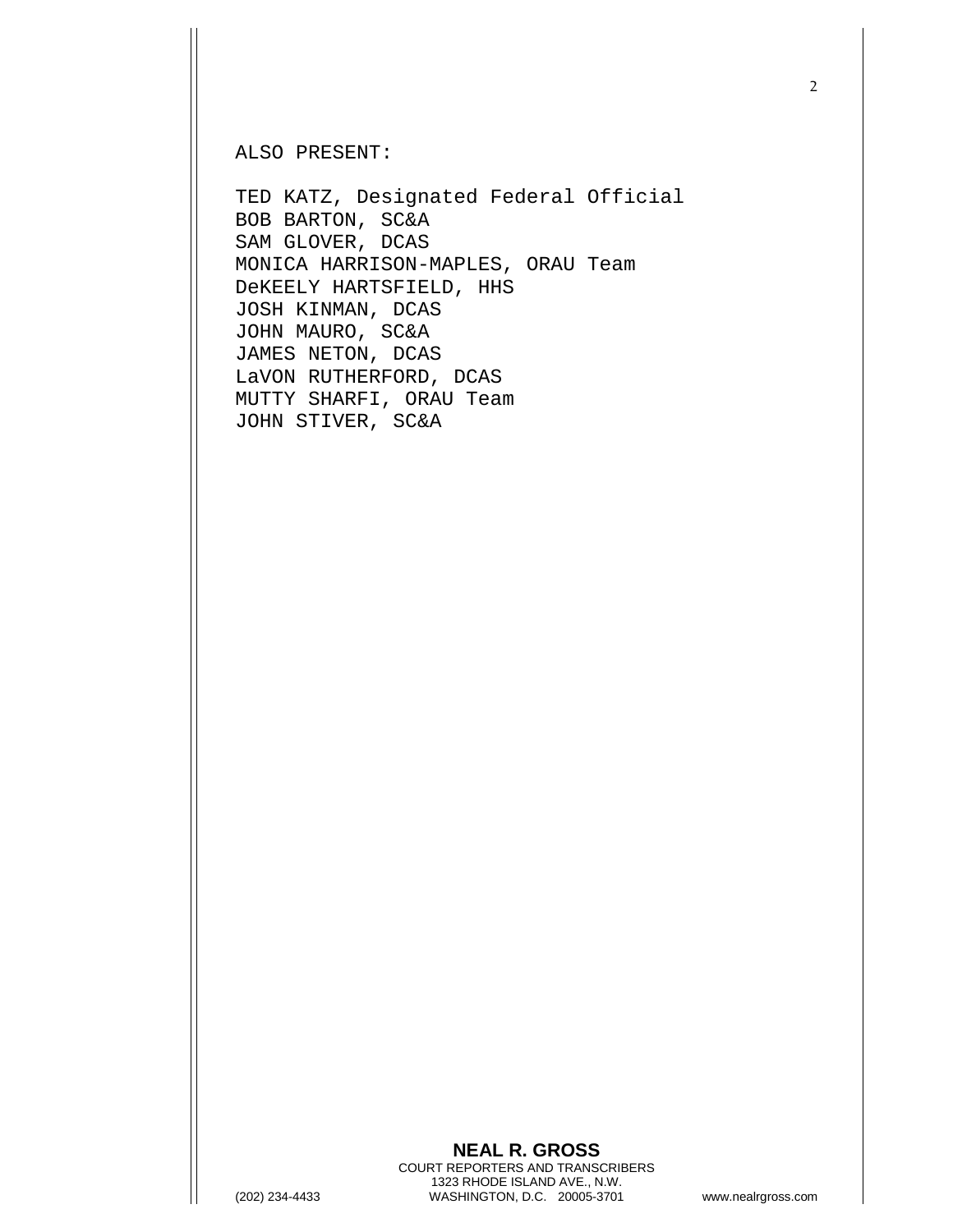## TABLE OF CONTENTS

| Welcome and Roll Call $\dots\dots\dots\dots\dots\dots4$ |
|---------------------------------------------------------|
| Joslyn Manufacturing & Supply Co.                       |
| SEC Petition 5                                          |
| Site Profile 45                                         |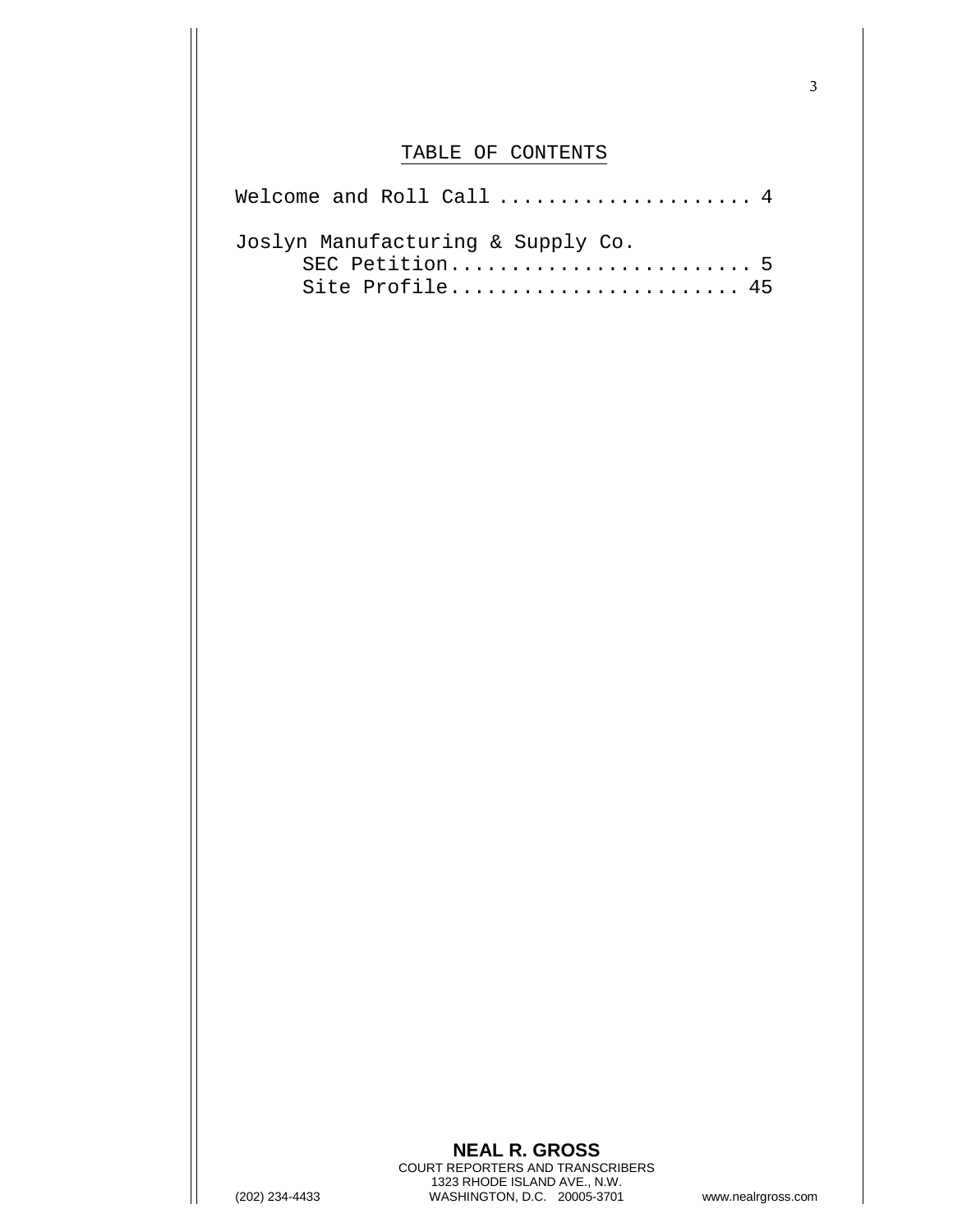| $\mathbf 1$ | $P-R-O-C-E-E-D-I-N-G-S$                                                                                                                                             |
|-------------|---------------------------------------------------------------------------------------------------------------------------------------------------------------------|
| 2           | (10:31 a.m.)                                                                                                                                                        |
| 3           | MR. KATZ: Let's get started. It's                                                                                                                                   |
| 4           | time.                                                                                                                                                               |
| 5           | This is the Advisory Board on                                                                                                                                       |
| 6           | Radiation and Worker Health, TBD-6000 Work                                                                                                                          |
| 7           | Group, we're here today to talk about the Joslyn                                                                                                                    |
| 8           | SEC and some Site Profile issues as well.                                                                                                                           |
| 9           | And the agenda for the meeting is                                                                                                                                   |
| 10          | posted on the NIOSH website under the Board                                                                                                                         |
| 11          | section, today's date for a meeting, as well as                                                                                                                     |
| 12          | the papers that are going to be discussed today.                                                                                                                    |
| 13          | They should be all posted there, too. And all                                                                                                                       |
| 14          | of the Board Members and staff should have all                                                                                                                      |
| 15          | of those papers as well.                                                                                                                                            |
| 16          | So let's begin with roll call. I                                                                                                                                    |
| 17          | already know I have all of my Board Members, but                                                                                                                    |
| 18          | we're speaking about a specific site -- Joslyn                                                                                                                      |
| 19          | -- so please speak to conflict of interest and                                                                                                                      |
| 20          | let's just run down the Board roll call please.                                                                                                                     |
| 21          | (Roll call.)                                                                                                                                                        |
|             | <b>NEAL R. GROSS</b><br><b>COURT REPORTERS AND TRANSCRIBERS</b><br>1323 RHODE ISLAND AVE., N.W.<br>(202) 234-4433<br>WASHINGTON, D.C. 20005-3701<br>www.nealrgross. |

 $\mathsf{l}\mathsf{l}$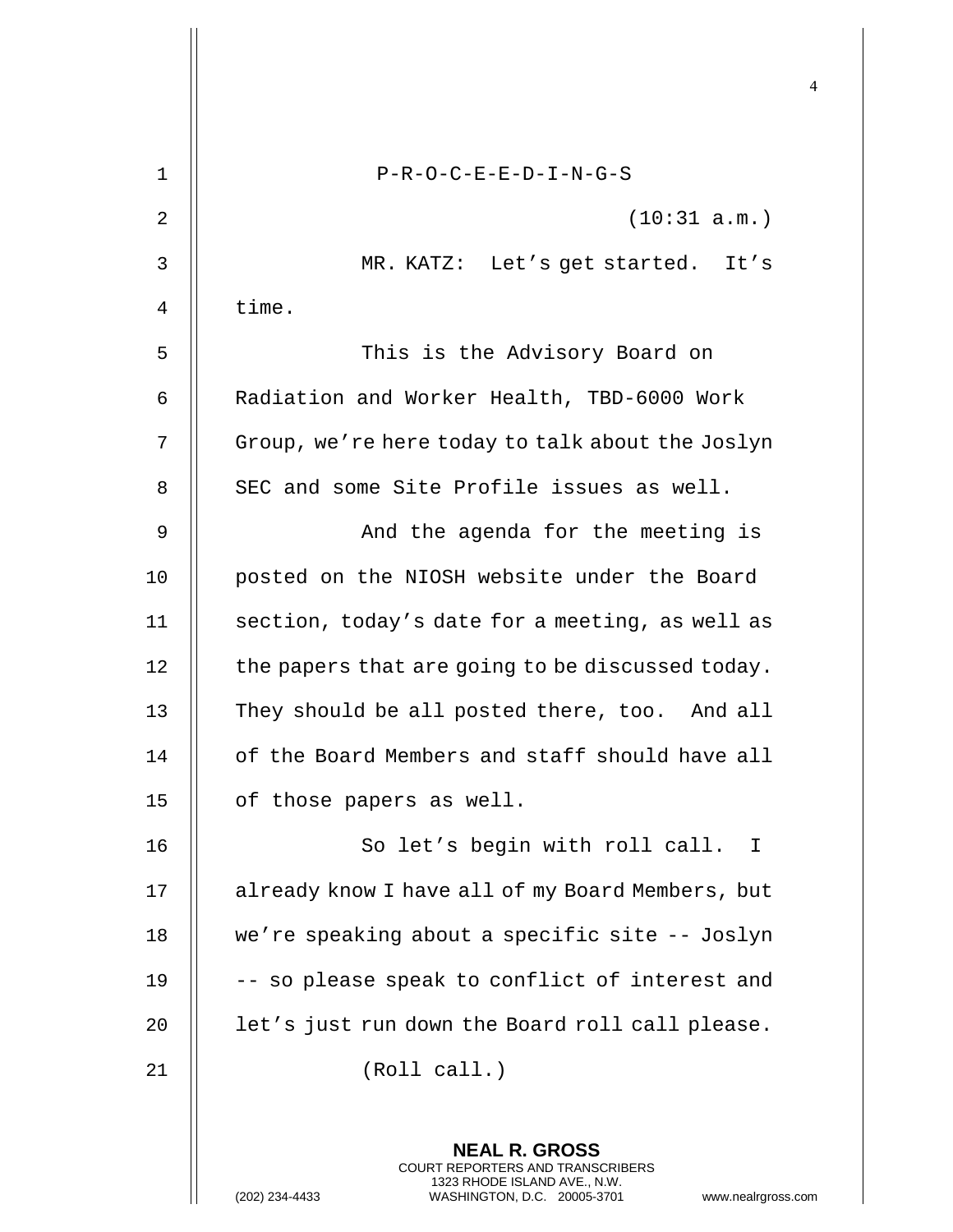| $\mathbf 1$ | MR. KATZ: Okay. Then that's it.                 |
|-------------|-------------------------------------------------|
| 2           | Just remember, everyone, when you're not        |
| 3           | speaking to mute your phones. It will improve   |
| 4           | the audio.                                      |
| 5           | Paul, it's your meeting.                        |
| 6           | CHAIRMAN ZIEMER: Okay. Thank you                |
| 7           | very much. Welcome, everyone.                   |
| 8           | As was already indicated, our focus             |
| 9           | today is on Joslyn Manufacturing & Supply. We   |
| 10          | are going to begin -- well, we will go down     |
| 11          | through the agenda. The first item, of course,  |
| 12          | is going to deal with the surrogate data issue  |
| 13          | report issue. And I think on this one we need   |
| 14          | to be prepared to make a recommendation to the  |
| 15          | Board at the upcoming meeting.                  |
| 16          | Then, we have the -- also the White             |
| 17          | Papers, two White Papers, from NIOSH, and I     |
| $18\,$      | think everyone is aware that we don't have      |
| 19          | official comments back from SC&A on those White |
| 20          | Papers, although we just received some          |
| 21          | preliminary comments from John Mauro, and John  |
|             |                                                 |
|             | <b>NEAL R. GROSS</b>                            |

COURT REPORTERS AND TRANSCRIBERS 1323 RHODE ISLAND AVE., N.W.

 $\mathsf{I}$ 

(202) 234-4433 WASHINGTON, D.C. 20005-3701 www.nealrgross.com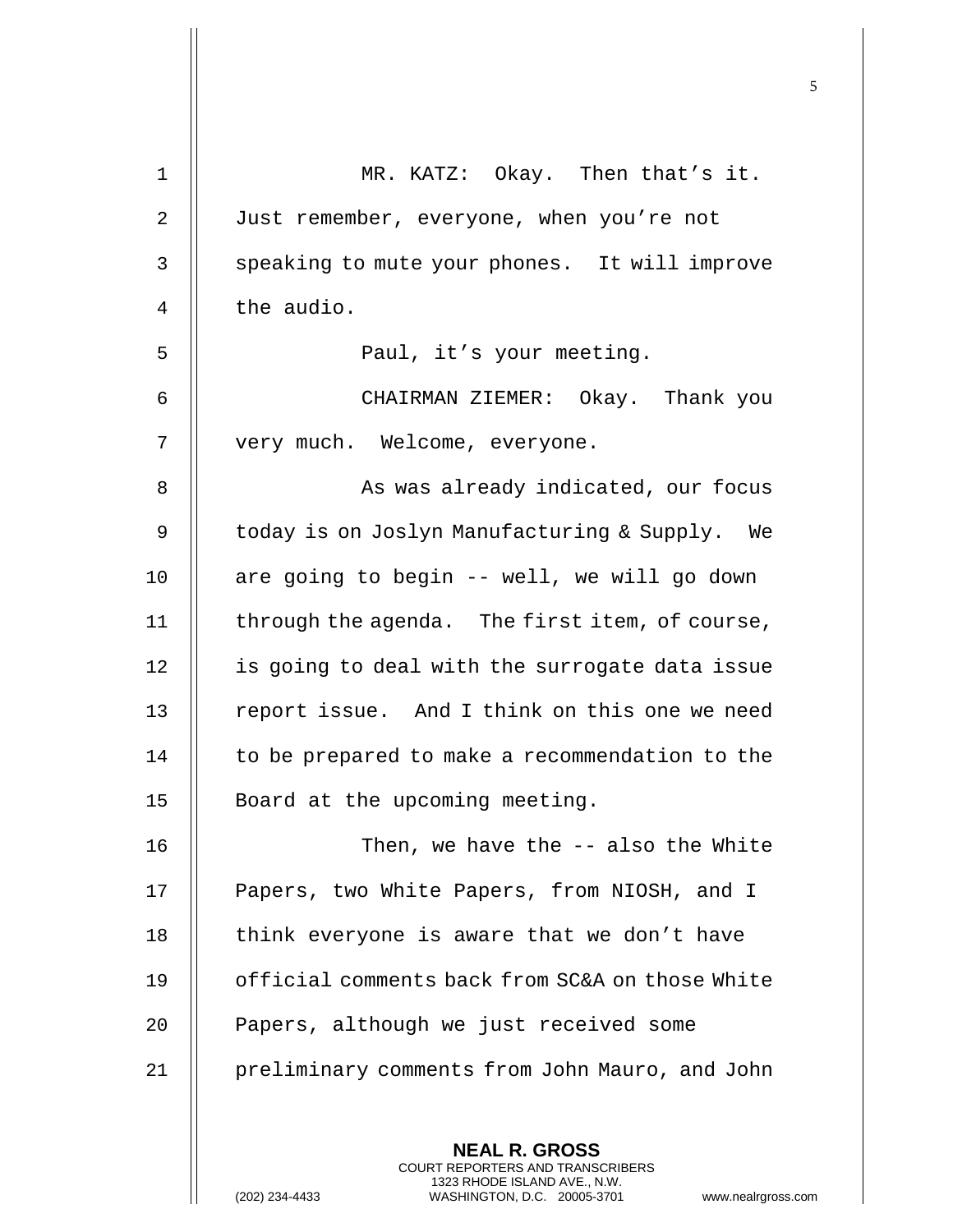| $\mathbf{1}$ | can discuss those. And I think it's fairly                                                                                                                         |
|--------------|--------------------------------------------------------------------------------------------------------------------------------------------------------------------|
| 2            | clear that SC&A would like a little more time                                                                                                                      |
| 3            | to evaluate those White Papers, just to confirm                                                                                                                    |
| 4            | some things. But we'll go ahead and have an                                                                                                                        |
| 5            | opportunity to discuss them to the extent we're                                                                                                                    |
| 6            | able today.                                                                                                                                                        |
| 7            | So let's begin with the surrogate                                                                                                                                  |
| 8            | data report, and that report was prepared by Jim                                                                                                                   |
| 9            | Neton and Dave Allen. And which of you is going                                                                                                                    |
| 10           | to give us the overview on that?                                                                                                                                   |
| 11           | DR. NETON: Actually, Paul, I think                                                                                                                                 |
| 12           | it was Sam -- Sam Glover is the lead author on                                                                                                                     |
| 13           | that. I think $--$                                                                                                                                                 |
| 14           | CHAIRMAN ZIEMER: Okay. Yes.                                                                                                                                        |
| 15           | Sorry, Sam. I'm hearing a lot of beeps here for                                                                                                                    |
| 16           | some reason. That's right. Sam, looking at                                                                                                                         |
| 17           | it again, I see the three of you were on there.                                                                                                                    |
| 18           | Sam, your name is first, so --                                                                                                                                     |
| 19           | DR. GLOVER: You never know, first                                                                                                                                  |
| 20           | or last, right? Which one of them you --                                                                                                                           |
| 21           | CHAIRMAN ZIEMER: I'm used to being                                                                                                                                 |
|              |                                                                                                                                                                    |
|              | <b>NEAL R. GROSS</b><br><b>COURT REPORTERS AND TRANSCRIBERS</b><br>1323 RHODE ISLAND AVE., N.W.<br>(202) 234-4433<br>WASHINGTON, D.C. 20005-3701<br>www.nealrgross |
|              |                                                                                                                                                                    |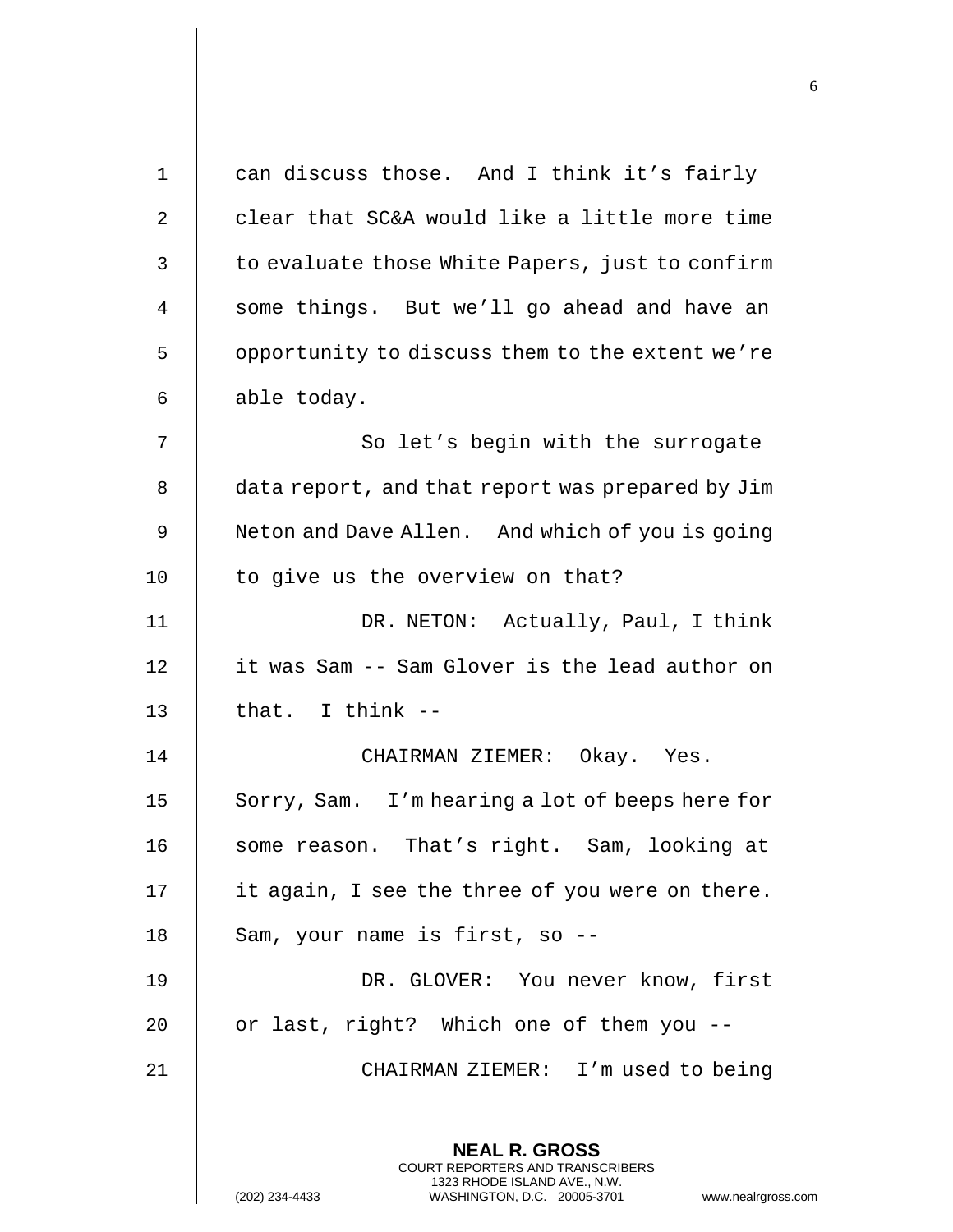| 1            | last. Okay.                                                                                                                                                  |
|--------------|--------------------------------------------------------------------------------------------------------------------------------------------------------------|
| 2            | DR. GLOVER: Exactly.                                                                                                                                         |
| $\mathsf{3}$ | CHAIRMAN ZIEMER: Yes. Thanks,                                                                                                                                |
| 4            | Sam. Please proceed.                                                                                                                                         |
| 5            | DR. GLOVER: It depends on how much                                                                                                                           |
| 6            | -- you know, I didn't prepare a specific                                                                                                                     |
| 7            | presentation. We certainly can walk through                                                                                                                  |
| 8            | the main points. As you know, an SEC was -- two                                                                                                              |
| 9            | SECs were essentially done for this site, and                                                                                                                |
| 10           | it goes through 1943 up through mid-1948. And                                                                                                                |
| 11           | those were because of the types of machining and                                                                                                             |
| 12           | the location of the rolling mills and the                                                                                                                    |
| 13           | thorium use at Joslyn.                                                                                                                                       |
| 14           | Beginning in 1948, August 1st of                                                                                                                             |
| 15           | 1948, we believe that at that point in time the                                                                                                              |
| 16           | facility is -- we had data in '52. We believe                                                                                                                |
| 17           | that the data can be used to show that TBD-6000                                                                                                              |
| 18           | approaches are bounding. So that's what -- we                                                                                                                |
| 19           | have prepared a report on surrogate data. We                                                                                                                 |
| 20           | did use the Advisory Board format for this.                                                                                                                  |
| 21           | Let's see. I probably should have                                                                                                                            |
|              |                                                                                                                                                              |
|              | <b>NEAL R. GROSS</b><br>COURT REPORTERS AND TRANSCRIBERS<br>1323 RHODE ISLAND AVE., N.W.<br>(202) 234-4433<br>WASHINGTON, D.C. 20005-3701<br>www.nealrgross. |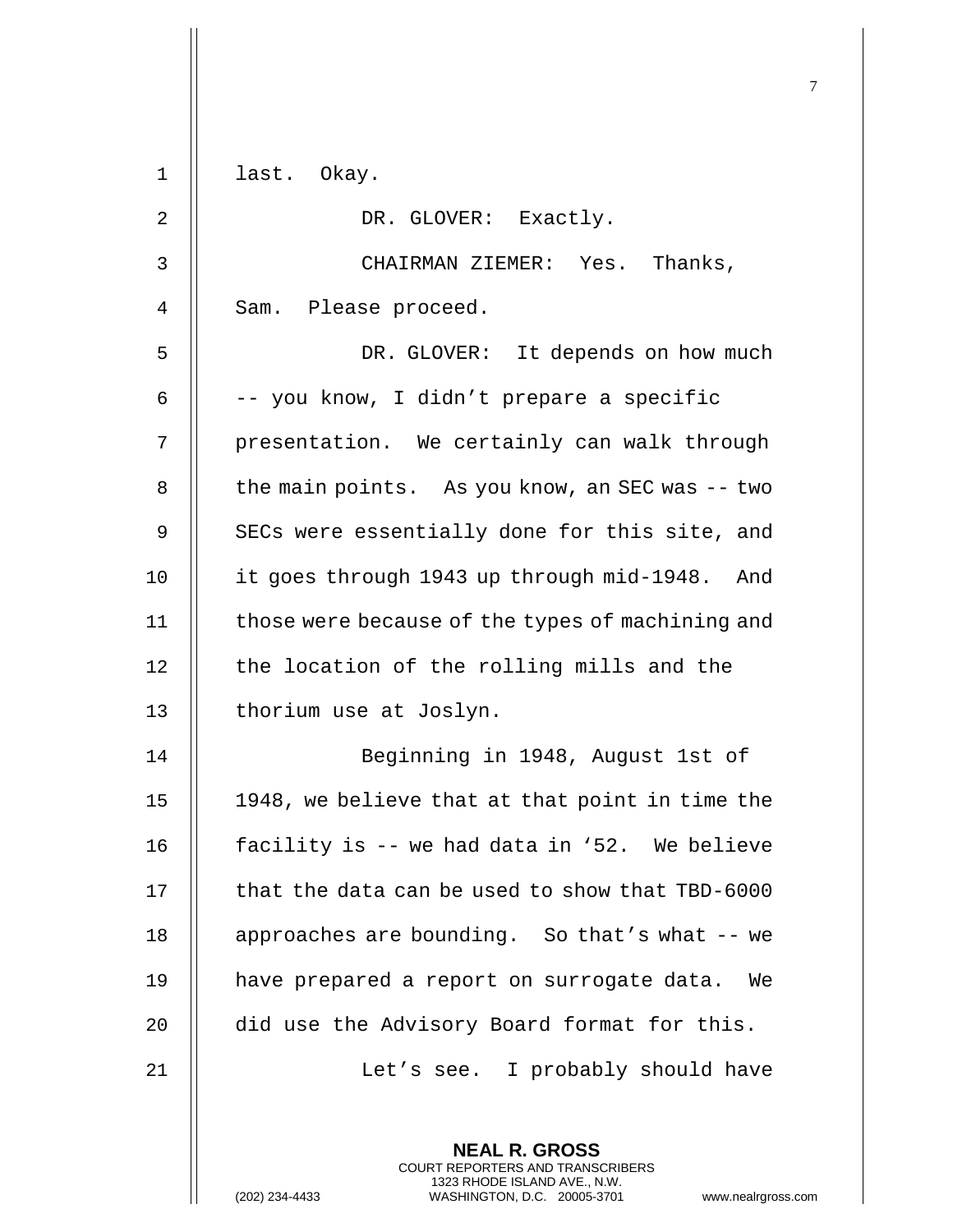| $\mathbf 1$    | -- I figured that Bill would be online and would |
|----------------|--------------------------------------------------|
| $\sqrt{2}$     | be kind of giving us the details. But let's go   |
| 3              | through this and hit some of the high points and |
| $\overline{4}$ | see what we can do. So, in '43, up until         |
| 5              | July 31st, 1948, that whole beginning of '48,    |
| 6              | they were Hanford's main production. Simonds     |
| 7              | Saw and Steel did not come into play until after |
| 8              | July 31st, 1948, as a serious production         |
| 9              | facility.                                        |
| 10             | And so Joslyn actually rolled most               |
| 11             | of their uranium in that first half of '48.      |
| 12             | They did a substantial amount early in '43/'44   |
| 13             | for the Hanford reactors, and then they did      |
| 14             | machining and some rolling operations in the     |
| 15             | '44/'45/'46 timeframe. In '48, they had a        |
| 16             | large, very high capacity, and they did a lot    |
| 17             | of stuff on the finish mill. And so they will    |
| 18             | finish rolling as well as using other mills, and |
| 19             | they were doing these simultaneously; in some    |
| 20             | cases, three mills at the same time.<br>They had |
| 21             | three mills co-located.                          |
|                |                                                  |

**NEAL R. GROSS** COURT REPORTERS AND TRANSCRIBERS 1323 RHODE ISLAND AVE., N.W.

(202) 234-4433 WASHINGTON, D.C. 20005-3701 www.nealrgross.com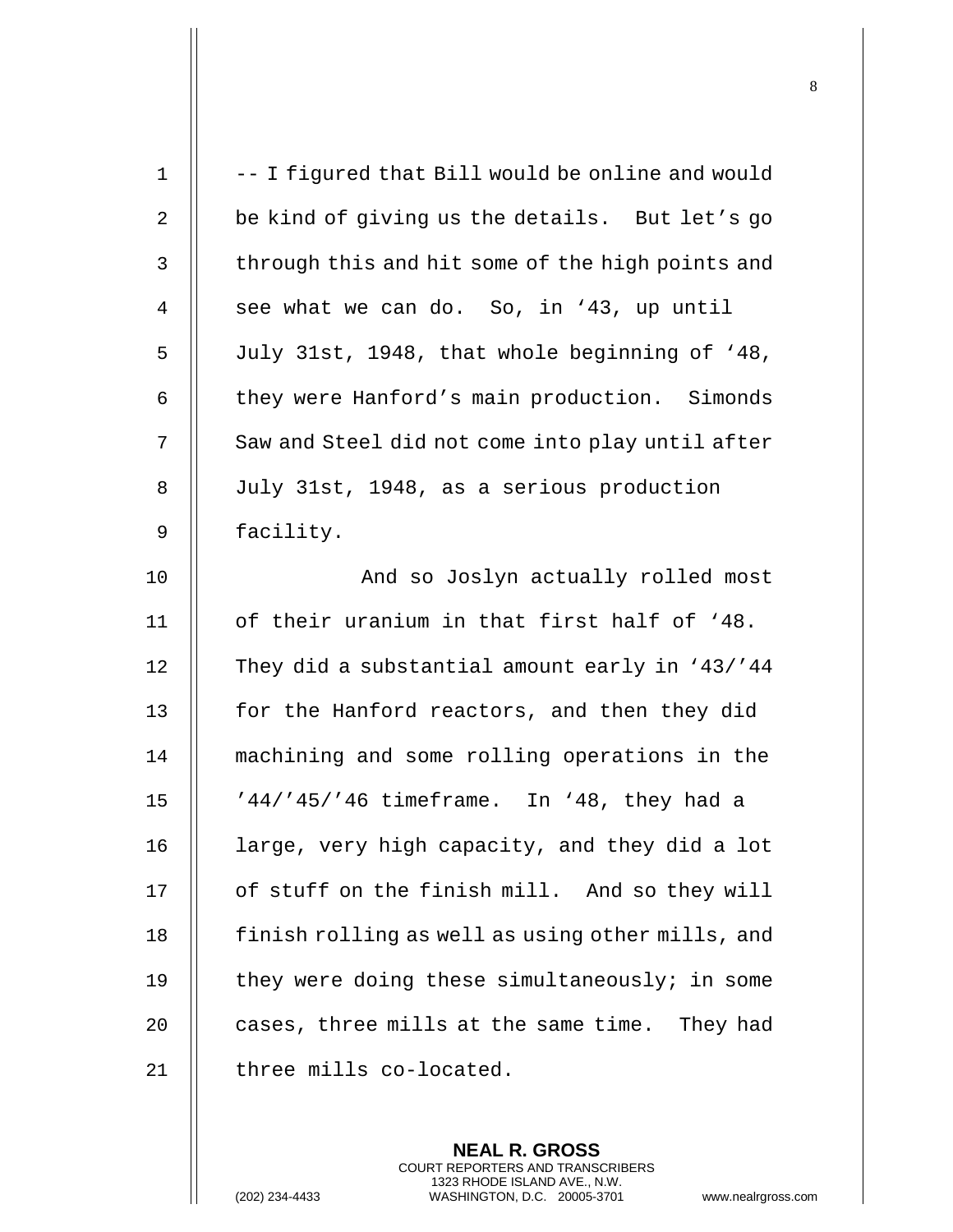| $\mathbf 1$ | A nine-inch finishing mill was shown            |
|-------------|-------------------------------------------------|
| 2           | to be the very highest exposure point that was  |
| 3           | measured at Joslyn, even in the '43/'44         |
| 4           | studies. We didn't believe that the data was    |
| 5           | of good enough quality to really use for dose   |
| 6           | reconstruction. It was an electrostatic         |
| 7           | precipitation method. But even then, that       |
| 8           | nine-inch mill showed itself to be the bad      |
| 9           | actor.                                          |
| 10          | And so we looked very carefully at              |
| 11          | the conditions that were detailed in all of the |
| 12          | post-1948 data, August '48 data -- what kind of |
| 13          | mills they were doing, what kind of work they   |
| 14          | were doing, what kind of measurements they had. |
| 15          | They continued throughout its                   |
| 16          | entire history to do machining and rolling      |
| 17          | operations, and we detail that in the White     |
| 18          | Paper. We get into the surrogate data.<br>We    |
| 19          | have no bioassay monitoring at the facility; we |
| 20          | have only a handful of their samples on hand.   |
| 21          | But we have a significant study in '52. But up  |
|             |                                                 |

**NEAL R. GROSS** COURT REPORTERS AND TRANSCRIBERS 1323 RHODE ISLAND AVE., N.W.

(202) 234-4433 WASHINGTON, D.C. 20005-3701 www.nealrgross.com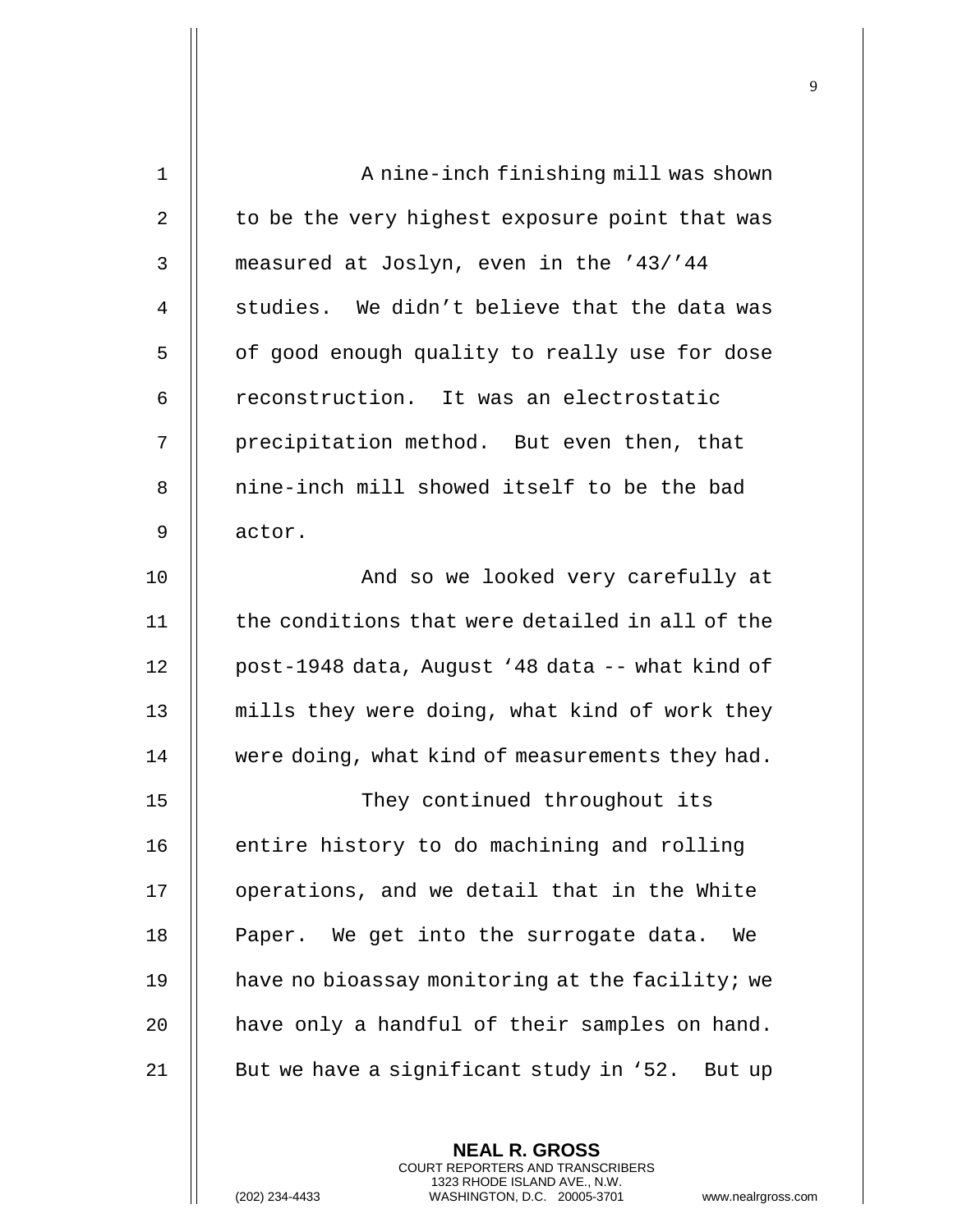| $\mathbf 1$    | until 1952, we really don't have a lot of                                                |
|----------------|------------------------------------------------------------------------------------------|
| $\overline{2}$ | analytical data, and that is a HASL study that                                           |
| $\mathsf{3}$   | was done in the beginning of 1952, the                                                   |
| 4              | time-weighted average studies.                                                           |
| 5              | So would you like me to walk through                                                     |
| 6              | each of the different criteria, Paul? Would                                              |
| 7              | that be the best way to sort of walk through                                             |
| 8              | this? And then you guys can ask questions as we                                          |
| 9              | go or ask questions when we get to the end?                                              |
| 10             | CHAIRMAN ZIEMER: We all have                                                             |
| 11             | copies of the paper, and I think -- I don't know                                         |
| 12             | that you have to read in detail the criteria,                                            |
| 13             | but you can just go by title, such as hierarchy                                          |
| 14             | of data and give your bottom line. And then I                                            |
| 15             | think we want to also hear back from SC&A when                                           |
| 16             | you finish and after we have taken questions                                             |
| 17             | from the Work Group to see if SC&A agrees with                                           |
| 18             | your conclusions.                                                                        |
| 19             | I don't know specific --                                                                 |
| 20             | MR. KATZ: Paul, we just lost you.                                                        |
| 21             | It's your magical cell phone I think.                                                    |
|                |                                                                                          |
|                | <b>NEAL R. GROSS</b><br>COURT REPORTERS AND TRANSCRIBERS<br>1323 RHODE ISLAND AVE., N.W. |
|                | (202) 234-4433<br>WASHINGTON, D.C. 20005-3701<br>www.nealrgross.                         |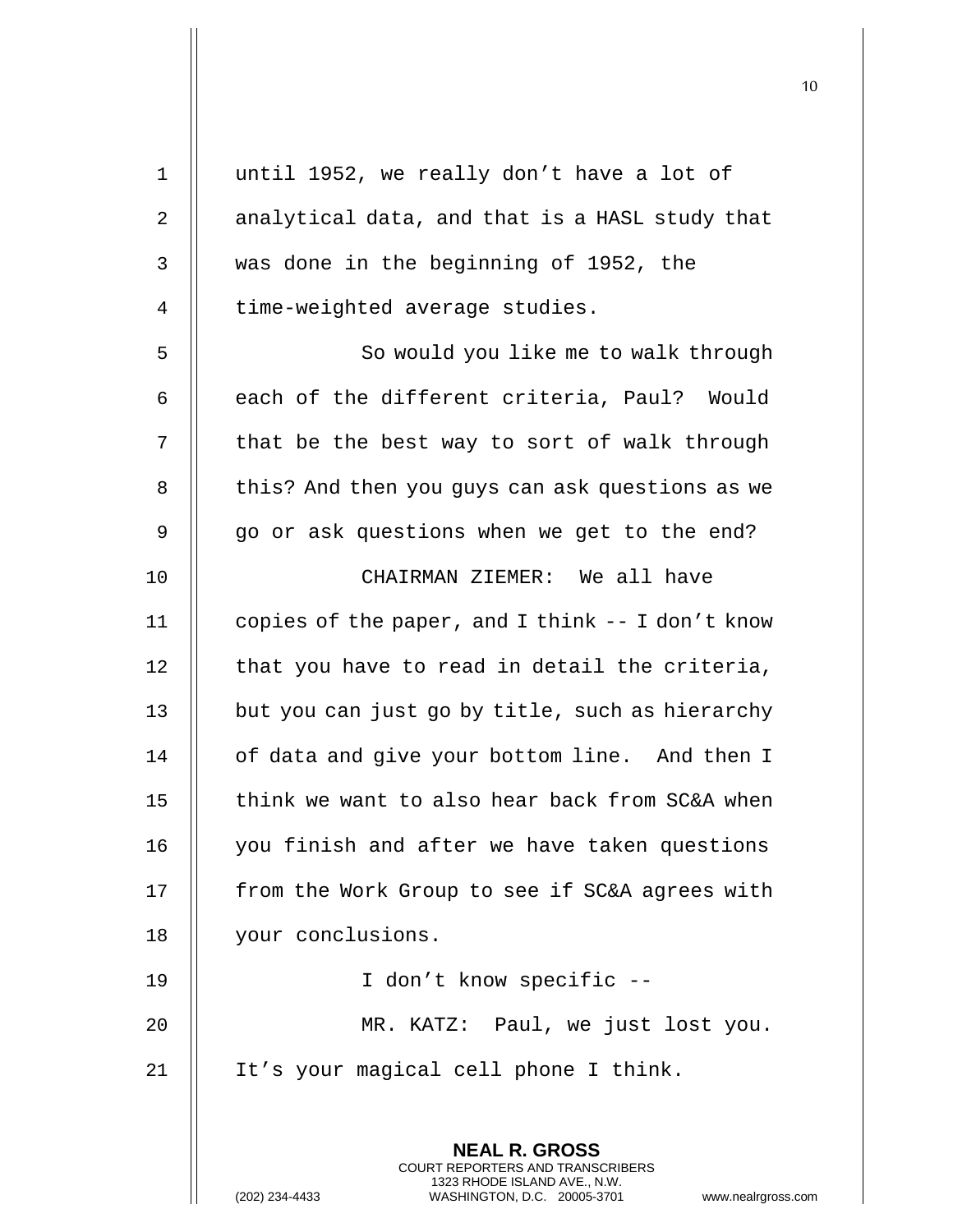| $\mathbf 1$    | CHAIRMAN ZIEMER: Okay. I am back.                                                                                                                                  |
|----------------|--------------------------------------------------------------------------------------------------------------------------------------------------------------------|
| $\overline{2}$ | MR. KATZ: Go ahead.                                                                                                                                                |
| 3              | CHAIRMAN ZIEMER: I was just saying                                                                                                                                 |
| 4              | that I think all we need to do is identify the                                                                                                                     |
| 5              | issue, like hierarchy of data, and then briefly                                                                                                                    |
| 6              | discuss your bottom line there. I also want                                                                                                                        |
| 7              | SC&A to have a chance to comment on these. I                                                                                                                       |
| 8              | don't know that they've formally reviewed it,                                                                                                                      |
| 9              | but we need to make sure that there is no issues                                                                                                                   |
| 10             | that -- where there is disagreement.                                                                                                                               |
| 11             | So go ahead, Sam.                                                                                                                                                  |
| 12             | DR. GLOVER: Very good. We did                                                                                                                                      |
| 13             | certainly review the document that SC&A                                                                                                                            |
| 14             | produced. They did have a -- sort of an                                                                                                                            |
| 15             | evaluation of surrogate data, and so we did                                                                                                                        |
| 16             | carefully look at that and the concerns that                                                                                                                       |
| 17             | they still had, and made sure that did address                                                                                                                     |
| 18             | everything.                                                                                                                                                        |
| 19             | So for hierarchy of data, as we                                                                                                                                    |
| 20             | discussed, there is no individual monitoring                                                                                                                       |
| 21             | data for uranium, either external or internal,                                                                                                                     |
|                |                                                                                                                                                                    |
|                | <b>NEAL R. GROSS</b><br><b>COURT REPORTERS AND TRANSCRIBERS</b><br>1323 RHODE ISLAND AVE., N.W.<br>(202) 234-4433<br>WASHINGTON, D.C. 20005-3701<br>www.nealrgross |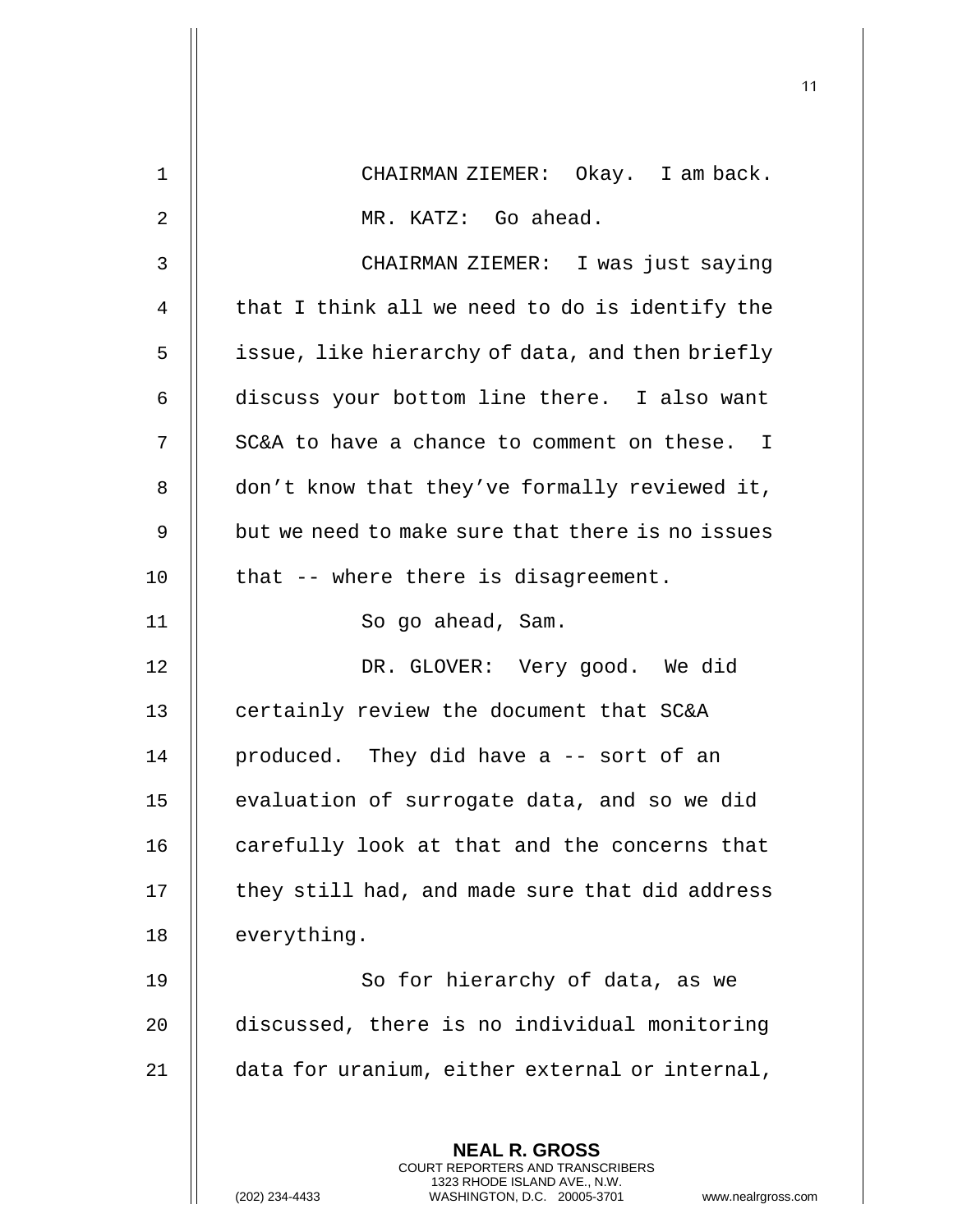| $\mathbf 1$ | at Joslyn. We do have two -- after this 1948                                                    |
|-------------|-------------------------------------------------------------------------------------------------|
| 2           | date, we have two data sets that were collected                                                 |
| 3           | by HASL, a 1951 that is focused on machining                                                    |
| 4           | operations, which is a fairly small study, and                                                  |
| 5           | then in January of 1952 they had a substantial                                                  |
| 6           | time-weighted average study where they really                                                   |
| 7           | looked at a lot of machining and rolling                                                        |
| 8           | operations.                                                                                     |
| 9           | And so we looked at that and decided                                                            |
| 10          | that what we felt for a hierarchy of data, while                                                |
| 11          | we do have some air monitoring data, it would                                                   |
| 12          | be more appropriate to use and evaluate where                                                   |
| 13          | the TBD-6000 data can be extended back. Is it                                                   |
| 14          | claimant-favorable? Is it -- does it provide                                                    |
| 15          | the right range? And all of the other pieces.                                                   |
| 16          | So that we want to make sure that we provide a                                                  |
| 17          | reasonable but claimant-favorable intake                                                        |
| 18          | assessment for the employees back to August                                                     |
| 19          | 1st, 1948.                                                                                      |
| 20          | So I think that summarizes where we                                                             |
| 21          | left hierarchy of data.                                                                         |
|             |                                                                                                 |
|             | <b>NEAL R. GROSS</b><br><b>COURT REPORTERS AND TRANSCRIBERS</b><br>1323 RHODE ISLAND AVE., N.W. |
|             | WASHINGTON, D.C. 20005-3701<br>(202) 234-4433<br>www.nealrgross                                 |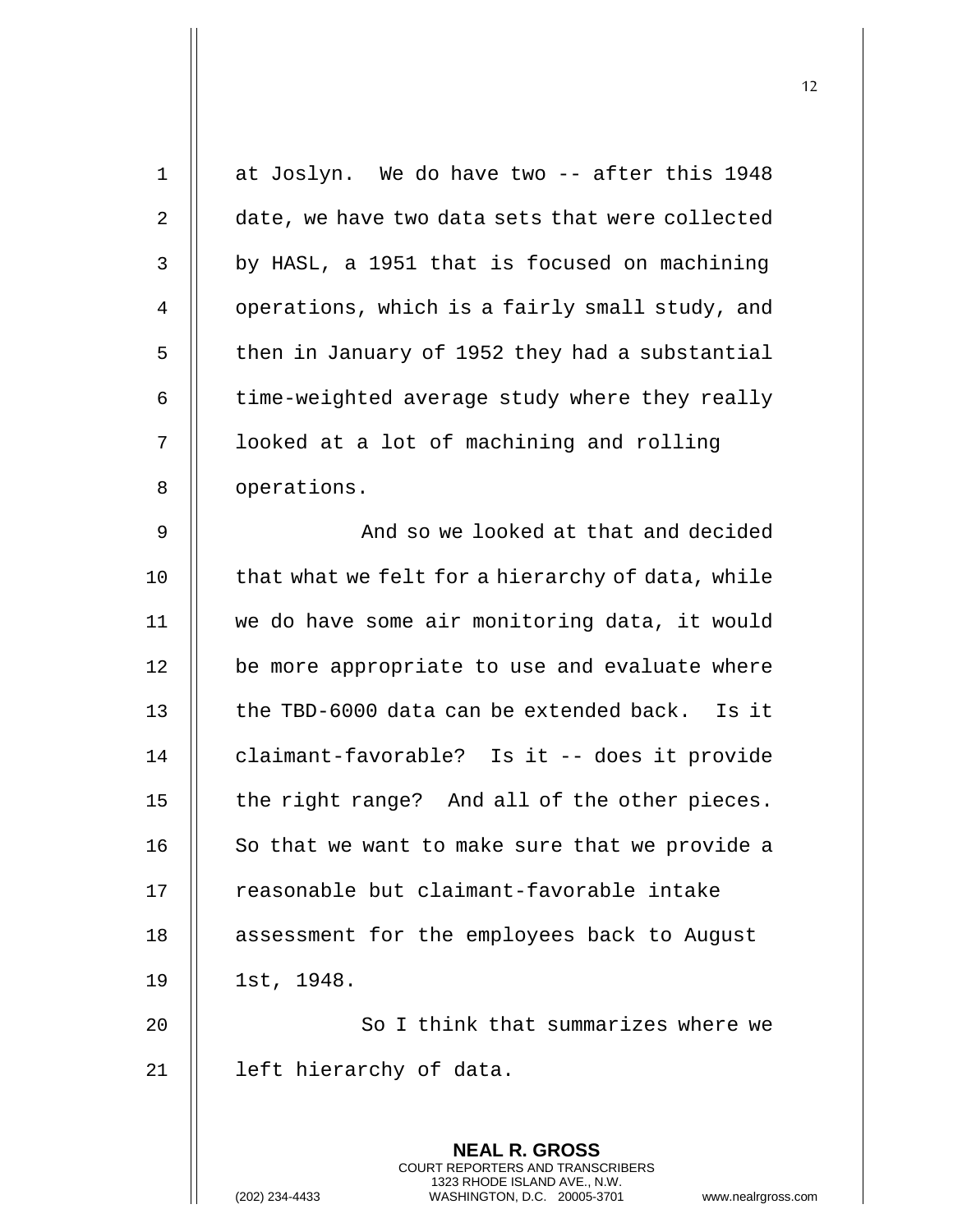| $\mathbf 1$ | CHAIRMAN ZIEMER: Okay. Any                                                                                                                                   |
|-------------|--------------------------------------------------------------------------------------------------------------------------------------------------------------|
| 2           | questions from the Board on that, or the Work                                                                                                                |
| 3           | Group?                                                                                                                                                       |
| 4           | (No response.)                                                                                                                                               |
| 5           | SC&A?                                                                                                                                                        |
| 6           | DR. MAURO: Yes. Hi. It's John.                                                                                                                               |
| 7           | Yes. We agree, in fact, that this -- the date                                                                                                                |
| 8           | of I guess it was August/September '48 forward;                                                                                                              |
| 9           | it is your classic TBD-6000 surrogate data                                                                                                                   |
| 10          | approach. And we in our report that we put out                                                                                                               |
| 11          | -- I believe it was December of last year --                                                                                                                 |
| 12          | found favorably regarding that aspect of the                                                                                                                 |
| 13          | surrogate data work. So, yes, we are                                                                                                                         |
| 14          | supportive of that. We certainly will be                                                                                                                     |
| 15          | getting to the question of the January 1st to                                                                                                                |
| 16          | I guess August '48 as being probably the heart                                                                                                               |
| 17          | of the matter that -- you know, to listen more                                                                                                               |
| 18          | about.                                                                                                                                                       |
| 19          | And before I -- there is a bit of a                                                                                                                          |
| 20          | housekeeping question that maybe Ted or you                                                                                                                  |
| 21          | folks could help me with. We put out a matrix                                                                                                                |
|             | <b>NEAL R. GROSS</b><br>COURT REPORTERS AND TRANSCRIBERS<br>1323 RHODE ISLAND AVE., N.W.<br>(202) 234-4433<br>WASHINGTON, D.C. 20005-3701<br>www.nealrgross. |

 $\mathsf{I}$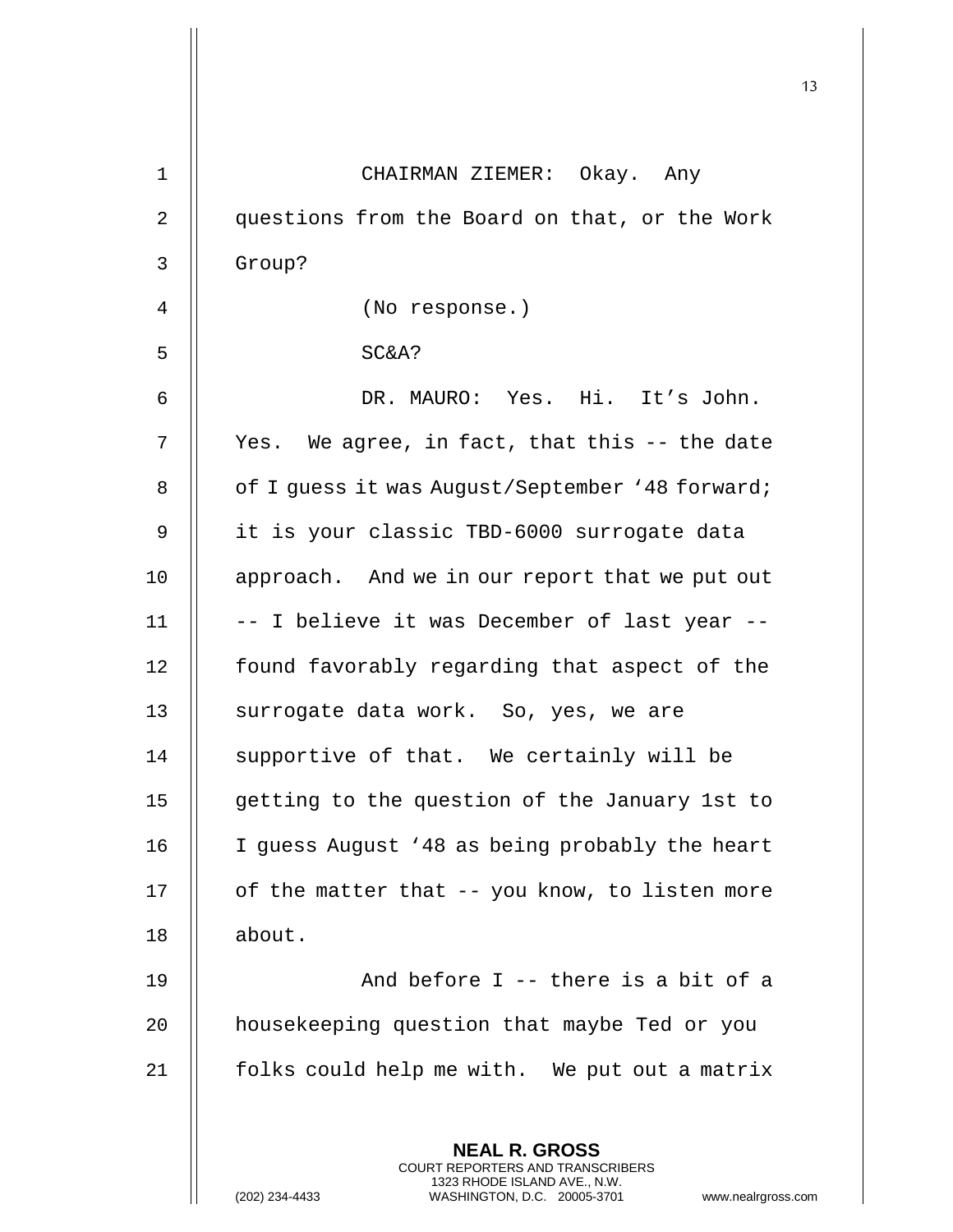| $\mathbf 1$ | a while ago with just our listing of our                                                                                                                            |
|-------------|---------------------------------------------------------------------------------------------------------------------------------------------------------------------|
| 2           | findings and our original review, but that's                                                                                                                        |
| 3           | where it stopped. $SC&A -- I don't believe$                                                                                                                         |
| 4           | NIOSH responded. So there was some question                                                                                                                         |
| 5           | about having a matrix at this meeting, and all                                                                                                                      |
| 6           | we really had was the original -- what I call                                                                                                                       |
| 7           | the original matrix where only SC&A's original                                                                                                                      |
| 8           | findings are listed.                                                                                                                                                |
| 9           | Am I correct that -- Sam, that the                                                                                                                                  |
| 10          | matrix itself was not filled out by NIOSH to                                                                                                                        |
| 11          | sort of add in your comments on our comments?                                                                                                                       |
| 12          | Or did I miss something?                                                                                                                                            |
| 13          | DR. GLOVER: It became a bit, I                                                                                                                                      |
| 14          | believe, confusing in that we had a discussion                                                                                                                      |
| 15          | in January where we -- we had some discussion                                                                                                                       |
| 16          | back and forth and where pieces were and what                                                                                                                       |
| 17          | was left. So I guess from our side it wasn't                                                                                                                        |
| 18          | clear what things were still open when we had                                                                                                                       |
| 19          | the Board meeting. Go ahead.                                                                                                                                        |
| 20          | CHAIRMAN ZIEMER: We closed Issues                                                                                                                                   |
| 21          | 6 through 10 previously. Eight and 11 I                                                                                                                             |
|             |                                                                                                                                                                     |
|             | <b>NEAL R. GROSS</b><br><b>COURT REPORTERS AND TRANSCRIBERS</b><br>1323 RHODE ISLAND AVE., N.W.<br>(202) 234-4433<br>WASHINGTON, D.C. 20005-3701<br>www.nealrgross. |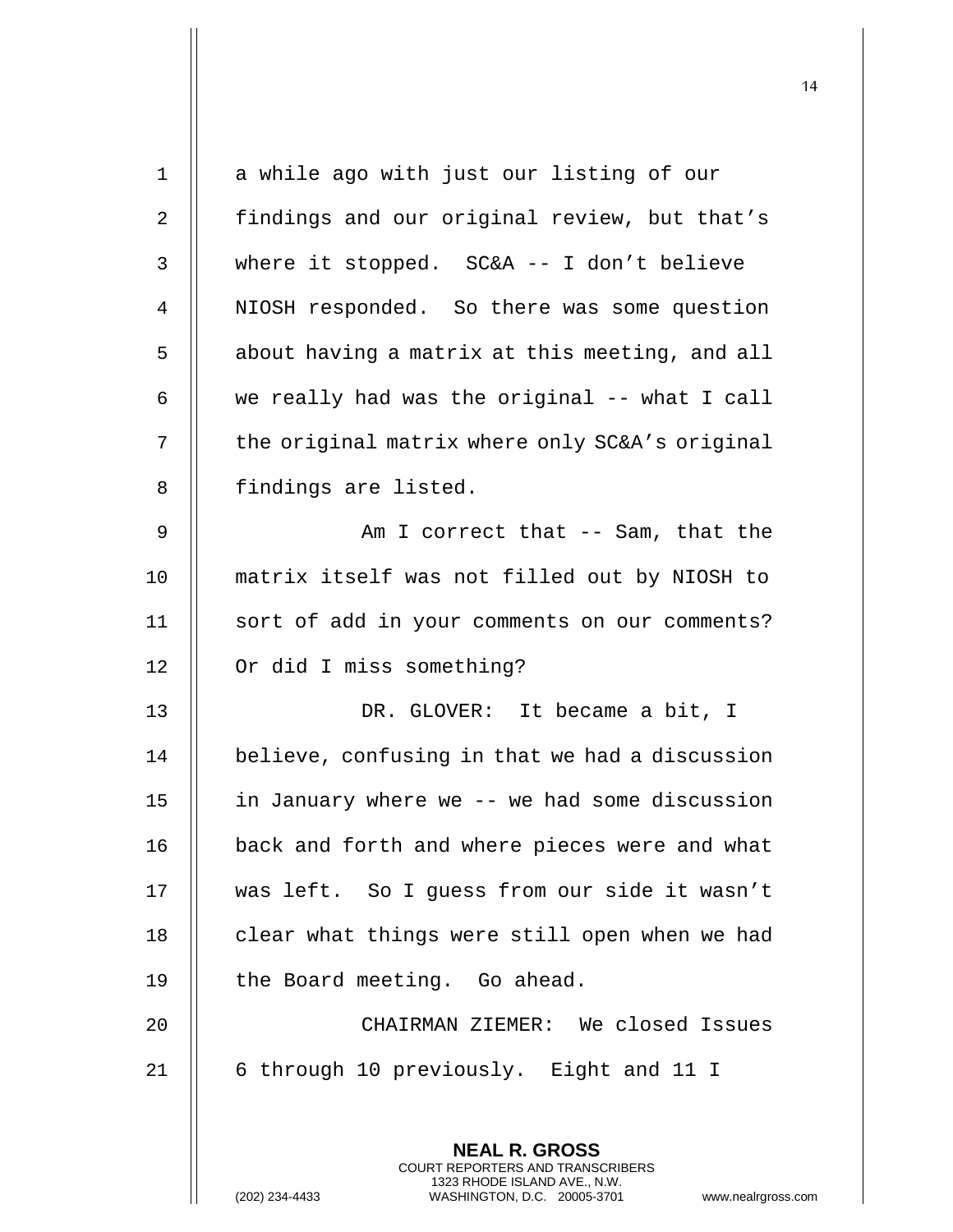**NEAL R. GROSS** COURT REPORTERS AND TRANSCRIBERS 1323 RHODE ISLAND AVE., N.W. 1 believe were also closed. 2 MR. KATZ: Right. I mean -- this is  $3$  | Ted -- we don't need to really discuss this 4  $\parallel$  right now, the matrix bit. But we did have  $-$ 5 | made a lot of progress at that last meeting, and 6  $\parallel$  that was what was asked to be updated for the 7 matrix. 8 || DR. MAURO: Okay. Yes, my 9 || apologies. I did not do that. We will 10 || certainly catch up now and get all that 11  $\parallel$  straightened out. But I just want to --12 || because I was a little uncertain about where we 13  $\parallel$  stood there, and I know there was an expectation  $14$   $\parallel$  that we would have a matrix for today. Perhaps 15 || all for the best because so much has occurred 16 with the amendment to the TBD and the two White 17 || Papers. That probably has a bearing on the 18 matrix also. So in any event -- 19 MR. KATZ: Yes, of course. We can 20  $\parallel$  just carry on. It's not a --21 || DR. MAURO: Very good. Now, I just

(202) 234-4433 WASHINGTON, D.C. 20005-3701 www.nealrgross.com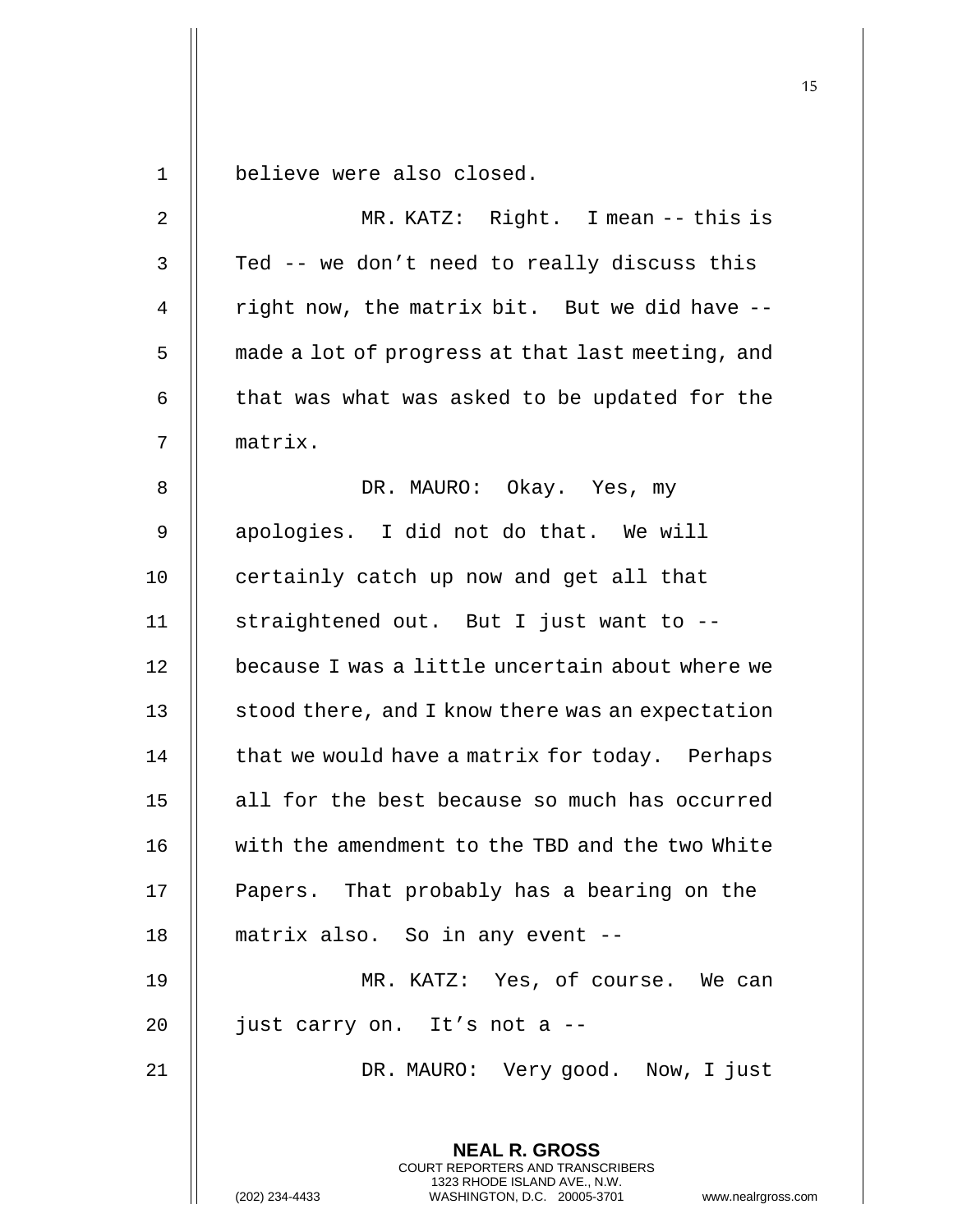$1 \parallel -I$ 'm really doing it for myself, so I can get 2 my bearings. But as far as where we are right 3 | now, yes, we agree with NIOSH's position 4 | regarding the August 1948 and forward as being 5 | able to be reconstructed appropriately using  $6$  | surrogate data from TBD-6000. 7 MEMBER BEACH: Paul, this is Josie. 8 | I have a quick question. 9 CHAIRMAN ZIEMER: Go ahead, Josie. 10 || MEMBER BEACH: For Sam, I quess. 11 The surrogate data, how much did you guys 12  $\parallel$  utilize the Christafo -- I'm not saying that 13  $\parallel$  right -- and Harris, 1960 study? 14 || DR. GLOVER: That is exactly what --15  $\parallel$  so that is the basis of the TBD-6000. I was a 16 | little less nonspecific than I should have 17 || been. We used the roller and machining  $18$  || operator categories, the operator  $-$ -19 || specifically, the operator from each of those, 20  $\parallel$  to look at -- there are days where they only 21  $\parallel$  rolled. There are some days where they only

> **NEAL R. GROSS** COURT REPORTERS AND TRANSCRIBERS 1323 RHODE ISLAND AVE., N.W.

(202) 234-4433 WASHINGTON, D.C. 20005-3701 www.nealrgross.com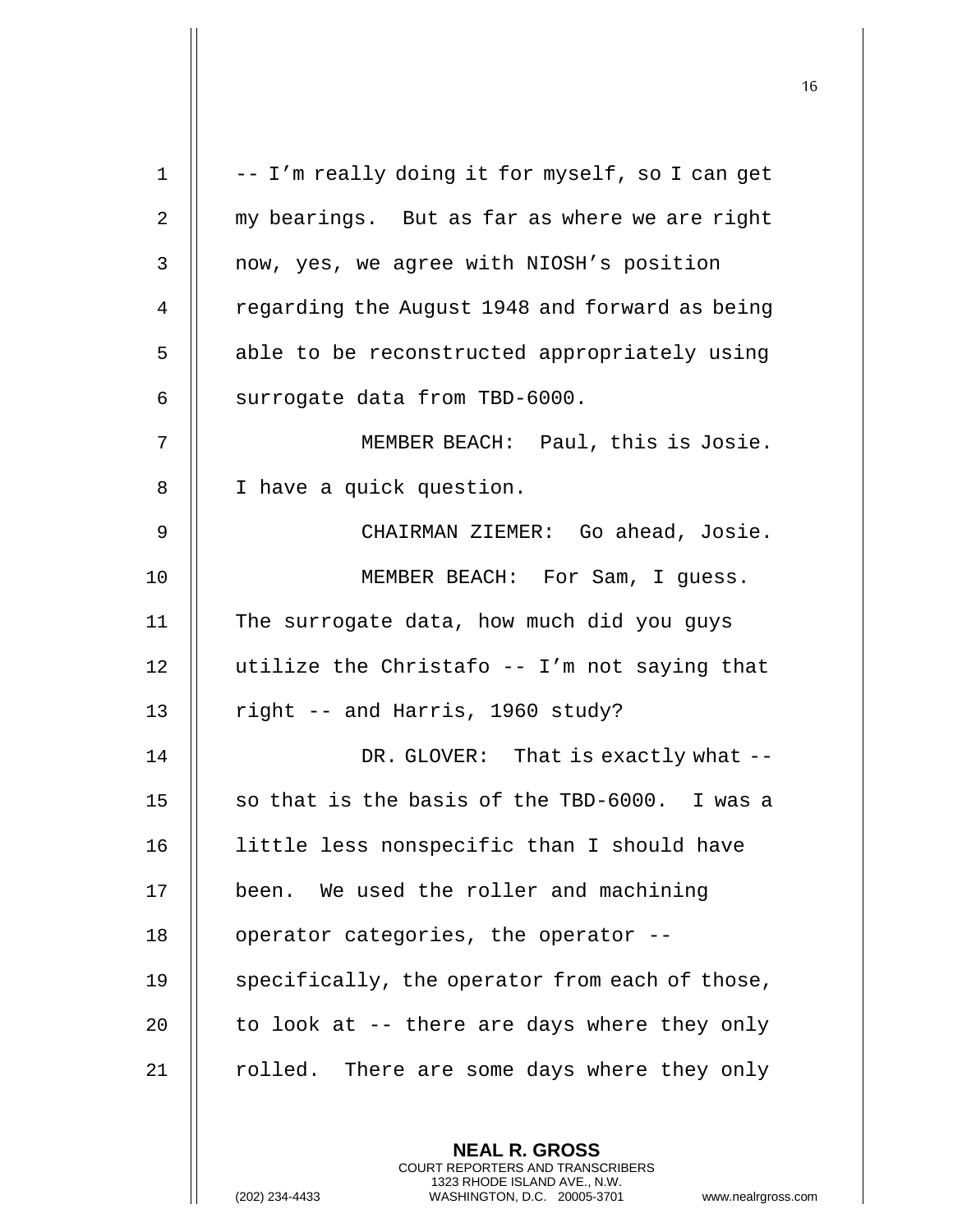| $\mathbf 1$    | machined. There's days where they did both.     |
|----------------|-------------------------------------------------|
| $\overline{2}$ | MEMBER BEACH: Right.                            |
| 3              | DR. GLOVER: Used the most                       |
| 4              | favorable. But those -- as we will discuss      |
| 5              | here shortly, this was in the exclusivity       |
| 6              | constraints. Those are from the Christifano     |
| 7              | and Harris study in 1960, which looked at more  |
| 8              | than 60 complete surveys at over seven          |
| 9              | different AEC facilities, more than 20,000 dust |
| 10             | samples, including operator breathing zone      |
| 11             | samples, and those go back all the way to the   |
| 12             | Simonds Saw, 1948. The very highest             |
| 13             | measurements for the rolling mill were from     |
| 14             | that.                                           |
| 15             | As we discussed with Bill and                   |
| 16             | everyone last time, we did validate that those  |
| 17             | measurements -- the average -- the daily        |
| 18             | weighted averages are from the Simonds Saw and  |
| 19             | Steel, uncoated uranium directly from a --      |
| 20             | basically, a heat -- a furnace, which is, you   |
| 21             | know, unlike some of the others that started    |
|                |                                                 |

**NEAL R. GROSS** COURT REPORTERS AND TRANSCRIBERS 1323 RHODE ISLAND AVE., N.W.

(202) 234-4433 WASHINGTON, D.C. 20005-3701 www.nealrgross.com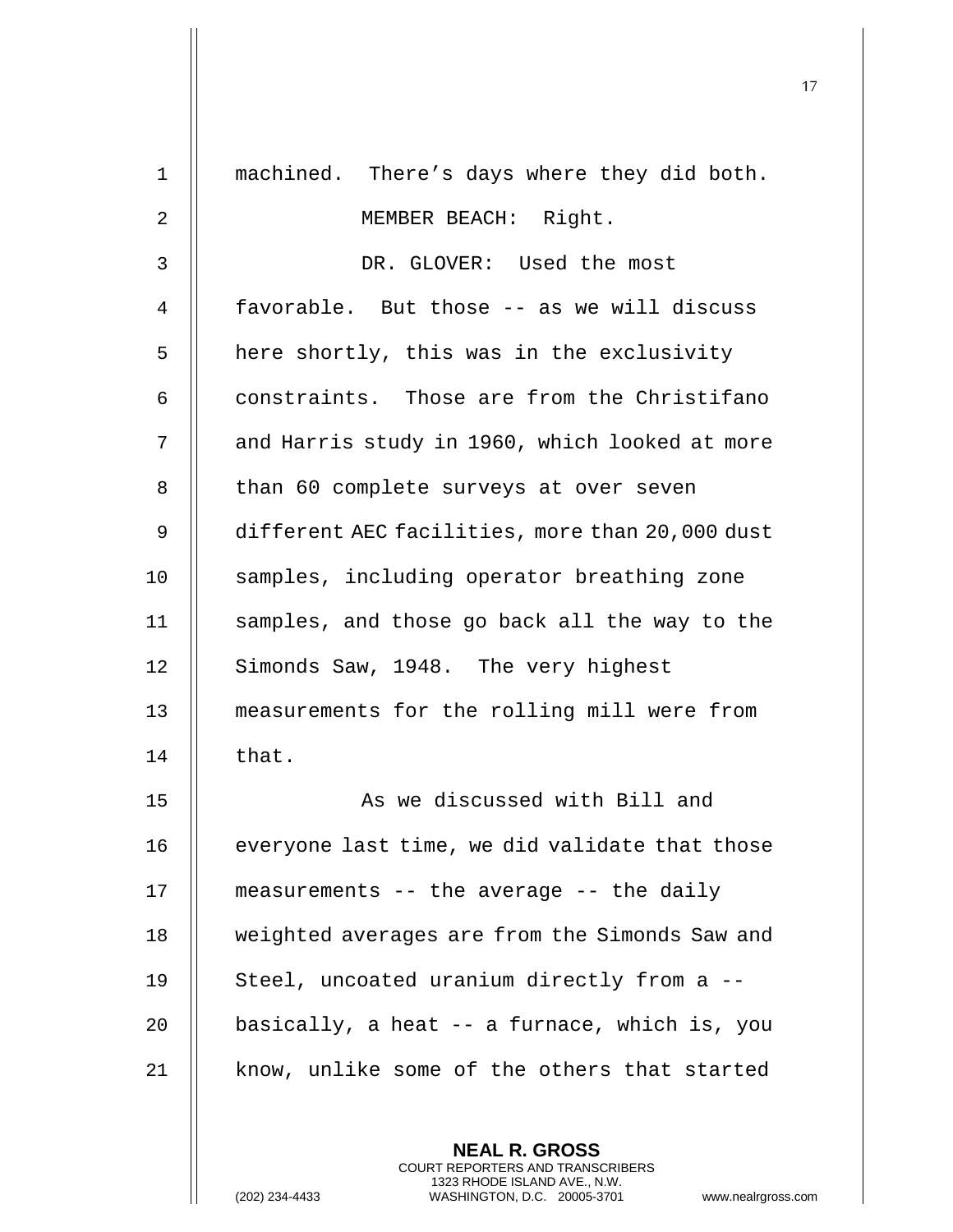1 using lead.

| $\overline{2}$ | MEMBER BEACH: Right.                                                                                |
|----------------|-----------------------------------------------------------------------------------------------------|
| 3              | DR. MAURO: Sam, this is John.                                                                       |
| $\overline{4}$ | Again, you may be able to help me out a little                                                      |
| 5              | bit here. Christifano and Harris, the 1960                                                          |
| 6              | document has always been a document that we went                                                    |
| 7              | to when you were dealing with uranium refining.                                                     |
| 8              | And we always went to Harris and Kingsley, 1959,                                                    |
| 9              | for when you are doing machining -- and I have                                                      |
| 10             | to say that I thought -- in fact, one of our                                                        |
| 11             | comments in our original report was we thought                                                      |
| 12             | you may have misstated the reference you used.                                                      |
| 13             | So it may turn out there is more than                                                               |
| 14             | one. I mean, so I just want to -- help me out                                                       |
| 15             | a little bit. When you say you use Christifano                                                      |
| 16             | and Harris, when I hear that I hear refining,                                                       |
| 17             | not machining.                                                                                      |
| 18             | DR. GLOVER: It's the machining                                                                      |
| 19             | document. If I made a mistake, then that was                                                        |
| 20             | my fault, grabbing the reference that was -- it                                                     |
| 21             | was -- carry-on.                                                                                    |
|                |                                                                                                     |
|                | <b>NEAL R. GROSS</b><br>COURT REPORTERS AND TRANSCRIBERS                                            |
|                | 1323 RHODE ISLAND AVE., N.W.<br>(202) 234-4433<br>WASHINGTON, D.C. 20005-3701<br>www.nealrgross.com |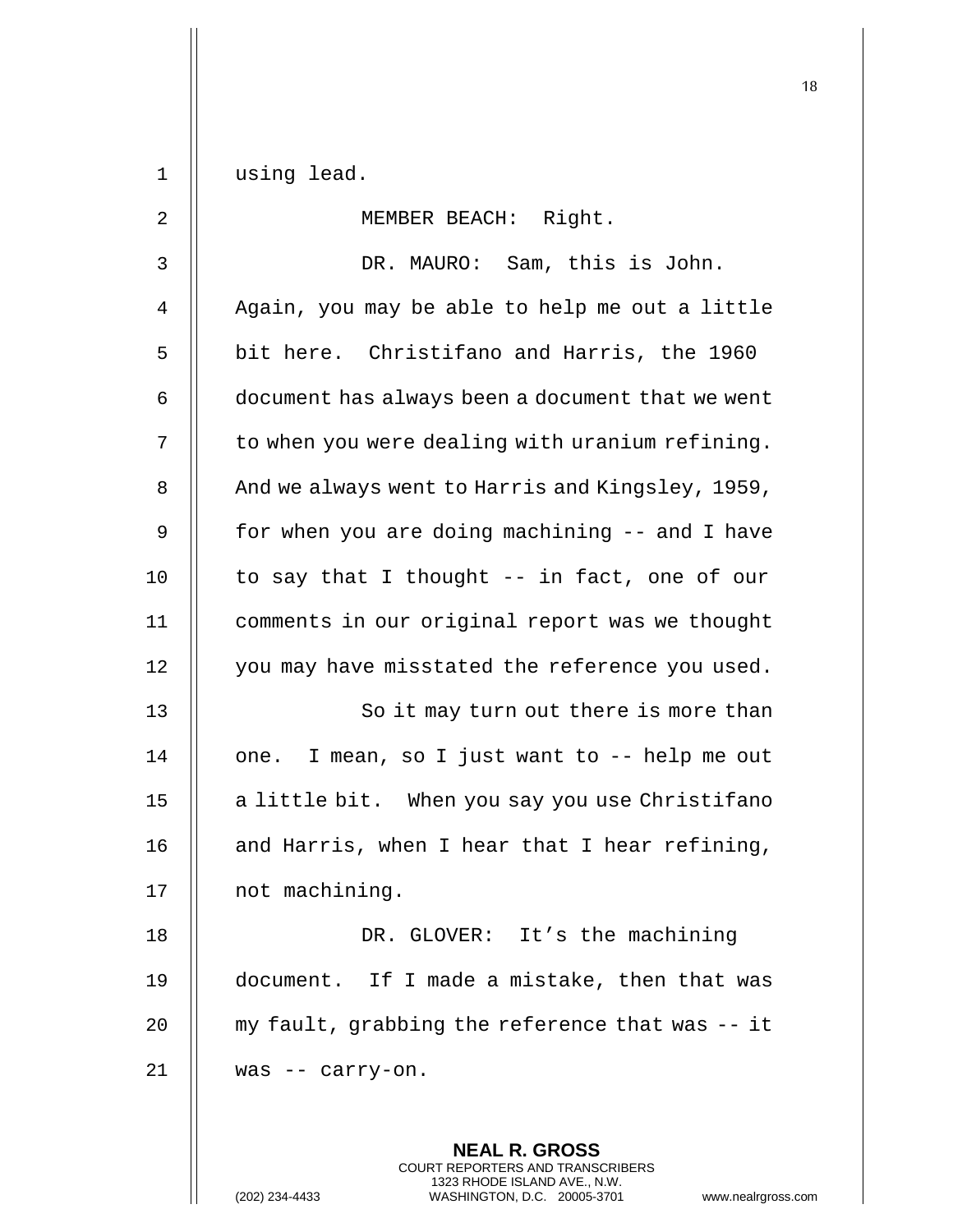|    |                                                                                                                                                                        | IJ |
|----|------------------------------------------------------------------------------------------------------------------------------------------------------------------------|----|
| 1  | DR. MAURO: Okay.                                                                                                                                                       |    |
|    |                                                                                                                                                                        |    |
| 2  | DR. GLOVER: So it may -- it very                                                                                                                                       |    |
| 3  | well could be a mistake on my part. We                                                                                                                                 |    |
| 4  | certainly used the Kingsley document.                                                                                                                                  |    |
| 5  | DR. MAURO: Yes. I think you may                                                                                                                                        |    |
| 6  | want to just confirm that I think it is Harris                                                                                                                         |    |
| 7  | and Kingsley. Unless there is -- you know,                                                                                                                             |    |
| 8  | there is a lot more to the Christifano and                                                                                                                             |    |
| 9  | Harris, but I always thought of Christifano and                                                                                                                        |    |
| 10 | Harris as the refining, you know, study. It                                                                                                                            |    |
| 11 | might be worth checking that out.                                                                                                                                      |    |
| 12 | CHAIRMAN ZIEMER: Yes.                                                                                                                                                  |    |
| 13 | Christifano and Harris, the reference itself                                                                                                                           |    |
| 14 | says uranium refining.                                                                                                                                                 |    |
| 15 | DR. MAURO: Right. That's right,                                                                                                                                        |    |
| 16 | that's right. And that does not apply to this                                                                                                                          |    |
| 17 | circumstance. Joslyn is machining, which is                                                                                                                            |    |
| 18 | Harris and Kingsley.                                                                                                                                                   |    |
| 19 | DR. GLOVER: That is correct, and I                                                                                                                                     |    |
| 20 | apologize for that mistake. That is certainly                                                                                                                          |    |
| 21 | my -- my error as I pulled a reference from a                                                                                                                          |    |
|    | <b>NEAL R. GROSS</b><br><b>COURT REPORTERS AND TRANSCRIBERS</b><br>1323 RHODE ISLAND AVE., N.W.<br>(202) 234-4433<br>WASHINGTON, D.C. 20005-3701<br>www.nealrgross.com |    |

 $\mathsf{I}$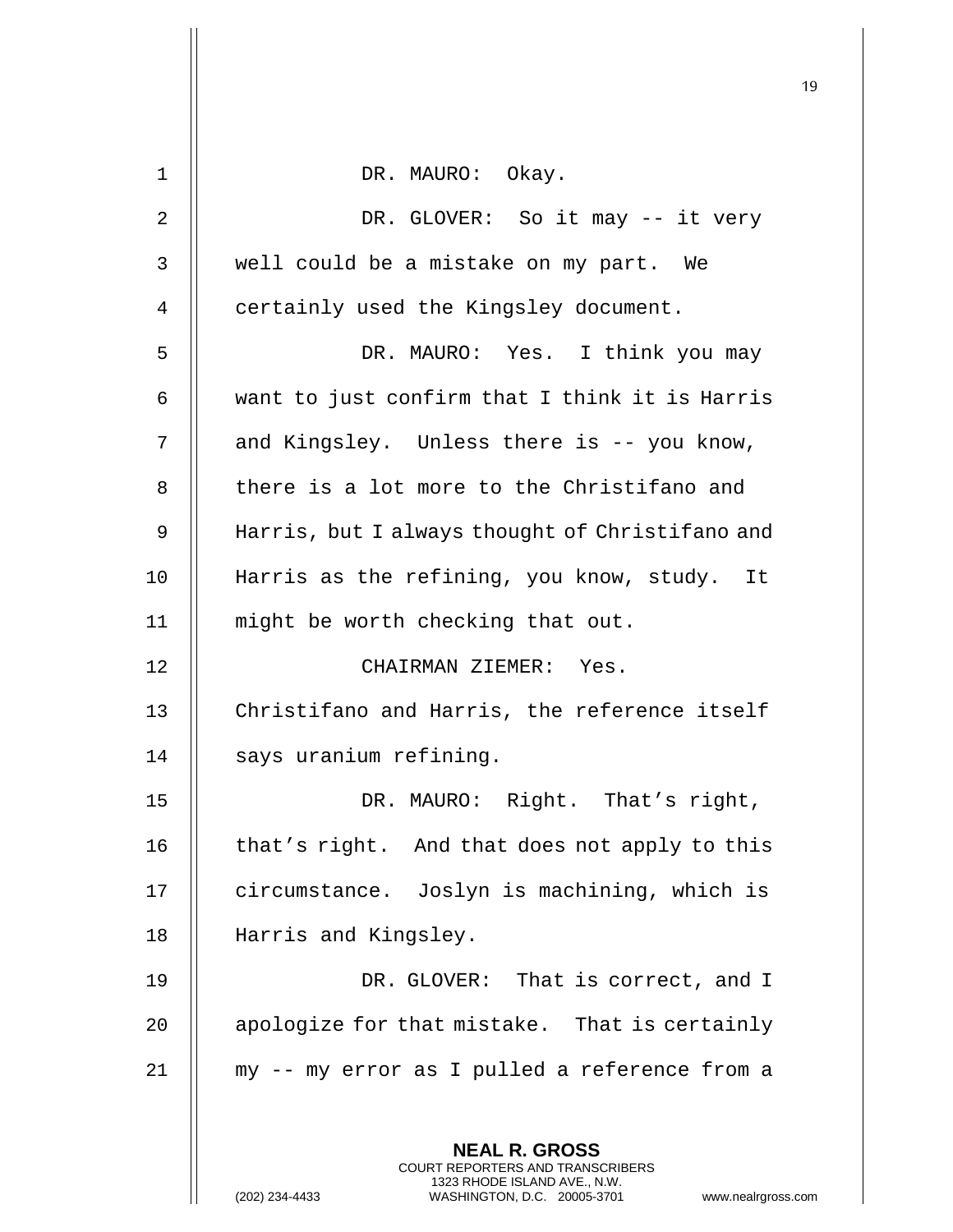**NEAL R. GROSS** COURT REPORTERS AND TRANSCRIBERS 1 | separate document. So that is certainly my 2  $\parallel$  error, because TBD-6000 is based on a specific 3 | reference. That was a summary from the HASL 4 || studies, not the refining base. That is 5 | correct. 6 CHAIRMAN ZIEMER: So, Sam, in the 7 || exclusivity constraints, which you kind of 8 | moved into anyway where you're citing 9 | Christifano and Harris, what you're saying is 10 || that that reference on page 4 should actually 11 be Kingsley. Is that correct? 12 || DR. GLOVER: Harris and Kingsley,  $13$  | yes. 14 MEMBER BEACH: Yes. It's actually 15 | on page 3 in the fourth paragraph, where I had 16  $\parallel$  a question. 17 DR. GLOVER: There was a change on  $18$   $\vert$  -- the document that was posted to the website 19 has a front page. The document that was 20 | provided to the Advisory Board does not. And 21  $\parallel$  so if you pull it from what we provided you,

1323 RHODE ISLAND AVE., N.W.

(202) 234-4433 WASHINGTON, D.C. 20005-3701 www.nealrgross.com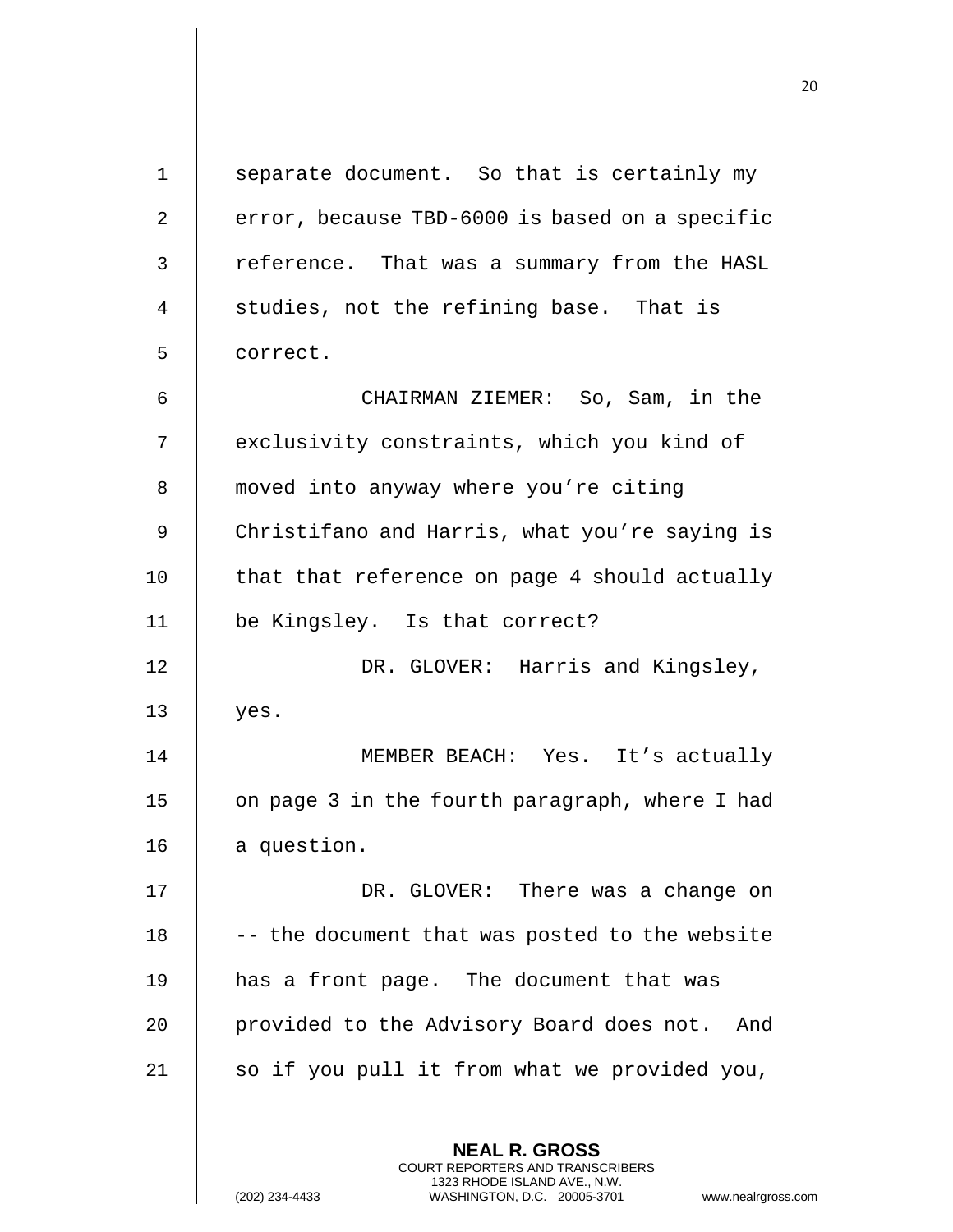|    |                                                                                                                                                                        | 21 |
|----|------------------------------------------------------------------------------------------------------------------------------------------------------------------------|----|
|    |                                                                                                                                                                        |    |
| 1  | there could be a slight shift in page numbers.                                                                                                                         |    |
| 2  | So I do apologize for any confusion that might                                                                                                                         |    |
| 3  | be caused by that.                                                                                                                                                     |    |
| 4  | CHAIRMAN ZIEMER: Yes. Josie, I                                                                                                                                         |    |
| 5  | think the paragraph -- we may be looking at the                                                                                                                        |    |
| 6  | same paragraph.                                                                                                                                                        |    |
| 7  | MEMBER BEACH: Probably.                                                                                                                                                |    |
| 8  | CHAIRMAN ZIEMER: In any event,                                                                                                                                         |    |
| 9  | what that -- the paragraph starts, As discussed                                                                                                                        |    |
| 10 | above $--$                                                                                                                                                             |    |
| 11 | MEMBER BEACH: Yes.                                                                                                                                                     |    |
| 12 | CHAIRMAN ZIEMER: -- A HASL -- yes,                                                                                                                                     |    |
| 13 | that's the same -- yes, right. So that's the                                                                                                                           |    |
| 14 | reference that should be changed.                                                                                                                                      |    |
| 15 | DR. GLOVER: It was unfortunate.                                                                                                                                        |    |
| 16 | What $I$ -- there was a format, and I have -- this                                                                                                                     |    |
| 17 | was -- you know, you're trying to follow some                                                                                                                          |    |
| 18 | pieces that Dave Allen had used, and I grabbed                                                                                                                         |    |
| 19 | from his piece. He actually used the refining                                                                                                                          |    |
| 20 | discussion, which is from Electro Met, which he                                                                                                                        |    |
| 21 | used the appropriate reference. This is my --                                                                                                                          |    |
|    | <b>NEAL R. GROSS</b><br><b>COURT REPORTERS AND TRANSCRIBERS</b><br>1323 RHODE ISLAND AVE., N.W.<br>(202) 234-4433<br>WASHINGTON, D.C. 20005-3701<br>www.nealrgross.com |    |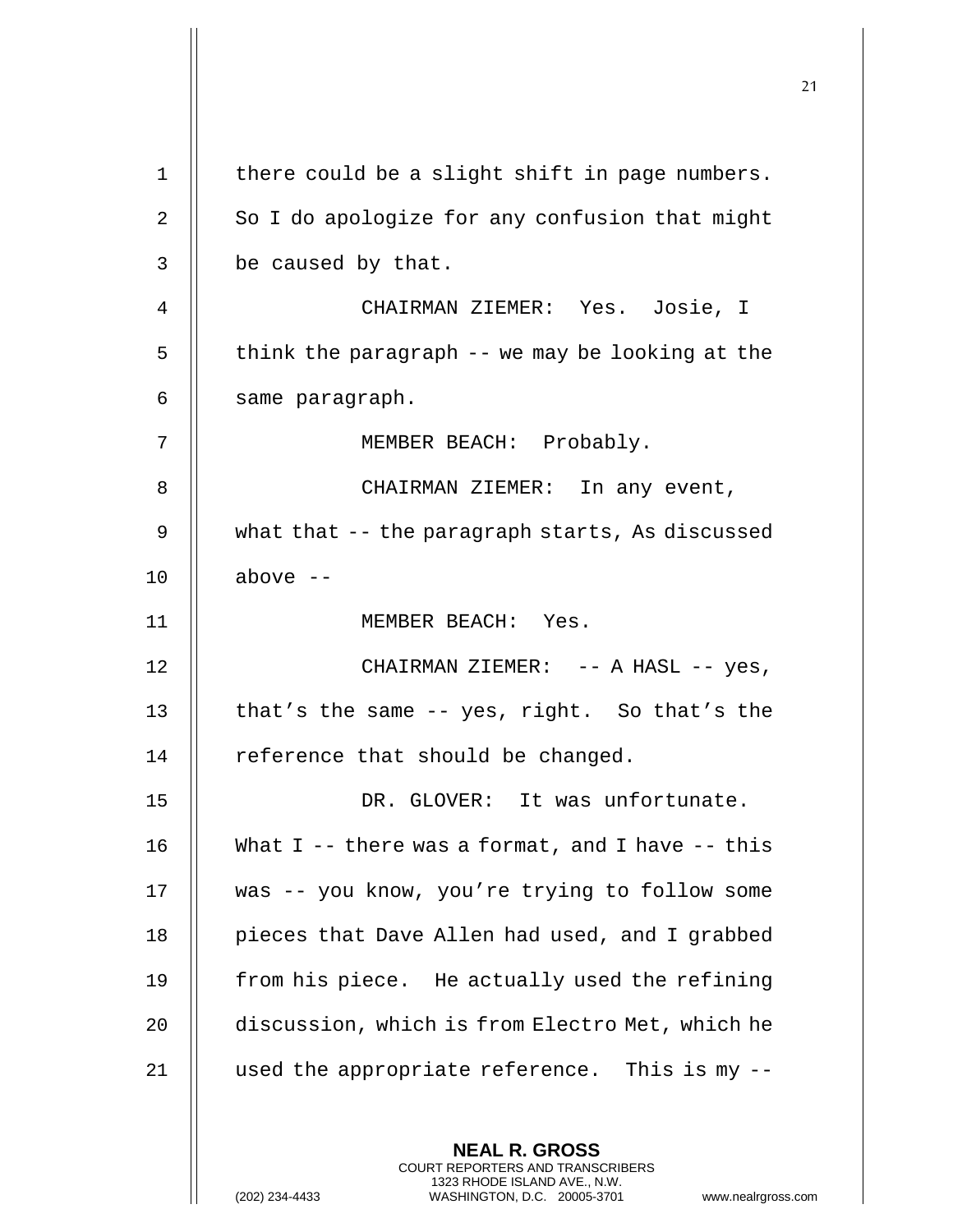| $\mathbf 1$ | unfortunately, I was very sick last week, and                                                                                                                       |
|-------------|---------------------------------------------------------------------------------------------------------------------------------------------------------------------|
| 2           | I missed this error and --                                                                                                                                          |
| 3           | CHAIRMAN ZIEMER: Okay.                                                                                                                                              |
| 4           | DR. GLOVER: So this is certainly my                                                                                                                                 |
| 5           | -- that was certainly my mistake in what the                                                                                                                        |
| 6           | appropriate reference is. That is -- and                                                                                                                            |
| 7           | TBD-6000 is certainly based on a particular                                                                                                                         |
| 8           | document set, and that is really -- this                                                                                                                            |
| 9           | certainly uses more than seven different                                                                                                                            |
| 10          | facilities. They have Joslyn and many others,                                                                                                                       |
| 11          | which now I recognize as I read that carefully.                                                                                                                     |
| 12          | That was an extraction error on my part, though,                                                                                                                    |
| 13          | when I was doing a formatting piece.                                                                                                                                |
| 14          | CHAIRMAN ZIEMER: Okay.                                                                                                                                              |
| 15          | Regardless, it's --                                                                                                                                                 |
| 16          | DR. GLOVER: TBD-6000 basis for all                                                                                                                                  |
| 17          | of the studies that we have discussed over the                                                                                                                      |
| 18          | last four or five years in TBD-6000, and the --                                                                                                                     |
| 19          | you know, the many, many thousands and                                                                                                                              |
| 20          | thousands of dust samples and breathing zone                                                                                                                        |
| 21          | samples that was part of that. We did confirm                                                                                                                       |
|             | <b>NEAL R. GROSS</b><br><b>COURT REPORTERS AND TRANSCRIBERS</b><br>1323 RHODE ISLAND AVE., N.W.<br>WASHINGTON, D.C. 20005-3701<br>(202) 234-4433<br>www.nealrgross. |

 $\mathbf{I}$  $\mathsf{l}\mathsf{l}$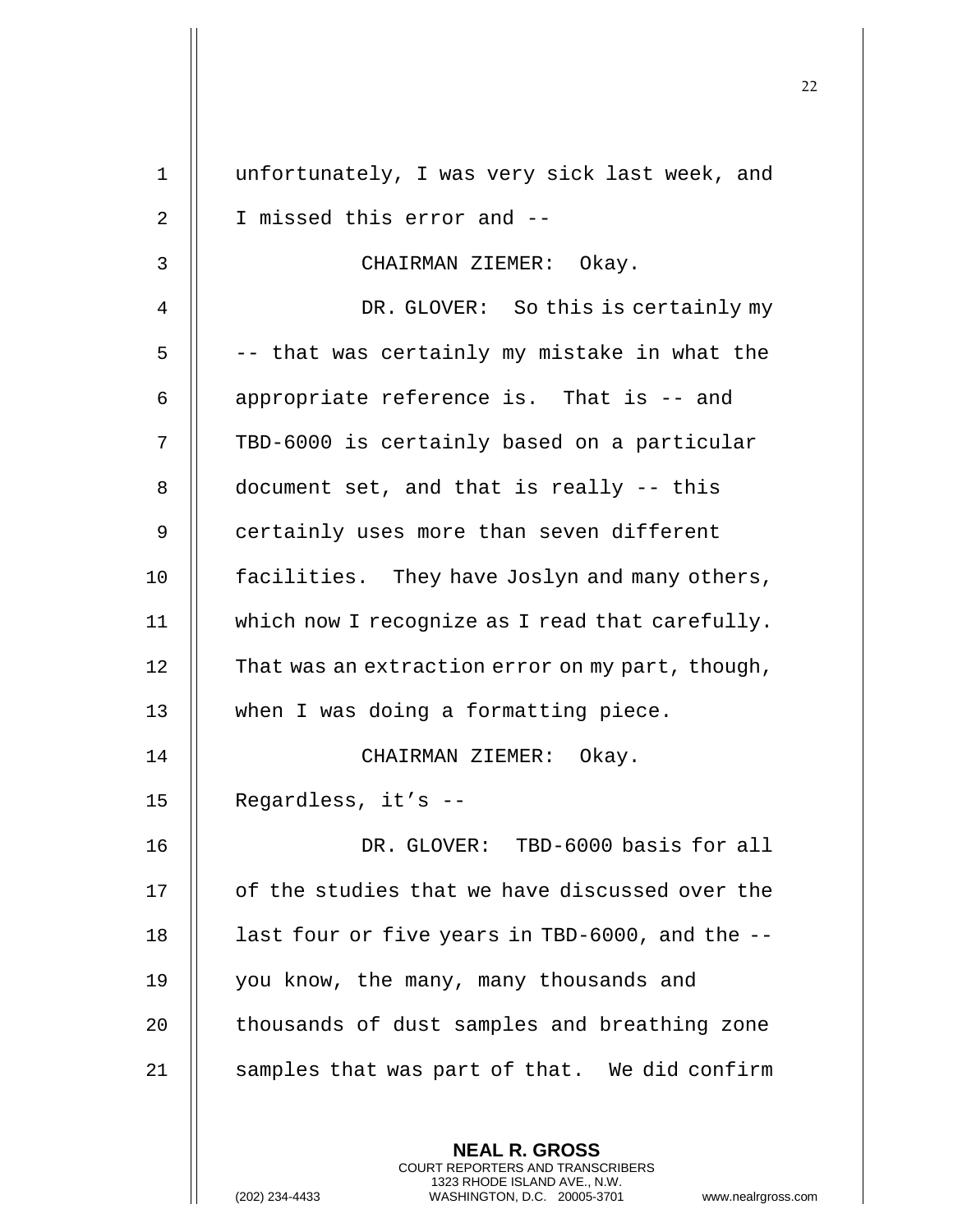| $\mathbf 1$ | that that data set, the appropriate data set,    |
|-------------|--------------------------------------------------|
| 2           | the Kingsley study, doesn't go back -- does go   |
| 3           | back to the Simonds Saw measurements of 1948.    |
| 4           | CHAIRMAN ZIEMER: Okay. Thanks,                   |
| 5           | Sam.                                             |
| 6           | Well, let me ask you if there is any             |
| 7           | other questions on -- or, Sam, do you have any   |
| 8           | other comments on this second criteria,          |
| 9           | exclusivity constraints?                         |
| 10          | DR. GLOVER: Just a couple of                     |
| 11          | points. You know, because it is a -- a range     |
| 12          | of data where there is actually a geometric mean |
| 13          | and a distribution, so it's not a singular       |
| 14          | number, but actually if you look at the -- the   |
| 15          | breadth of the -- you know, the 5th through the  |
| 16          | 95th percentile, it ranges all the way up to     |
| 17          | 35,000 picocuries per meter cubed, which vary.   |
| 18          | If you look at some of the other graphs that we  |
| 19          | had in the Evaluation Report, and even in the    |
| 20          | White Paper, you'll see that the range of data   |
| 21          | covers all of the measurements that were         |
|             |                                                  |

**NEAL R. GROSS** COURT REPORTERS AND TRANSCRIBERS 1323 RHODE ISLAND AVE., N.W.

(202) 234-4433 WASHINGTON, D.C. 20005-3701 www.nealrgross.com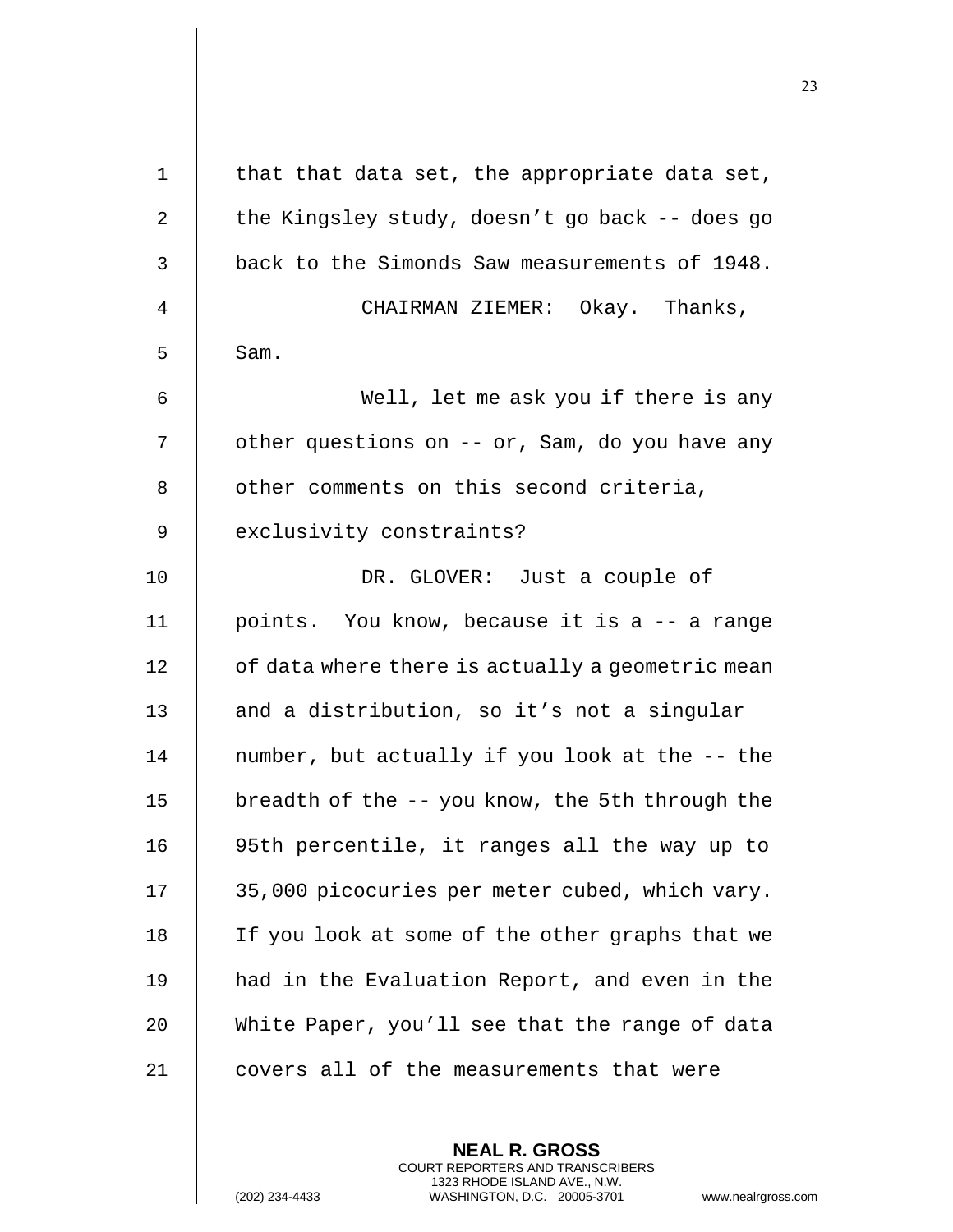1 conducted at Joslyn.

| 2  | The time-weighted average for the                                                               |
|----|-------------------------------------------------------------------------------------------------|
| 3  | nine-inch mill is higher than the geometric                                                     |
| 4  | mean. And so -- but only for the nine-inch                                                      |
| 5  | mill, and we discussed later that the finishing                                                 |
| 6  | mill, this nine-inch mill, really saw a lot less                                                |
| 7  | use based on the type of work that they did in                                                  |
| 8  | this post-August 1st, 1948, timeframe.                                                          |
| 9  | We believe that the range is well                                                               |
| 10 | covered. However, between that -- the range                                                     |
| 11 | covering, as well as the lesser usage, helps to                                                 |
| 12 | provide that feeling that it is an appropriate                                                  |
| 13 | process. And all of the other data matches up                                                   |
| 14 | very well and is bounded by these operator                                                      |
| 15 | categories.                                                                                     |
| 16 | Okay. John<br>CHAIRMAN ZIEMER:                                                                  |
| 17 | Mauro, do you have any other comment on this                                                    |
| 18 | issue?                                                                                          |
| 19 | DR. MAURO: Well, yes. Now we are                                                                |
| 20 | in the one area where you may have noticed in                                                   |
| 21 | my little -- that was actually -- the email that                                                |
|    |                                                                                                 |
|    | <b>NEAL R. GROSS</b><br><b>COURT REPORTERS AND TRANSCRIBERS</b>                                 |
|    | 1323 RHODE ISLAND AVE., N.W.<br>(202) 234-4433<br>WASHINGTON, D.C. 20005-3701<br>www.nealrgross |

(202) 234-4433 WASHINGTON, D.C. 20005-3701 www.nealrgross.com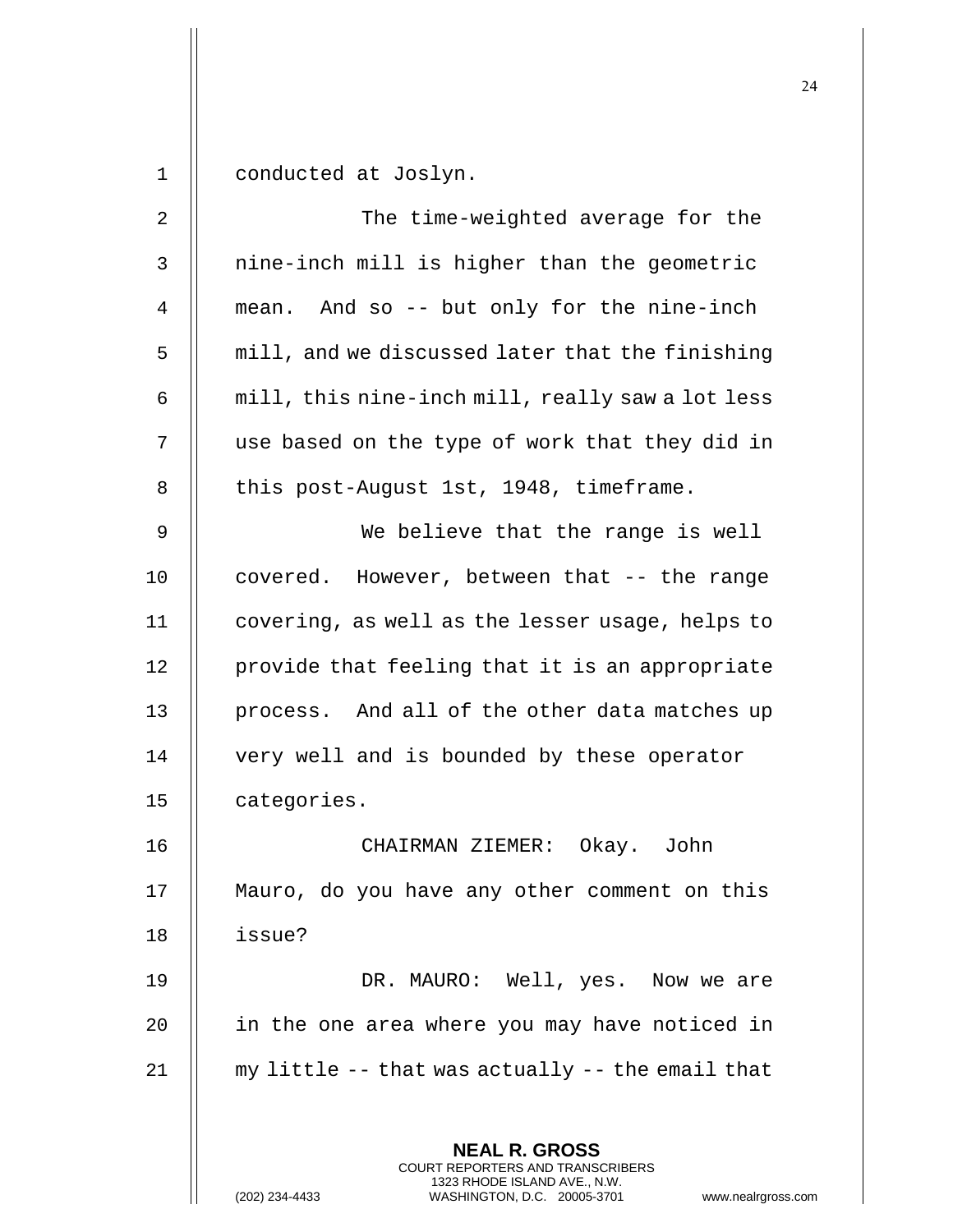| $\mathbf{1}$ | I distributed to everyone was actually an                |
|--------------|----------------------------------------------------------|
| 2            | internal think piece by me to John Stiver and            |
| 3            | to Bill Thurber letting them know that I read            |
| 4            | the two papers, and I did have some places where         |
| 5            | I thought we needed to do a little homework.             |
| 6            | This time period, January 1st                            |
| 7            | through I guess the end of August '48, clearly           |
| 8            | was -- it sounds like it was an unusual time             |
| $\mathsf 9$  | period, and right now I can't say with                   |
| 10           | confidence that there was -- as was just                 |
| 11           | described, I would like to look at the data from         |
| 12           | TBD-6000, which I would be the first to admit,           |
| 13           | our experience with TBD-6000 is that it has              |
| 14           | always been high end. In other words, we have            |
| 15           | always found that, you know, whenever you have           |
| 16           | some real data from a real facility doing this           |
| 17           | kind of work, and you compare it to TBD-6000,            |
| 18           | TBD-6000 is always way above, at the high end,           |
| 19           | always claimant-favorable, deliberately.                 |
| 20           | But this sounds like a little bit of                     |
| 21           | an unusual circumstance, and with regard to the          |
|              |                                                          |
|              | <b>NEAL R. GROSS</b><br>COURT REPORTERS AND TRANSCRIBERS |

1323 RHODE ISLAND AVE., N.W.

 $\prod$ 

(202) 234-4433 WASHINGTON, D.C. 20005-3701 www.nealrgross.com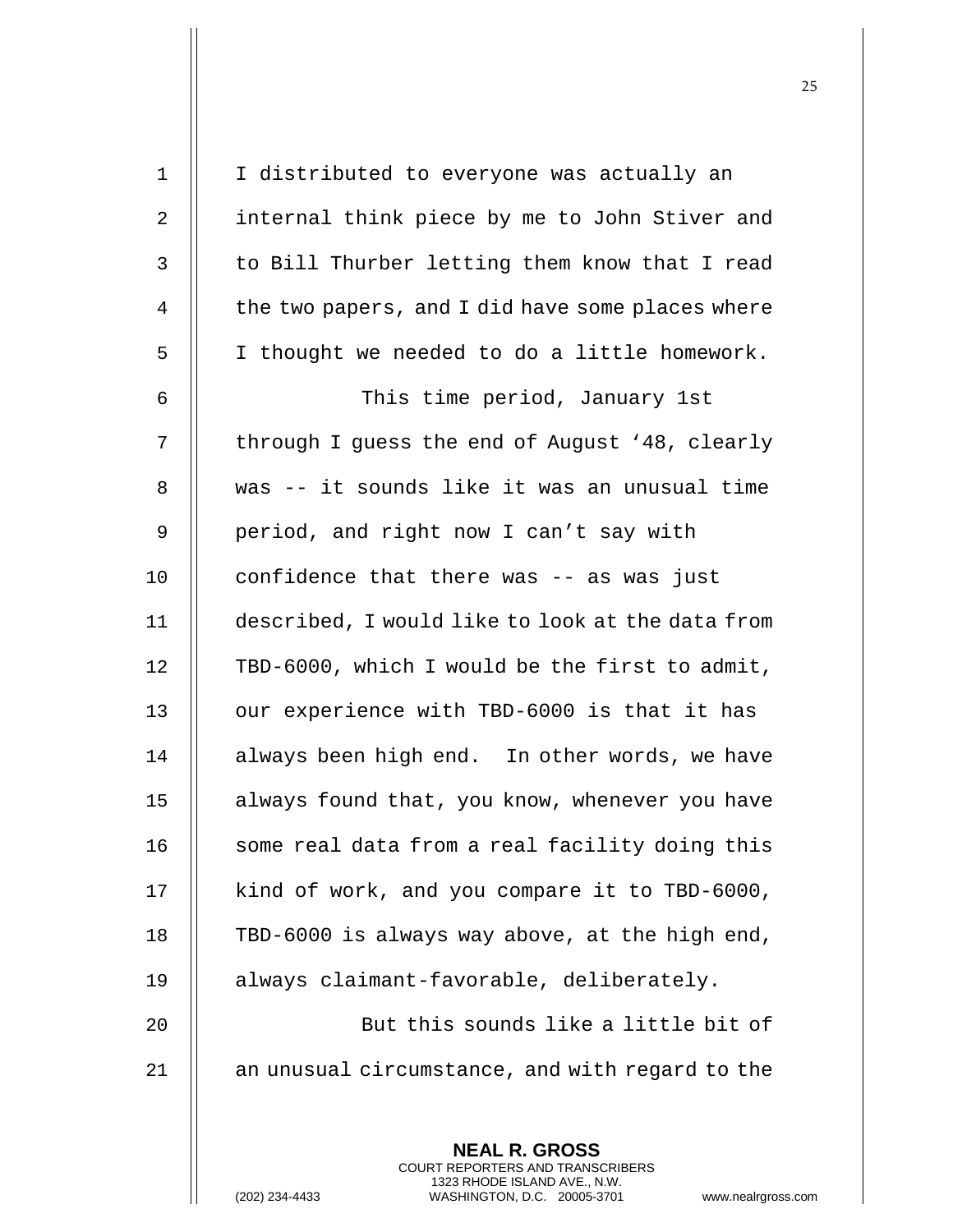| 1  | level of intensity of the rolling and perhaps                                                   |
|----|-------------------------------------------------------------------------------------------------|
| 2  | machining operations that took place in that                                                    |
| 3  | six-month, seven-month period, that I'd like to                                                 |
| 4  | take a closer look at, because we never really                                                  |
| 5  | got our magnifying glass out and looked at that                                                 |
| 6  | pretty closely. That was one of our comments                                                    |
| 7  | in fact in our original report. When we                                                         |
| 8  | originally wrote it, we said, you know, we're                                                   |
| 9  | not too sure about, you know, whether TBD-6000                                                  |
| 10 | really will do the trick for that time period.                                                  |
| 11 | So right now, where we are right now                                                            |
| 12 | is that we would like to get a little closer look                                               |
| 13 | at that.                                                                                        |
| 14 | CHAIRMAN ZIEMER: Okay. So from                                                                  |
| 15 | your point of view -- I'm trying to separate out                                                |
| 16 | the other White Papers from a surrogate data                                                    |
| 17 | paper per se. And you're saying that you still                                                  |
| 18 | are -- you have some concerns about Criteria 2                                                  |
| 19 | and whether it meets surrogate data criteria                                                    |
| 20 | for that time period.                                                                           |
| 21 | DR. MAURO: Yes. There's an                                                                      |
|    |                                                                                                 |
|    | <b>NEAL R. GROSS</b><br><b>COURT REPORTERS AND TRANSCRIBERS</b>                                 |
|    | 1323 RHODE ISLAND AVE., N.W.<br>WASHINGTON, D.C. 20005-3701<br>(202) 234-4433<br>www.nealrgross |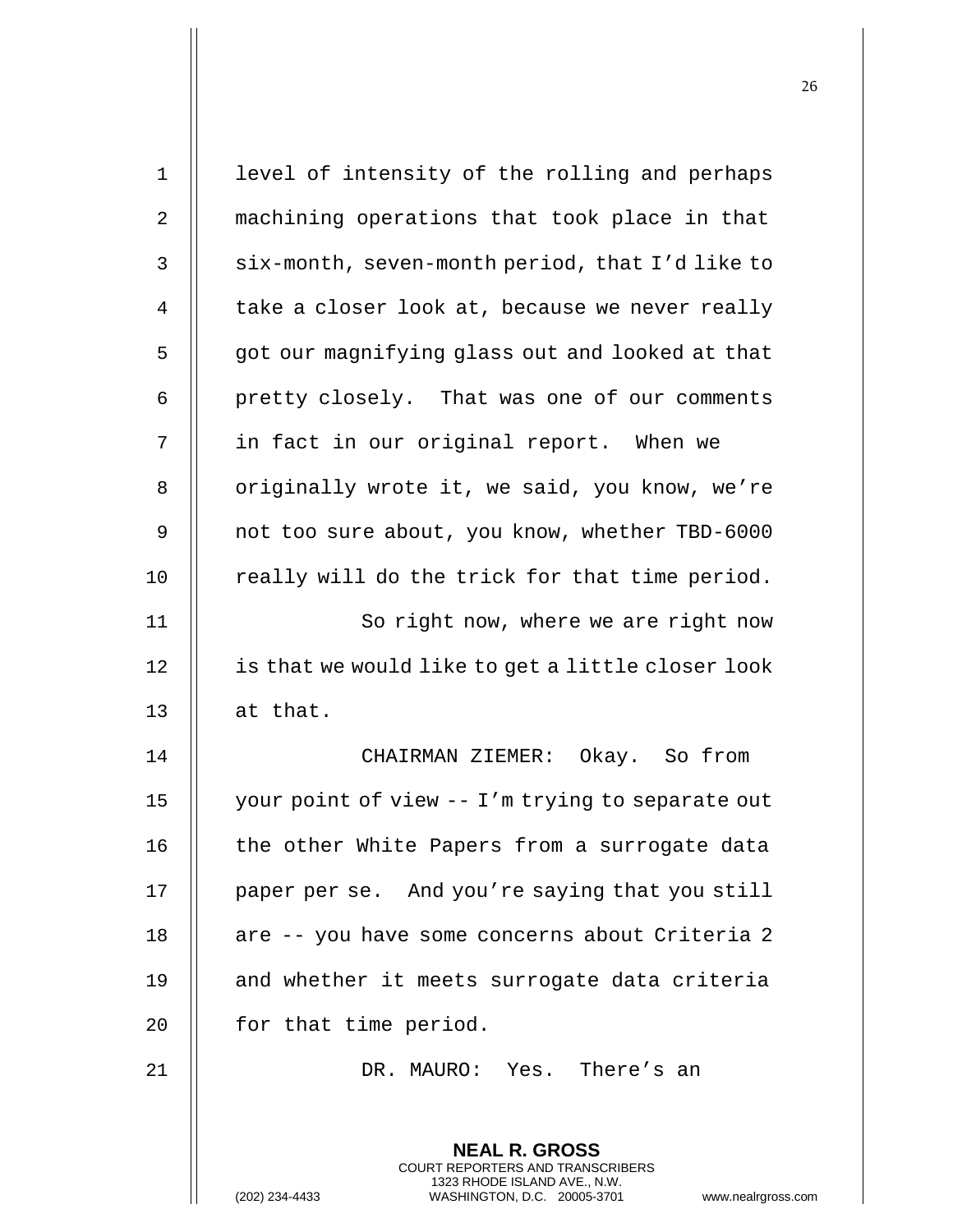| $\mathbf 1$ | overlap of course between the White Papers and   |
|-------------|--------------------------------------------------|
| 2           | the surrogate data. So, I mean, we're really     |
| 3           | killing two birds with one stone. In my mind,    |
| 4           | out of all of the things that we're talking      |
| 5           | about whether it's surrogate data or the White   |
| 6           | Paper, there is that window of time from January |
| 7           | to I guess August 1948 where originally, as you  |
| 8           | recall, there was a sense that that should be    |
| 9           | covered in the SEC. But now, with the new        |
| 10          | material that we have, the White Paper, it says, |
| 11          | well, when you take a real close look at it, it  |
| 12          | looks like that, no, the TBD-6000 data, coupled  |
| 13          | up with the 19 -- I guess some of the data that  |
| 14          | was collected from Joslyn, and you take a real   |
| 15          | close look at it, and your -- some is a          |
| 16          | time-weighted average, some is breathing zone.   |
| 17          | In other words, there is a richness here.<br>I   |
| 18          | would hate to just walk away and say that that   |
| 19          | window is adequately covered, that time period,  |
| 20          | by TBD-6000.                                     |
| 21          | So right now, based on my review, as             |
|             |                                                  |
|             | <b>NEAL R. GROSS</b>                             |

COURT REPORTERS AND TRANSCRIBERS 1323 RHODE ISLAND AVE., N.W.

 $\mathsf{I}$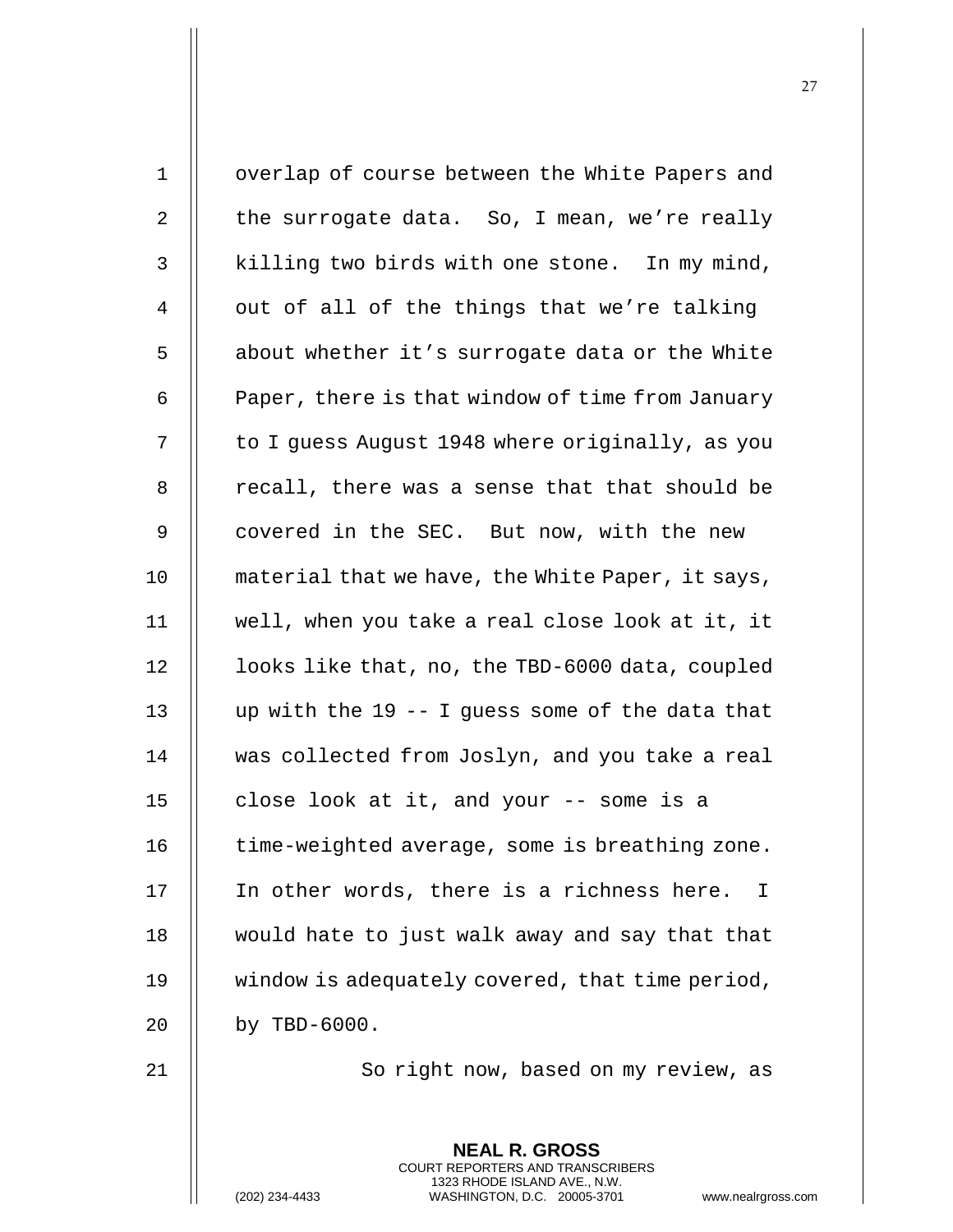| $\mathbf 1$    | you saw in my little memo, that's one area that                                                                                                                     |
|----------------|---------------------------------------------------------------------------------------------------------------------------------------------------------------------|
| 2              | I think SC&A needs to take a little closer look                                                                                                                     |
| 3              | at. And that goes for the surrogate data                                                                                                                            |
| $\overline{4}$ | issue, and of course when we talk about the                                                                                                                         |
| 5              | White Papers.                                                                                                                                                       |
| 6              | DR. GLOVER: Can I make a brief                                                                                                                                      |
| 7              | clarification in that?                                                                                                                                              |
| 8              | CHAIRMAN ZIEMER: Sure.                                                                                                                                              |
| 9              | DR. GLOVER: We added -- the                                                                                                                                         |
| 10             | Advisory Board added -- it will become official                                                                                                                     |
| 11             | -- up through July 31st, 1948, for the exact                                                                                                                        |
| 12             | reasons that you just mentioned, the very high                                                                                                                      |
| 13             | rolling that happened, the very large                                                                                                                               |
| 14             | production, and the multiple use of rolling                                                                                                                         |
| 15             | mills. And also, still not properly changing                                                                                                                        |
| 16             | over to AEC oversight. We still had Hanford                                                                                                                         |
| 17             | oversight.                                                                                                                                                          |
| 18             | That entire high production period,                                                                                                                                 |
| 19             | up through July 31st, 1948, has been added to                                                                                                                       |
| 20             | the SEC, which will become official in a few                                                                                                                        |
| 21             | days. So August 1st, 1948, begins an entire                                                                                                                         |
|                | <b>NEAL R. GROSS</b><br><b>COURT REPORTERS AND TRANSCRIBERS</b><br>1323 RHODE ISLAND AVE., N.W.<br>WASHINGTON, D.C. 20005-3701<br>(202) 234-4433<br>www.nealrgross. |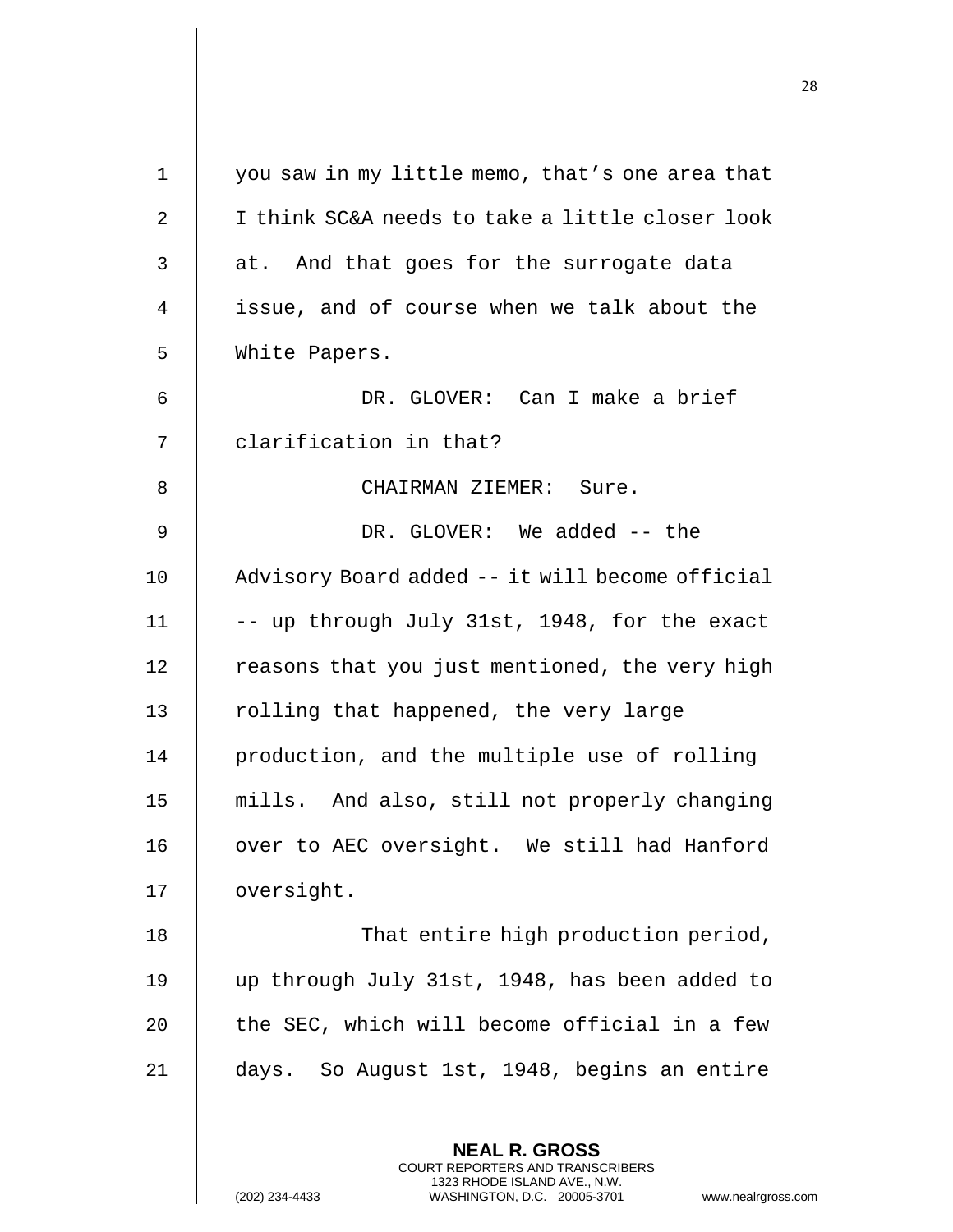| $\mathbf{1}$ | new period where we do not have any of this very   |
|--------------|----------------------------------------------------|
| 2            | high rolling. The largest annual production        |
| 3            | was 30 tons, and those were associated with the    |
| 4            | Canadian rolling processes that only used the      |
| 5            | 18-inch mill specifically. I certainly             |
| 6            | appreciate your need to review those documents     |
| 7            | and look at those.                                 |
| 8            | DR. NETON: John, this is Jim. I                    |
| 9            | think you're somewhat confused.                    |
| 10           | DR. MAURO: I am. I am confused,                    |
| 11           | because I thought that you were reversing your     |
| 12           | position on that.                                  |
| 13           | DR. NETON: No, no, no. We can't.                   |
| 14           | We already added the SEC $-$ - we are specifically |
| 15           | talking about after August 1948 now.               |
| 16           | DR. MAURO: Oh. You know, I saw --                  |
| 17           | help me out a little bit here. In reading          |
| 18           | through the sequence of events, you know, the      |
| 19           | original SEC PER, and then there was this          |
| 20           | addendum, now it was my understanding that your    |
| 21           | latest White Paper, the one that just came out     |
|              |                                                    |

**NEAL R. GROSS** COURT REPORTERS AND TRANSCRIBERS 1323 RHODE ISLAND AVE., N.W.

(202) 234-4433 WASHINGTON, D.C. 20005-3701 www.nealrgross.com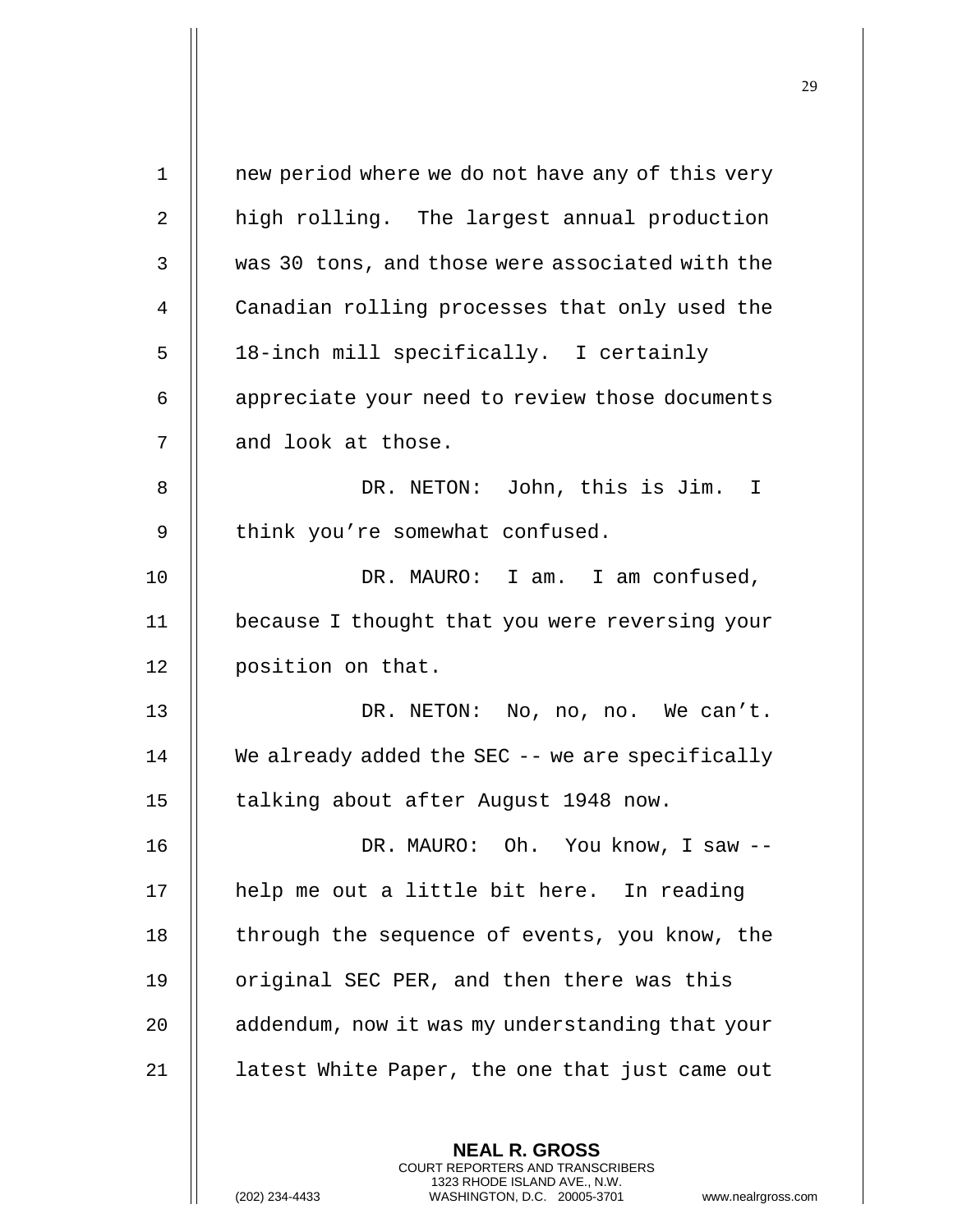| $\mathbf 1$ | I guess on the 14th, was saying that you thought |
|-------------|--------------------------------------------------|
| 2           | you could reconstruct the doses from January     |
| 3           | through August of 1948. Did I misunderstand      |
| 4           | that?                                            |
| 5           | DR. NETON: Yes, definitely.                      |
| 6           | DR. MAURO: Okay.                                 |
| 7           | DR. NETON: What we really need to                |
| 8           | accomplish here today is, after 1948, the Board  |
| $\mathsf 9$ | specifically asked us to justify the use of      |
| 10          | surrogate data for the period after '48, after   |
| 11          | August of '48. That's all we really need to      |
| 12          | focus on to put this issue to rest.              |
| 13          | DR. MAURO: And I could tell you                  |
| 14          | that we looked at that, even the original, and   |
| 15          | we felt that you had a strong position. It was   |
| 16          | the time period before August that we were       |
| 17          | questioning. And I have to say, you know, I      |
| 18          | read -- I read the addendum, and I read those    |
| 19          | White Papers. I've got to say, take another      |
| 20          | look at that, because it sure sounded to me that |
| 21          | you were recommending that the -- that you not   |
|             |                                                  |

**NEAL R. GROSS** COURT REPORTERS AND TRANSCRIBERS 1323 RHODE ISLAND AVE., N.W.

(202) 234-4433 WASHINGTON, D.C. 20005-3701 www.nealrgross.com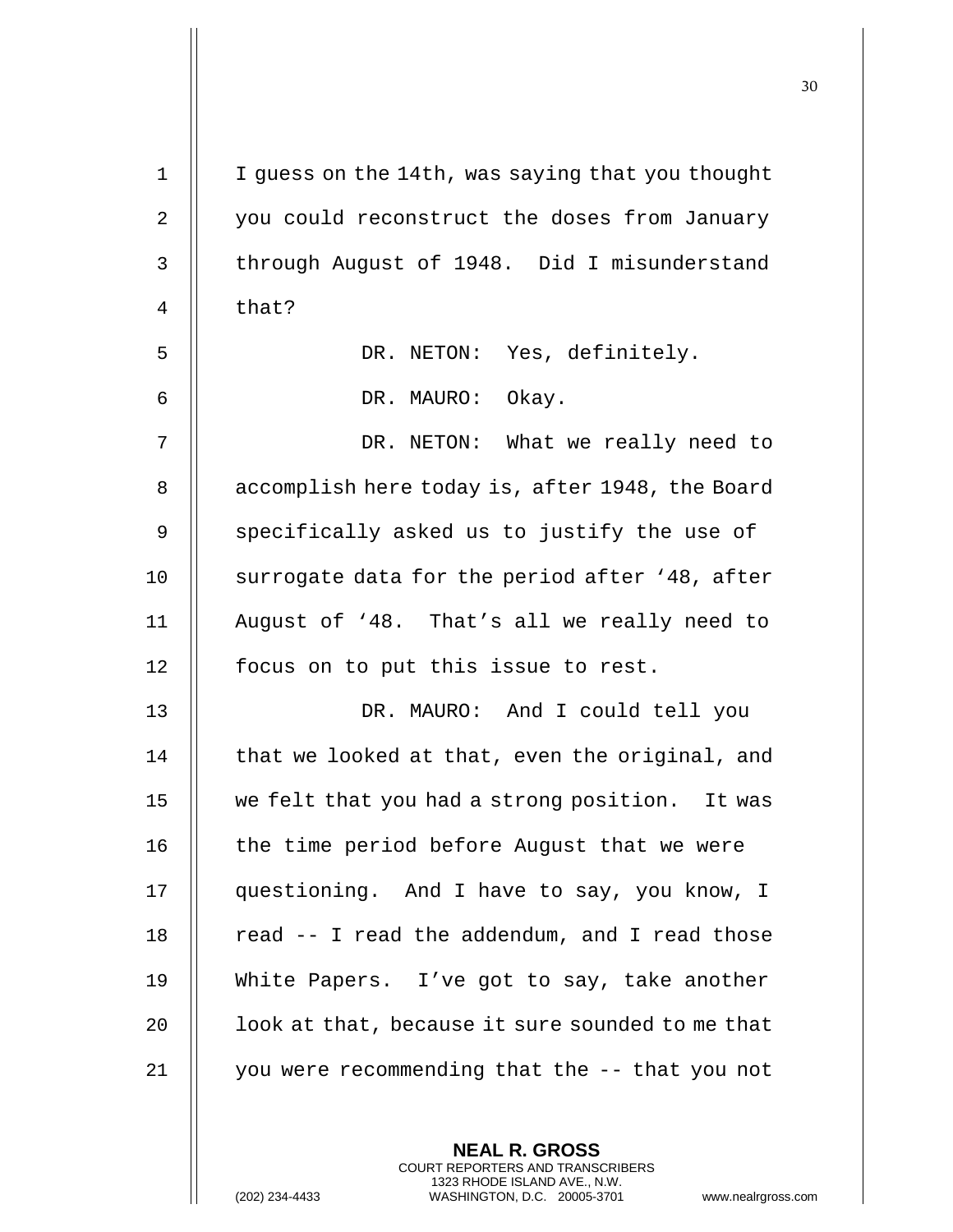| $\mathbf{1}$ | grant the SEC from the 1st of January through    |
|--------------|--------------------------------------------------|
| 2            | the -- through August of --                      |
| 3            | CHAIRMAN ZIEMER: John, the Board                 |
| 4            | already did that, though. The Board already      |
| 5            | granted that at the last meeting.                |
| 6            | DR. MAURO: Okay.                                 |
| 7            | DR. GLOVER: I would clarify what --              |
| 8            | in the White Paper --                            |
| 9            | DR. MAURO: Okay. I --                            |
| 10           | DR. GLOVER: -- you could see the                 |
| 11           | entire dose reconstruction process, including    |
| 12           | the period we added as an SEC. So that way you   |
| 13           | could see how we were using the thorium dose.    |
| 14           | Bill and you guys had expressed at the last      |
| 15           | discussion in January to see how we did business |
| 16           | the whole time.                                  |
| 17           | So what we provided you in the White             |
| 18           | Paper is dose reconstruction beginning in 1943   |
| 19           | with -- as best as we can. We are doing          |
| 20           | external dose. We're doing the thorium           |
| 21           | external dose. But we are not doing any          |
|              |                                                  |
|              | <b>NEAL R. GROSS</b>                             |

COURT REPORTERS AND TRANSCRIBERS 1323 RHODE ISLAND AVE., N.W.

(202) 234-4433 WASHINGTON, D.C. 20005-3701 www.nealrgross.com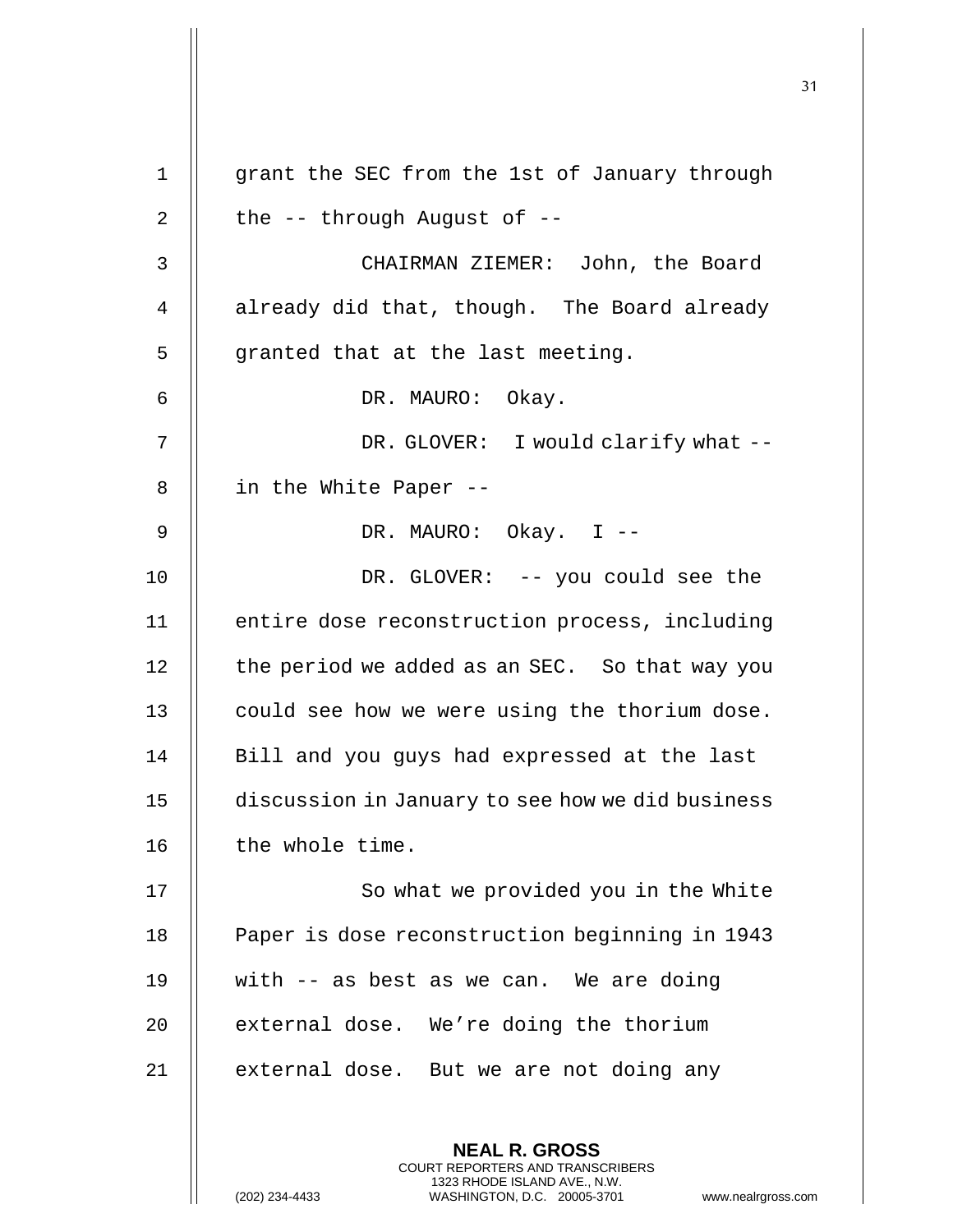| $\mathbf 1$ | internal dose for uranium until August 1st,                                                                                                                         |
|-------------|---------------------------------------------------------------------------------------------------------------------------------------------------------------------|
| 2           | 1948.                                                                                                                                                               |
| 3           | DR. MAURO: Oh, okay. Yes. I did                                                                                                                                     |
| 4           | not -- when I read this over the weekend, I did                                                                                                                     |
| 5           | not get it right.                                                                                                                                                   |
| 6           | DR. NETON: I was concerned that                                                                                                                                     |
| 7           | might happen. What you have here is a                                                                                                                               |
| 8           | justification for surrogate data after '48.                                                                                                                         |
| 9           | The other papers are Site Profile issue papers.                                                                                                                     |
| 10          | They have nothing to do with the SEC at all.                                                                                                                        |
| 11          | DR. MAURO: Oh. I see where you're                                                                                                                                   |
| 12          | going. I see. So are you saying that where                                                                                                                          |
| 13          | you feel that, though the SEC has been granted                                                                                                                      |
| 14          | up through August of '48, you still feel that,                                                                                                                      |
| 15          | you know, when you do have to do a dose                                                                                                                             |
| 16          | reconstruction, because the person isn't                                                                                                                            |
| 17          | covered -- skin cancer, et cetera -- you're                                                                                                                         |
| 18          | saying that the method -- that you do plan to                                                                                                                       |
| 19          | assign the doses using TBD-6000.                                                                                                                                    |
| 20          | DR. NETON: Well, external doses.                                                                                                                                    |
| 21          | DR. MAURO: But not internal, for                                                                                                                                    |
|             | <b>NEAL R. GROSS</b><br><b>COURT REPORTERS AND TRANSCRIBERS</b><br>1323 RHODE ISLAND AVE., N.W.<br>WASHINGTON, D.C. 20005-3701<br>(202) 234-4433<br>www.nealrgross. |

 $\begin{array}{c} \hline \end{array}$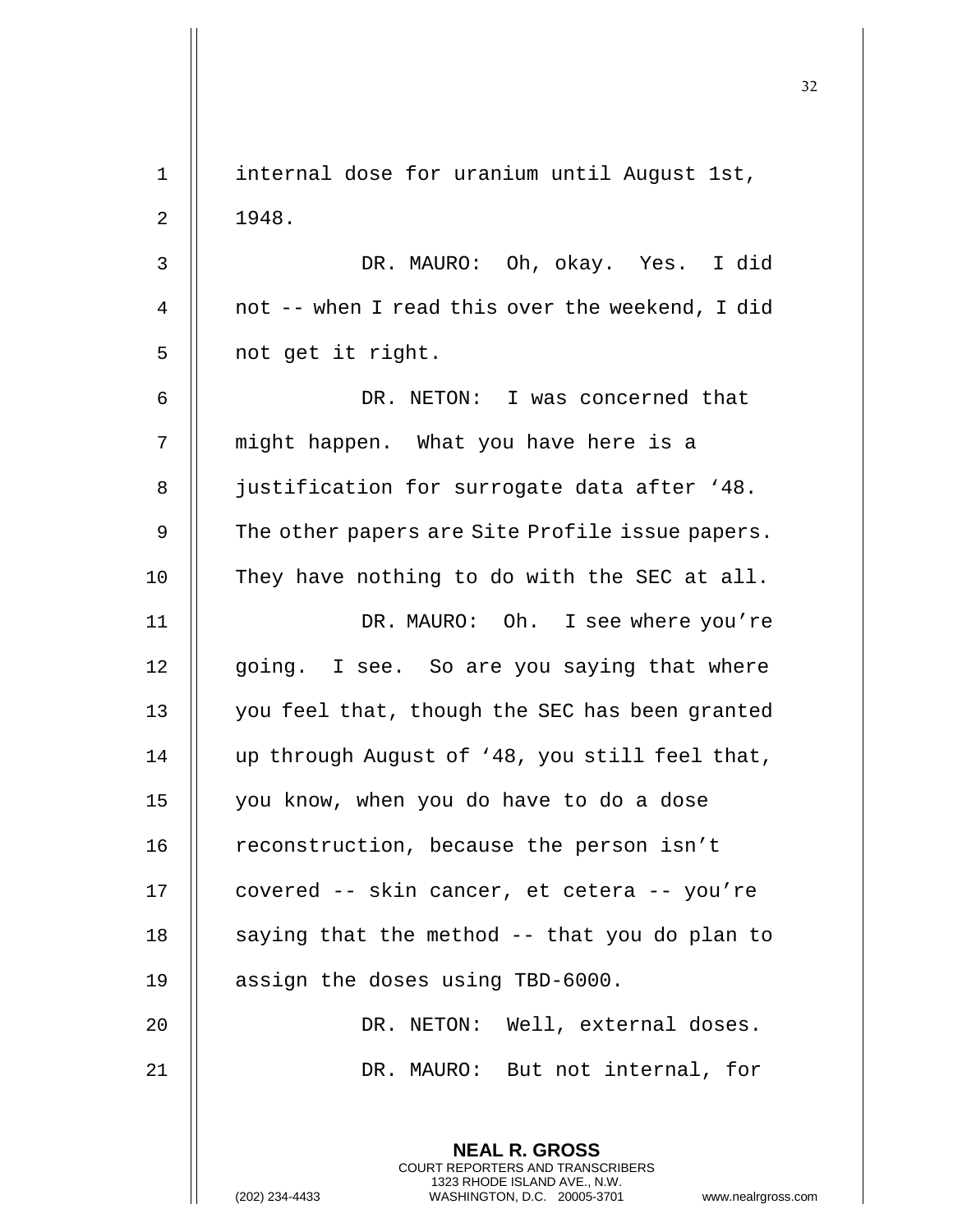**NEAL R. GROSS** COURT REPORTERS AND TRANSCRIBERS 1323 RHODE ISLAND AVE., N.W. (202) 234-4433 WASHINGTON, D.C. 20005-3701 www.nealrgross.com 1 uranium. 2 DR. NETON: No. It can't be 3 uranium. You can't do it. 4 DR. MAURO: Okay. Because I got  $5$  || that from thorium, but I did not get that 6 message for uranium. 7 DR. NETON: I don't think we ever 8 | talked about reconstructing uranium in the SEC 9 || period, unless we have bioassay data, which we 10 don't. 11 || DR. GLOVER: We specifically said 12 | it was only if we had specific records would we 13 || reconstruct internal dose. 14 || DR. MAURO: Okay. 15 || DR. GLOVER: If we happen to find a 16 | worker with bioassay records, which we don't 17 || believe ever occurred at Joslyn. Otherwise, 18 we would not be allowed to. 19 || DR. MAURO: So those White Papers 20 || which I read, I guess I'd better take another 21  $\parallel$  100k at it, are -- in fact, what I thought I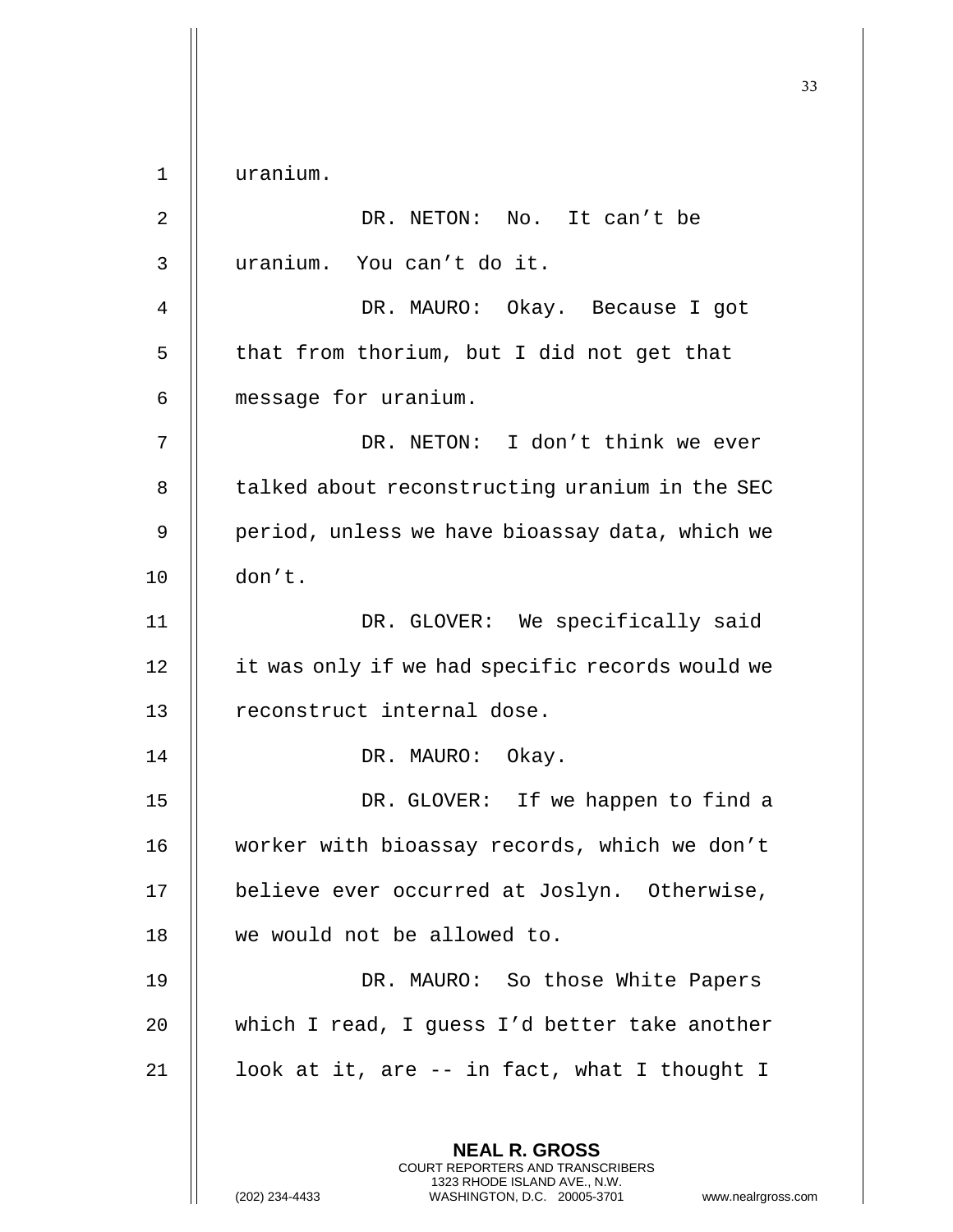| $\mathbf 1$    | read, I got it wrong you're saying. I thought                                                                                                                |
|----------------|--------------------------------------------------------------------------------------------------------------------------------------------------------------|
| $\sqrt{2}$     | I read that you felt that you could reconstruct                                                                                                              |
| 3              | internal doses from uranium now -- not thorium,                                                                                                              |
| $\overline{4}$ | from uranium, you know, for January through                                                                                                                  |
| 5              | August. You're saying that I misread it.                                                                                                                     |
| 6              | DR. NETON: Absolutely.                                                                                                                                       |
| 7              | DR. MAURO: Okay. Thank you.                                                                                                                                  |
| 8              | DR. GLOVER: And I will tell you                                                                                                                              |
| 9              | where you can just real quickly see the summary,                                                                                                             |
| 10             | John. If you look at the dose summary from the                                                                                                               |
| 11             | example DR, it talks about the internal dose and                                                                                                             |
| 12             | none is assigned up until you get to 1948.                                                                                                                   |
| 13             | DR. MAURO: Okay.                                                                                                                                             |
| 14             | MR. RUTHERFORD: So, you know, that                                                                                                                           |
| 15             | was really to provide a couple of things. I                                                                                                                  |
| 16             | basically -- Jim told me I took 20 pages to say                                                                                                              |
| 17             | we are using the machining operator category                                                                                                                 |
| 18             | for everybody, and to make sure that we were                                                                                                                 |
| 19             | very clear that -- on how we were going to dose                                                                                                              |
| 20             | reconstruction the whole time.                                                                                                                               |
| 21             | DR. MAURO: And that begins in                                                                                                                                |
|                |                                                                                                                                                              |
|                | <b>NEAL R. GROSS</b><br>COURT REPORTERS AND TRANSCRIBERS<br>1323 RHODE ISLAND AVE., N.W.<br>(202) 234-4433<br>WASHINGTON, D.C. 20005-3701<br>www.nealrgross. |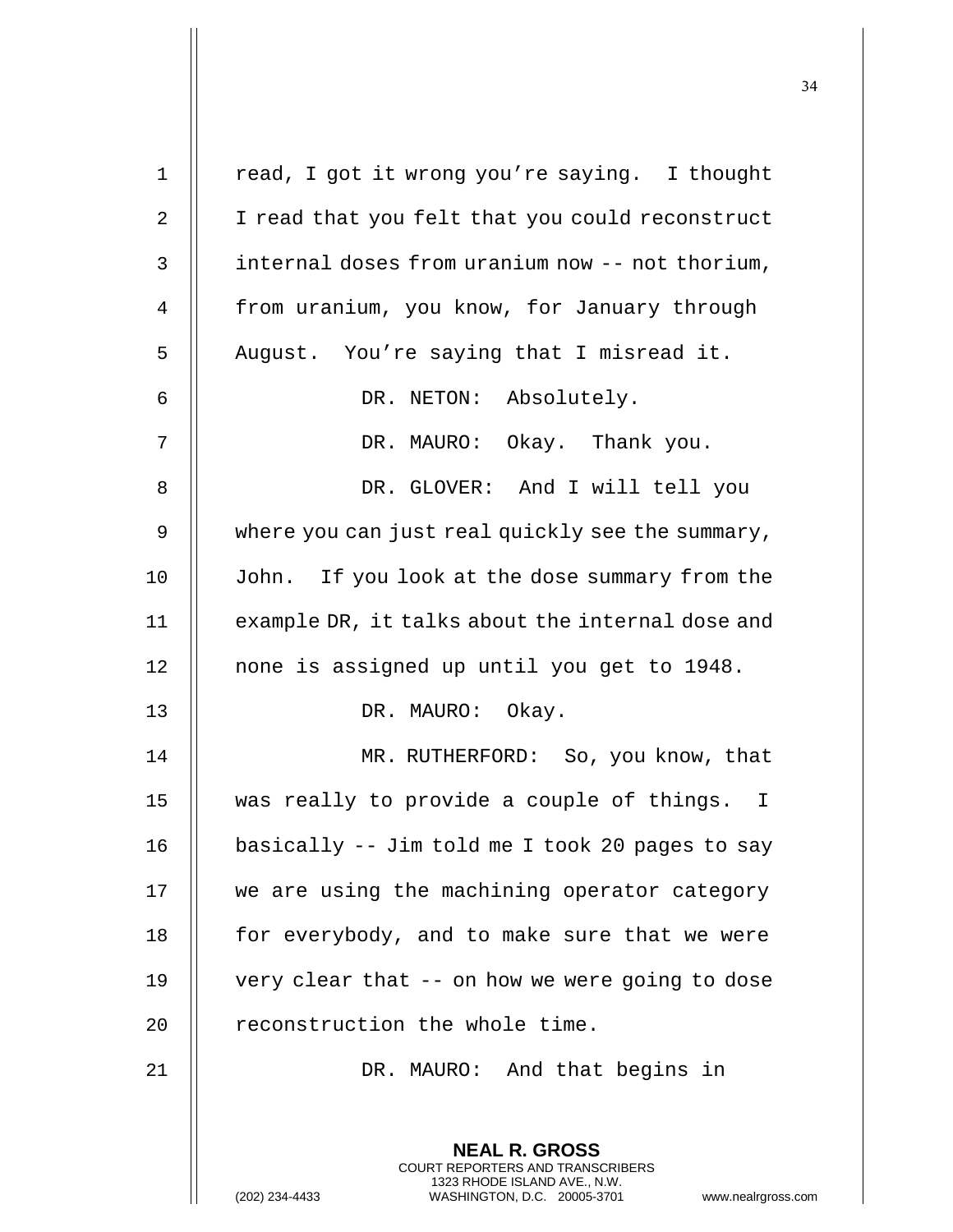|    |                                                                                                                                                                        | 35 |
|----|------------------------------------------------------------------------------------------------------------------------------------------------------------------------|----|
|    |                                                                                                                                                                        |    |
| 1  | August of '48.                                                                                                                                                         |    |
| 2  | MR. RUTHERFORD: For internal dose,                                                                                                                                     |    |
| 3  | yes.                                                                                                                                                                   |    |
| 4  | DR. MAURO: For internal dose. Oh,                                                                                                                                      |    |
| 5  | okay. Good. I'm sorry for any confusion I                                                                                                                              |    |
| 6  | caused.                                                                                                                                                                |    |
| 7  | CHAIRMAN ZIEMER: No, I understand                                                                                                                                      |    |
| 8  | in the memo that you sent out that was                                                                                                                                 |    |
| 9  | distributed this morning, in your third                                                                                                                                |    |
| 10 | paragraph now I understand that you -- you                                                                                                                             |    |
| 11 | refreshed my memory what that was about. Okay.                                                                                                                         |    |
| 12 | Got you.                                                                                                                                                               |    |
| 13 | DR. MAURO:<br>Okay.                                                                                                                                                    |    |
| 14 | CHAIRMAN ZIEMER: Okay. Now, so                                                                                                                                         |    |
| 15 | let me rephrase then. So returning to the                                                                                                                              |    |
| 16 | hierarchy of data criterion, did that change                                                                                                                           |    |
| 17 | what you're saying then? Because you were                                                                                                                              |    |
| 18 | focusing on this seven-month period I think.                                                                                                                           |    |
| 19 | DR. MAURO: Yes. No, no,                                                                                                                                                |    |
| 20 | everything changes now. I mean, we are --                                                                                                                              |    |
| 21 | right now we are very supportive of the                                                                                                                                |    |
|    |                                                                                                                                                                        |    |
|    | <b>NEAL R. GROSS</b><br><b>COURT REPORTERS AND TRANSCRIBERS</b><br>1323 RHODE ISLAND AVE., N.W.<br>(202) 234-4433<br>WASHINGTON, D.C. 20005-3701<br>www.nealrgross.com |    |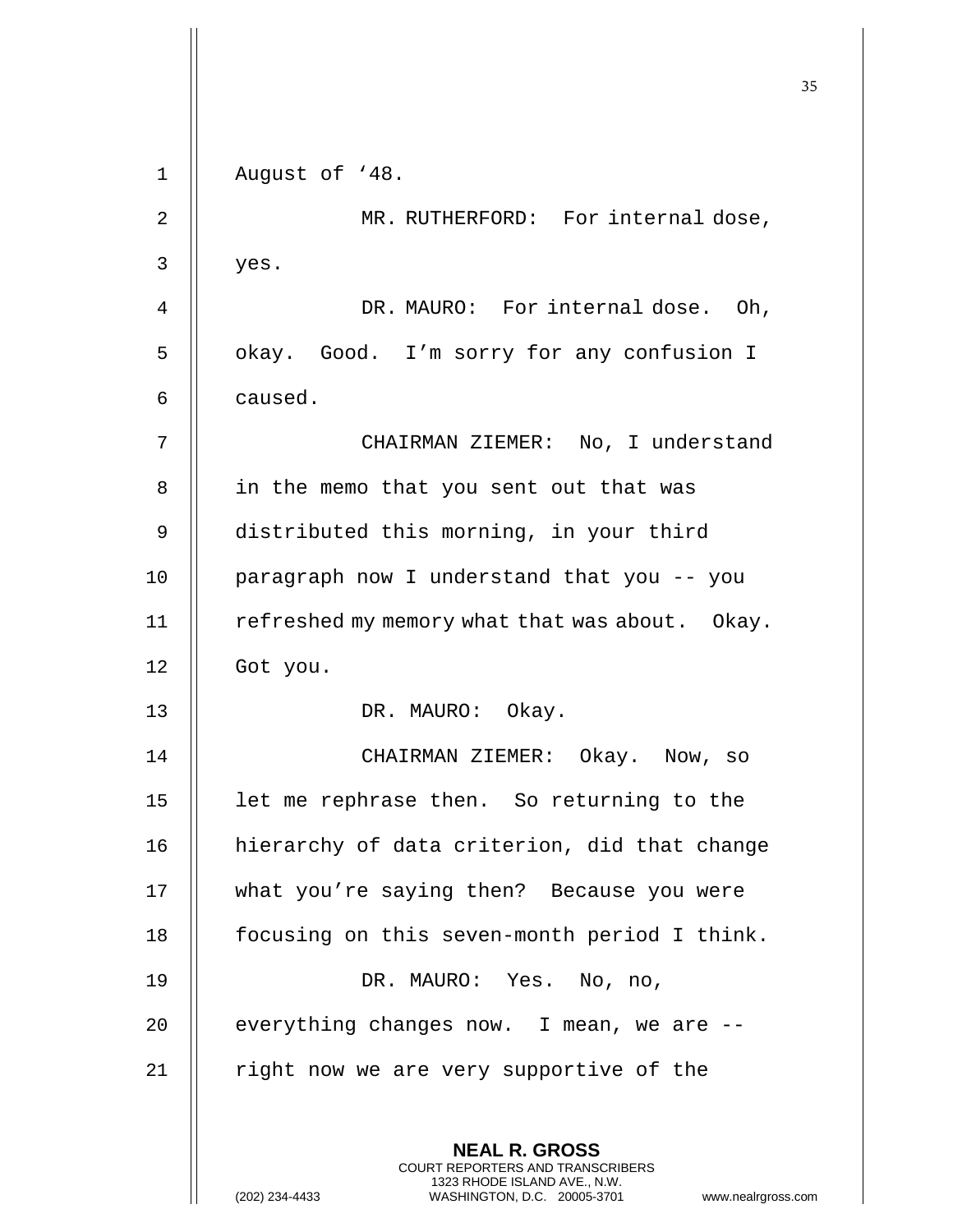| 1  | surrogate data, TBD-6000, beginning in August                                                    |
|----|--------------------------------------------------------------------------------------------------|
| 2  | and going forward. The only time I brought up                                                    |
| 3  | the issue was earlier than that, but obviously                                                   |
| 4  | that's a non-issue.                                                                              |
| 5  | We are not going to be $-$ - so that is                                                          |
| 6  | not an issue that is on the table. So, you                                                       |
| 7  | know, my concerns in my email there just please                                                  |
| 8  | disregard that.                                                                                  |
| 9  | CHAIRMAN ZIEMER: Okay. Well, let                                                                 |
| 10 | me see if I can streamline things. Let me ask                                                    |
| 11 | about the other three criteria, then. Is there                                                   |
| 12 | already agreement then on the other two                                                          |
| 13 | criteria, or do we need to go through them in                                                    |
| 14 | detail, and do Board B Work Group Members have                                                   |
| 15 | questions on them?                                                                               |
| 16 | MEMBER BEACH: Paul, this is Josie.                                                               |
| 17 | $I'm$ just $-$                                                                                   |
| 18 | CHAIRMAN ZIEMER: Yes.                                                                            |
| 19 | MEMBER BEACH: -- because I reread                                                                |
| 20 | that paper twice trying to find out the dates                                                    |
| 21 | John was talking about, so I feel much better                                                    |
|    |                                                                                                  |
|    | <b>NEAL R. GROSS</b><br><b>COURT REPORTERS AND TRANSCRIBERS</b>                                  |
|    | 1323 RHODE ISLAND AVE., N.W.<br>(202) 234-4433<br>WASHINGTON, D.C. 20005-3701 www.nealrgross.com |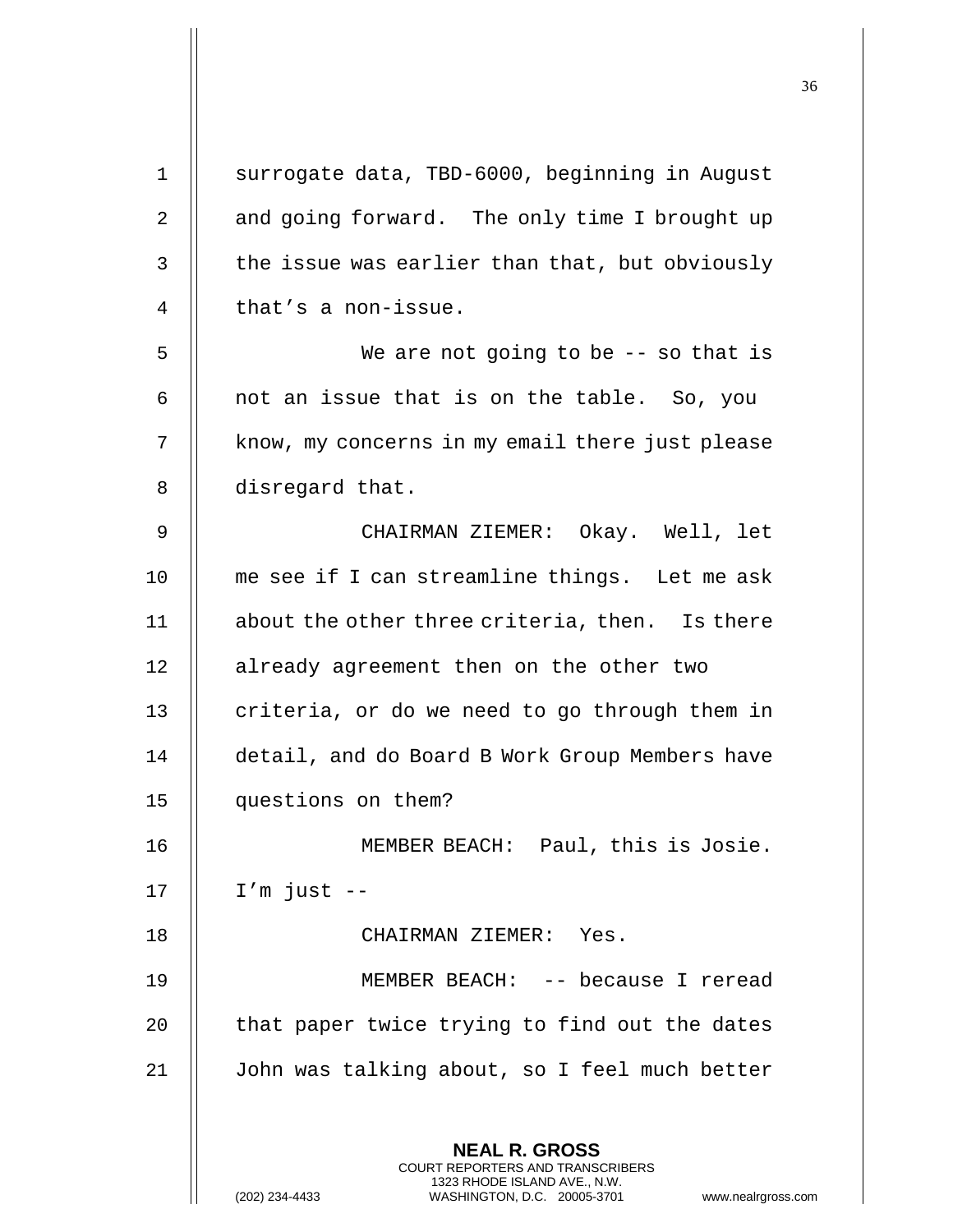**NEAL R. GROSS** COURT REPORTERS AND TRANSCRIBERS 1323 RHODE ISLAND AVE., N.W.  $1$   $\parallel$  now. 2 CHAIRMAN ZIEMER: Yes. Right. 3 || Okay. The other three criteria are the site 4 || and process similarities that are under 5 | consideration, and plausibility. SC&A, did  $6$  | you have any issues with any of those? 7 DR. MAURO: No. No. Quite 8 || frankly, we are only left with one matter that 9 || probably needs to be looked at, and that has to 10 | do with external dose from thorium and the MCNP  $11$   $\parallel$  runs. 12 || CHAIRMAN ZIEMER: Okay. 13 || DR. MAURO: And things reduce down 14 | to something very simple now. 15 || CHAIRMAN ZIEMER: Okay. 16 || DR. NETON: John, we're not doing  $17$  || external -- that's not part of the SEC 18 determination. 19 || DR. GLOVER: We only did thorium in 20 | 1946 and '47. So it's already covered in the  $21$  | SEC --

(202) 234-4433 WASHINGTON, D.C. 20005-3701 www.nealrgross.com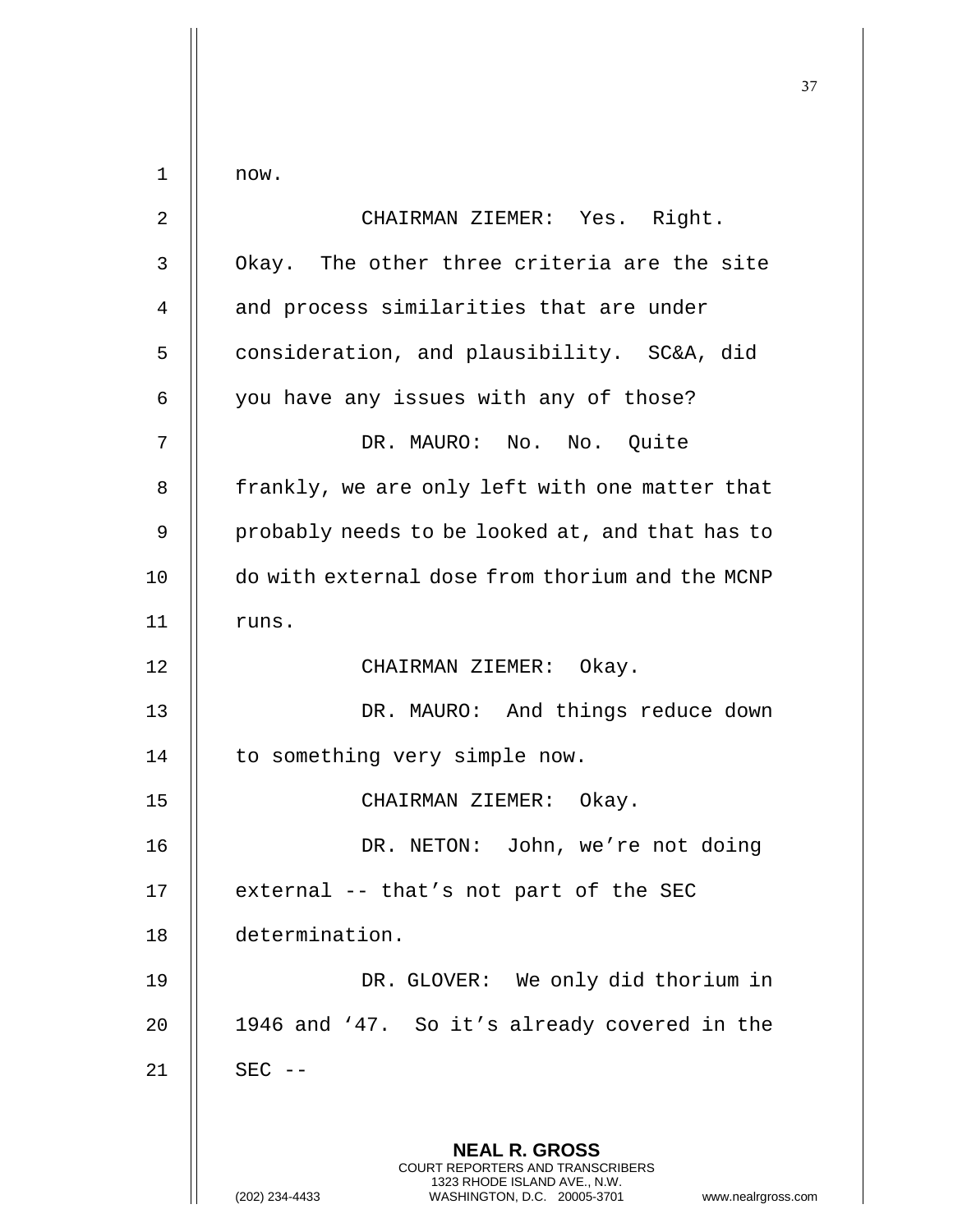| 1  | DR. NETON: That's a Site Profile                                                                                                                                    |
|----|---------------------------------------------------------------------------------------------------------------------------------------------------------------------|
| 2  | issue, John.                                                                                                                                                        |
| 3  | DR. MAURO: Oh, okay. So, I                                                                                                                                          |
| 4  | thought we were covering the full $--$ you know,                                                                                                                    |
| 5  | the full --                                                                                                                                                         |
| 6  | DR. NETON: Well, I would like to                                                                                                                                    |
| 7  | focus first on getting this SEC determination                                                                                                                       |
| 8  | closed, if we could. And then we can move on                                                                                                                        |
| 9  | to the Site Profile, as to whether or not to $-$ -                                                                                                                  |
| 10 | DR. MAURO: No problem. I covered                                                                                                                                    |
| 11 | the full territory. I'm fine with that. I see                                                                                                                       |
| 12 | where you are right now regarding these                                                                                                                             |
| 13 | matters, and it's only SEC. And as far as I                                                                                                                         |
| 14 | understand it, you have agreed that the SEC goes                                                                                                                    |
| 15 | up through I believe August 1948 and the reasons                                                                                                                    |
| 16 | have to do with inability to reconstruct                                                                                                                            |
| 17 | internal doses, both from thorium and uranium,                                                                                                                      |
| 18 | up to that time period. Is that a correct                                                                                                                           |
| 19 | statement?                                                                                                                                                          |
| 20 | DR. GLOVER: Yes, certainly up to --                                                                                                                                 |
| 21 | you know, there is only two operations that used                                                                                                                    |
|    | <b>NEAL R. GROSS</b><br><b>COURT REPORTERS AND TRANSCRIBERS</b><br>1323 RHODE ISLAND AVE., N.W.<br>(202) 234-4433<br>WASHINGTON, D.C. 20005-3701<br>www.nealrgross. |

 $\begin{array}{c} \hline \end{array}$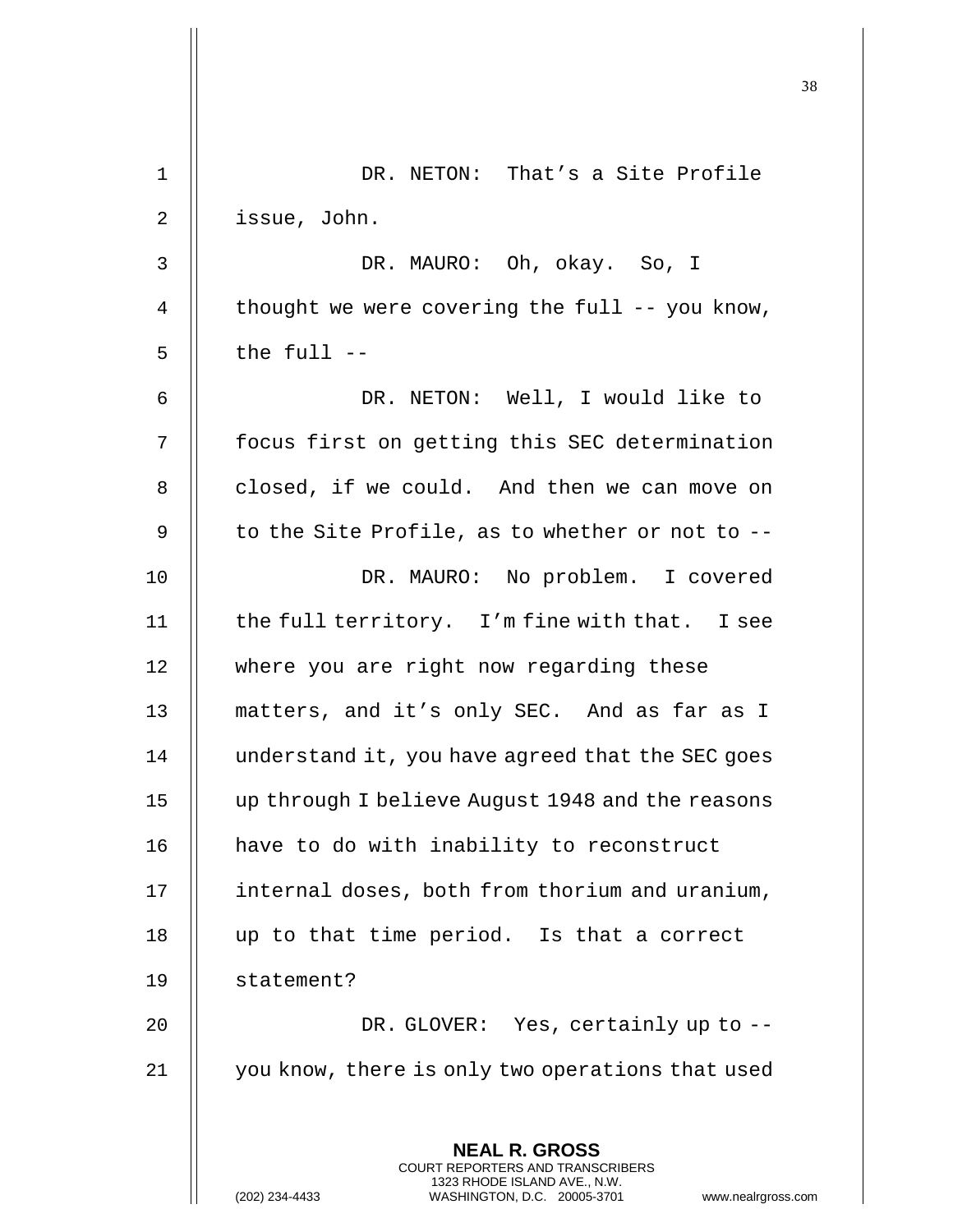| 1  | thorium, and we have stated at those times that                                                 |
|----|-------------------------------------------------------------------------------------------------|
| 2  | we cannot reconstruct those doses for internal                                                  |
| 3  | dose.                                                                                           |
| 4  | DR. MAURO: One issue -- we are okay                                                             |
| 5  | there. One issue -- bear in mind that I got                                                     |
| 6  | this on Friday, and I did the best I could.                                                     |
| 7  | Obviously, it wasn't good enough, but it -- I                                                   |
| 8  | do have a question on thorium residual.                                                         |
| 9  | Now, thorium operations that took                                                               |
| 10 | place in '47 was an AWE operation, covered by                                                   |
| 11 | the SEC of course, because it covered that                                                      |
| 12 | period. It was thorium and AWE operation, and,                                                  |
| 13 | therefore, would not you have to also                                                           |
| 14 | reconstruct the thorium residual period?<br>I.                                                  |
| 15 | believe your White Papers are silent on that.                                                   |
| 16 | DR. GLOVER: I believe we mention --                                                             |
| 17 | and I have to $-$ first, there was only two                                                     |
| 18 | operations; they used like five bars each,                                                      |
| 19 | about 200 pounds, versus the 600 tons of uranium                                                |
| 20 | that went through this facility.                                                                |
| 21 | There is no measured thorium at the                                                             |
|    | <b>NEAL R. GROSS</b><br>COURT REPORTERS AND TRANSCRIBERS                                        |
|    | 1323 RHODE ISLAND AVE., N.W.<br>(202) 234-4433<br>WASHINGTON, D.C. 20005-3701<br>www.nealrgross |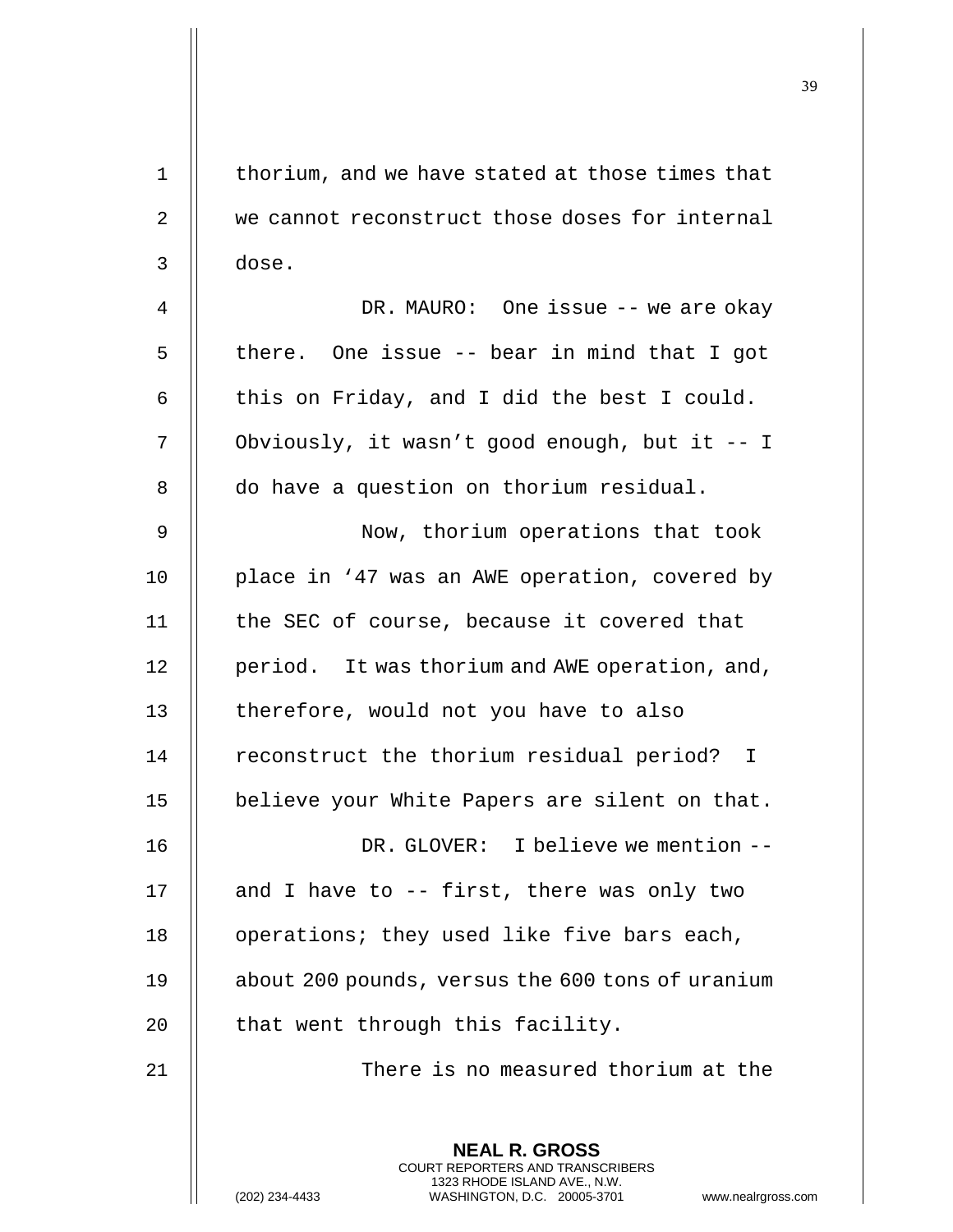| $\mathbf 1$    | site in the residual contamination stuff.                                                                                                                          |
|----------------|--------------------------------------------------------------------------------------------------------------------------------------------------------------------|
| 2              | They have done isotopics. You don't see                                                                                                                            |
| 3              | anything compared to uranium.                                                                                                                                      |
| $\overline{4}$ | DR. MAURO: Okay.                                                                                                                                                   |
| 5              | DR. GLOVER: But there is very                                                                                                                                      |
| 6              | little dose or very little uranium either. But                                                                                                                     |
| 7              | it was also they were done in a centerless                                                                                                                         |
| 8              | grinder, which is a wet process. And so it just                                                                                                                    |
| 9              | really doesn't produce that kind of                                                                                                                                |
| 10             | contamination, John.                                                                                                                                               |
| 11             | DR. MAURO: Okay. So your position                                                                                                                                  |
| 12             | is that from a residual period -- I understand                                                                                                                     |
| 13             | that there are these in-between time periods                                                                                                                       |
| 14             | when there is no rolling that you have $-$ - that                                                                                                                  |
| 15             | you have exposures during operations, you have                                                                                                                     |
| 16             | exposures when -- when there are no rolling                                                                                                                        |
| 17             | going on. And as I understand it, you used a                                                                                                                       |
| 18             | classic OTIB-70 approach.                                                                                                                                          |
| 19             | The only question I guess I had is,                                                                                                                                |
| 20             | because I think you were silent on this, is that                                                                                                                   |
| 21             | there were -- the thorium operation ceased in                                                                                                                      |
|                |                                                                                                                                                                    |
|                | <b>NEAL R. GROSS</b><br><b>COURT REPORTERS AND TRANSCRIBERS</b><br>1323 RHODE ISLAND AVE., N.W.<br>WASHINGTON, D.C. 20005-3701<br>(202) 234-4433<br>www.nealrgross |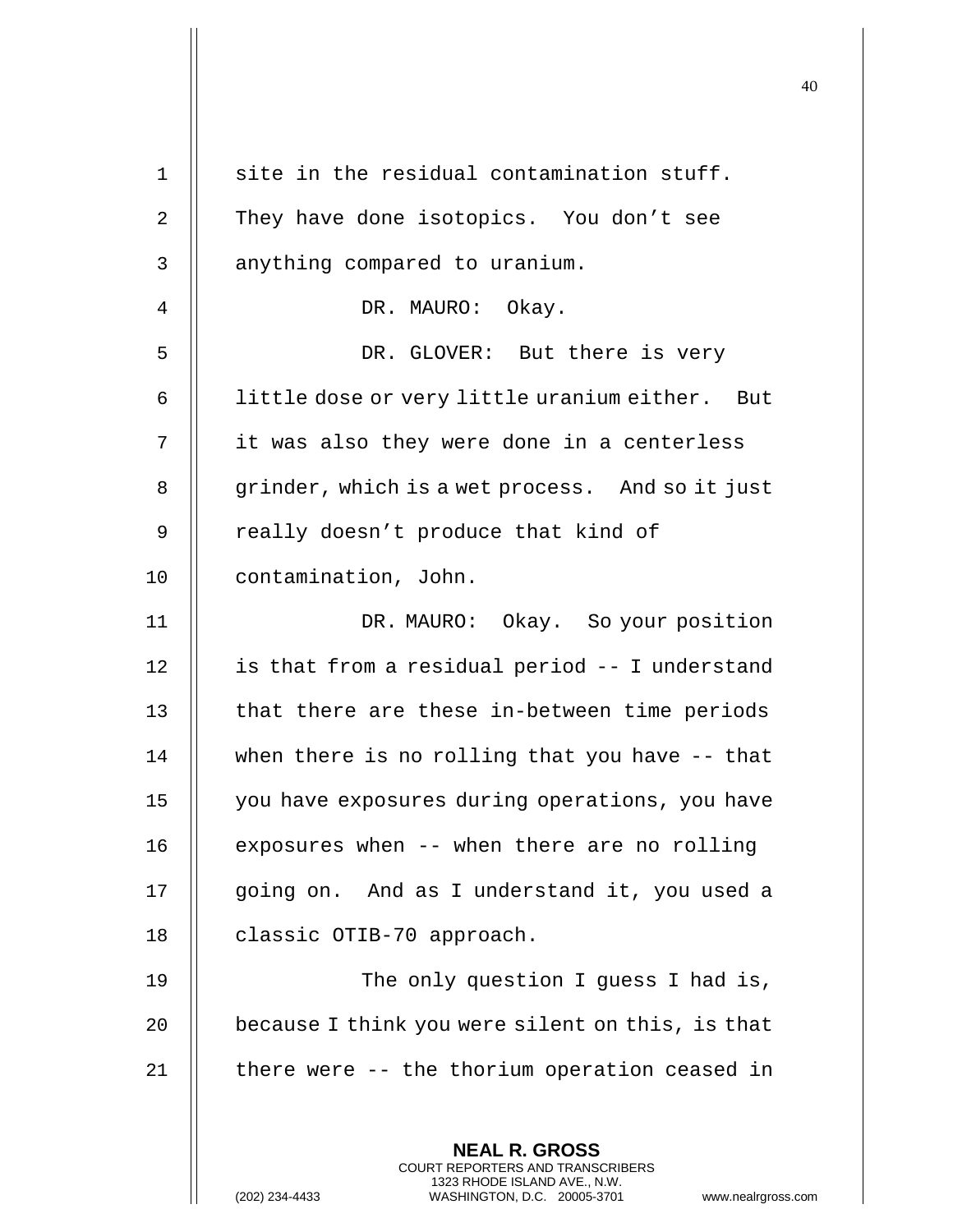| $\mathbf{1}$    | '47. Therefore, there -- you know, and it's                                                                                                                            |
|-----------------|------------------------------------------------------------------------------------------------------------------------------------------------------------------------|
| $\overline{a}$  | your position that there really is no residual                                                                                                                         |
| 3               | thorium subsequent to that based on the                                                                                                                                |
| 4               | argument you just made.                                                                                                                                                |
| 5               | As best I can tell from reading the                                                                                                                                    |
| 6               | White Papers, I did not notice -- I didn't see                                                                                                                         |
| 7               | where that argument was made. I may have                                                                                                                               |
| 8               | missed it. But your position is --                                                                                                                                     |
| 9               | CHAIRMAN ZIEMER: It's in there,                                                                                                                                        |
| 10 <sub>1</sub> | John. The argument -- those were wet                                                                                                                                   |
| 11              | operations. I think it's in the report.                                                                                                                                |
| 12              | DR. MAURO: Okay. And they were                                                                                                                                         |
| 13              | small operations, and there was nothing                                                                                                                                |
| 14              | residual. In other words, there was no need to                                                                                                                         |
| 15              | reconstruct internal thorium post-1948.                                                                                                                                |
| 16              | DR. GLOVER: That is our position,                                                                                                                                      |
| 17              | yes.                                                                                                                                                                   |
| 18              | DR. MAURO: Okay.                                                                                                                                                       |
| 19              | CHAIRMAN ZIEMER: Let me get back                                                                                                                                       |
| 20              | now to this surrogate data report. Are we all                                                                                                                          |
| 21              | in agreement that we have met the criteria on                                                                                                                          |
|                 |                                                                                                                                                                        |
|                 | <b>NEAL R. GROSS</b><br><b>COURT REPORTERS AND TRANSCRIBERS</b><br>1323 RHODE ISLAND AVE., N.W.<br>(202) 234-4433<br>WASHINGTON, D.C. 20005-3701<br>www.nealrgross.com |

 $\mathsf{I}$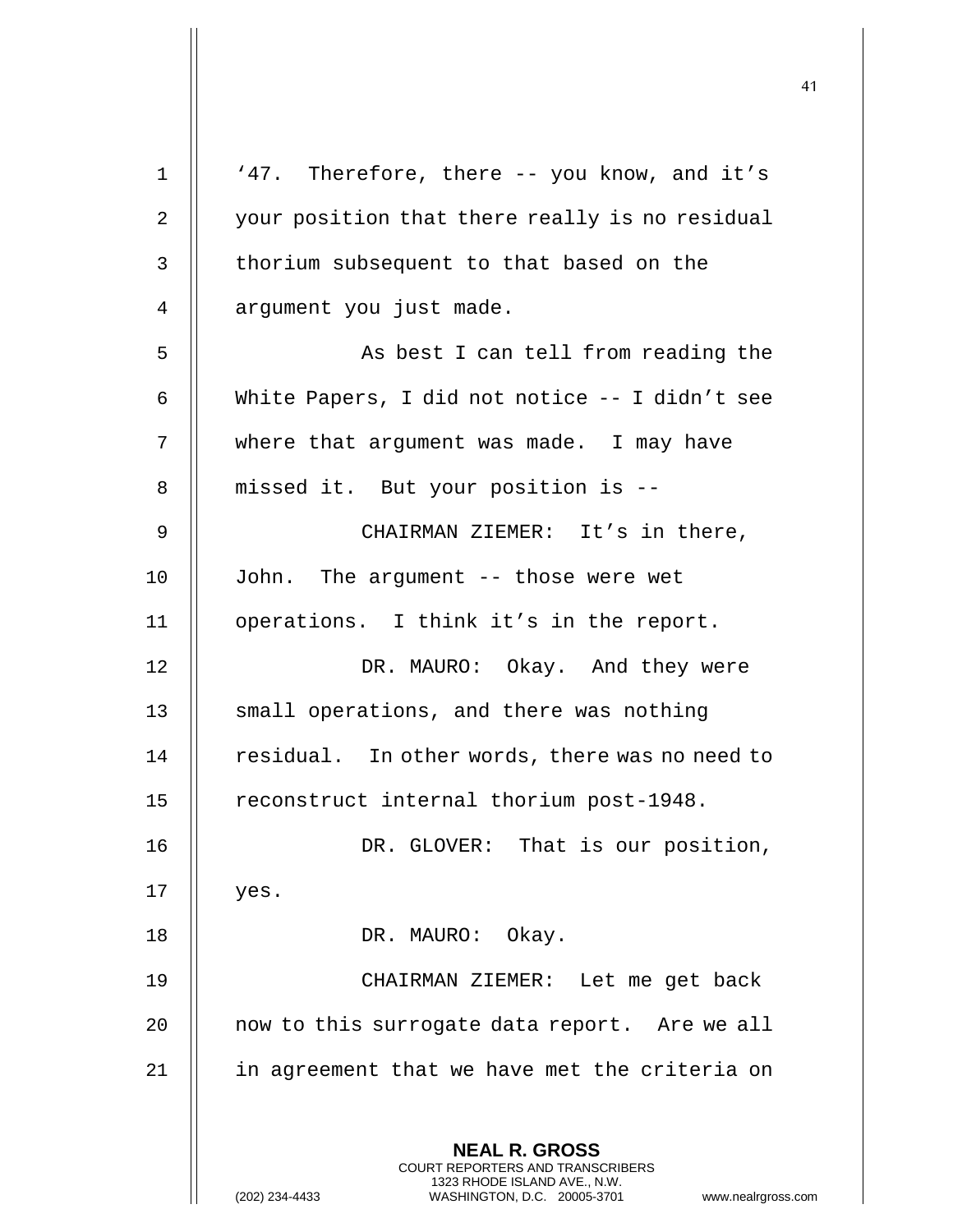**NEAL R. GROSS** COURT REPORTERS AND TRANSCRIBERS 1323 RHODE ISLAND AVE., N.W. (202) 234-4433 WASHINGTON, D.C. 20005-3701 www.nealrgross.com 1 | the surrogate data? 2 MEMBER BEACH: Paul, this is Josie.  $3 \parallel$  I just want to say that the  $-$  in my opinion, 4 | the report was very detailed and it did meet all  $5 \parallel$  of the criteria, and so I have no questions on  $6 \parallel$  it. 7 CHAIRMAN ZIEMER: Well, I want to 8  $\parallel$  make sure SC&A -- I think I heard you say, John, 9 || you're fine with that. 10 DR. MAURO: I'm fine with that. 11 || Right. It was my misunderstanding regarding  $12$  | that early time period in '48 that caused the 13 confusion. 14 CHAIRMAN ZIEMER: Okay. Wanda or 15 John Poston, do either of you have any concerns 16 | or questions on the surrogate data issues? 17 || Remember, if you're both on mute, I'm not 18 | hearing anything. 19 MEMBER MUNN: Can you hear me now? 20 CHAIRMAN ZIEMER: There you are. 21 || MEMBER MUNN: Hello?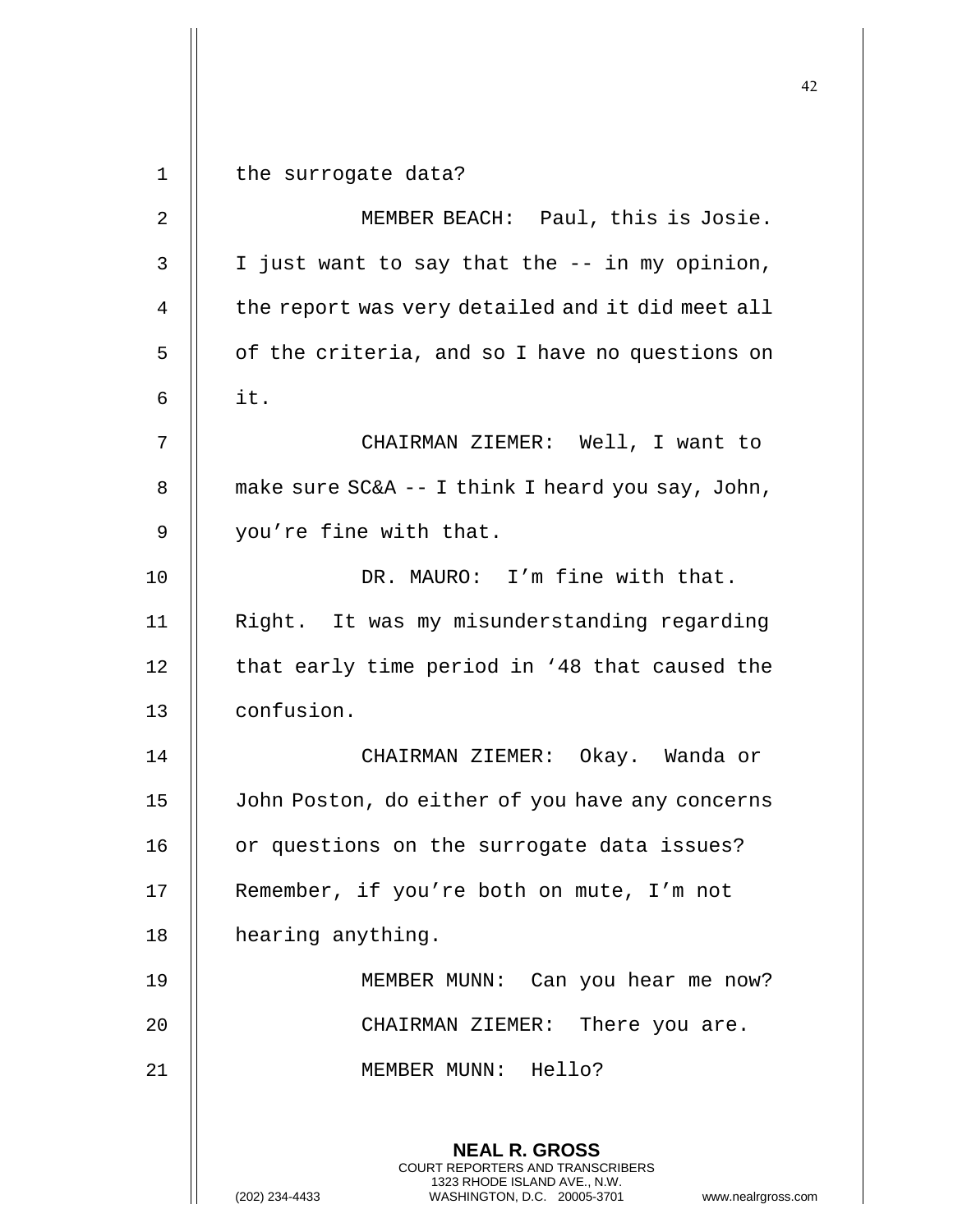|    |                                                                                                                                                                        | 43 |
|----|------------------------------------------------------------------------------------------------------------------------------------------------------------------------|----|
| 1  | CHAIRMAN ZIEMER: Yes.                                                                                                                                                  |    |
| 2  | MEMBER MUNN: I'm sorry.                                                                                                                                                |    |
|    |                                                                                                                                                                        |    |
| 3  | Yes. I have no questions at all.                                                                                                                                       |    |
| 4  | In my view, these papers, as well as the                                                                                                                               |    |
| 5  | previous discussions three days ago, cover the                                                                                                                         |    |
| 6  | issue very thoroughly, and there is no question                                                                                                                        |    |
| 7  | in my mind that TBD-6000 certainly is                                                                                                                                  |    |
| 8  | claimant-friendly, almost to a fault. And by                                                                                                                           |    |
| 9  | taking the position that every individual that                                                                                                                         |    |
| 10 | is going to be reconstructed is going to be                                                                                                                            |    |
| 11 | considered to be an operator is extremely                                                                                                                              |    |
| 12 | claimant-favorable. I think it has been well                                                                                                                           |    |
| 13 | done, and, yes, I have no -- no problems with                                                                                                                          |    |
| 14 | the positions that have been taken.                                                                                                                                    |    |
| 15 | MEMBER POSTON: I'm fine, Paul. I                                                                                                                                       |    |
| 16 | have nothing to contribute. What's been done                                                                                                                           |    |
| 17 | is great.                                                                                                                                                              |    |
| 18 | CHAIRMAN ZIEMER: Okay. Then, I                                                                                                                                         |    |
| 19 | believe we have consensus. We can go on record                                                                                                                         |    |
| 20 | to the full Board indicating that the Work                                                                                                                             |    |
| 21 | Group, in conjunction with NIOSH and SC&A,                                                                                                                             |    |
|    | <b>NEAL R. GROSS</b><br><b>COURT REPORTERS AND TRANSCRIBERS</b><br>1323 RHODE ISLAND AVE., N.W.<br>(202) 234-4433<br>WASHINGTON, D.C. 20005-3701<br>www.nealrgross.com |    |

 $\mathsf{I}$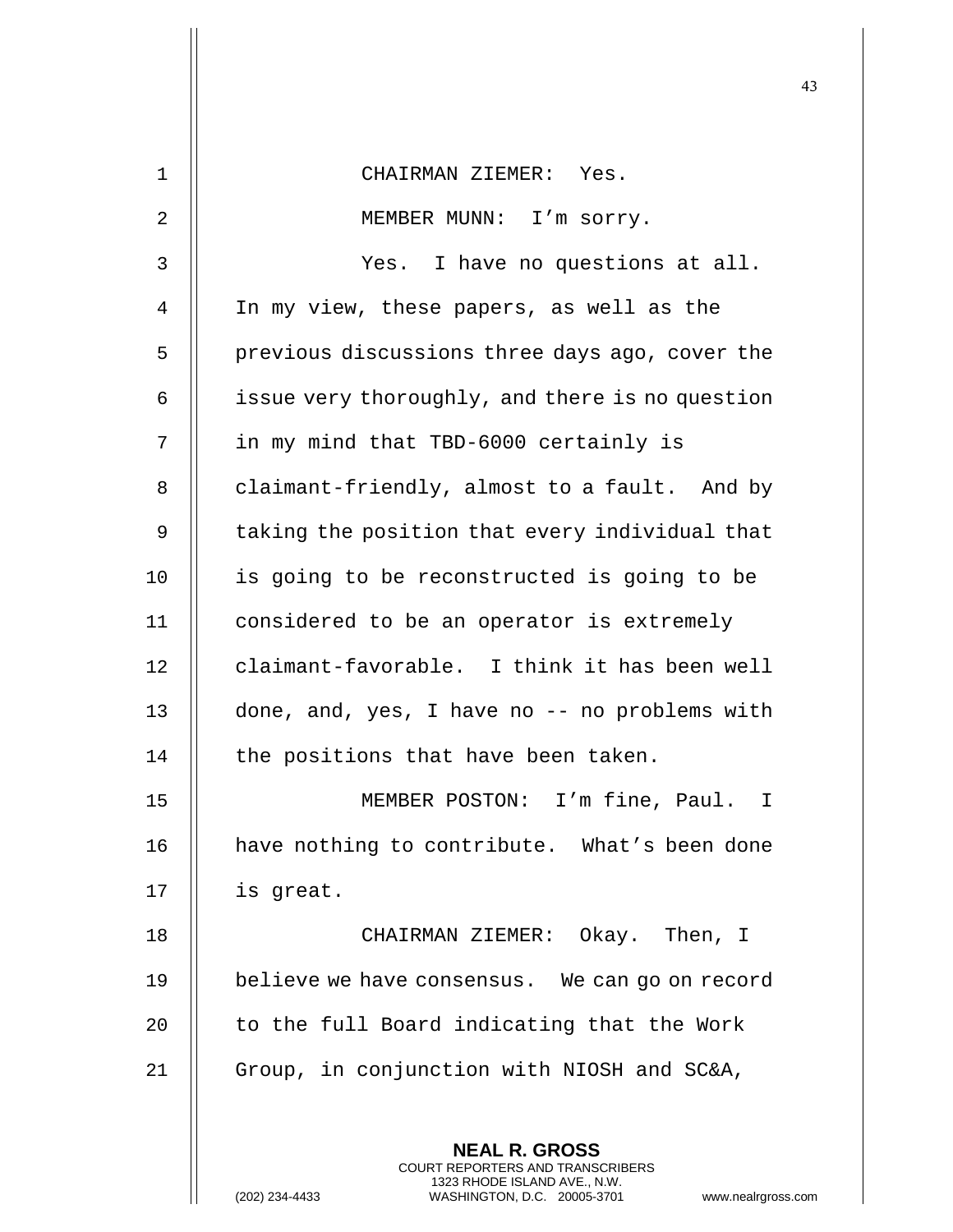| $\mathbf 1$ | believe that the surrogate data criteria have                                                                                                               |
|-------------|-------------------------------------------------------------------------------------------------------------------------------------------------------------|
| 2           | been met in this case.                                                                                                                                      |
| 3           | Let me ask, Ted, do we need to get                                                                                                                          |
| 4           | formal Board action, or simply report that?                                                                                                                 |
| 5           | MR. KATZ: So, Paul, I'm just                                                                                                                                |
| 6           | thinking -- I mean, Sam is going to make --                                                                                                                 |
| 7           | right, Sam is going to make a presentation to                                                                                                               |
| 8           | the Board about the surrogate data analysis.                                                                                                                |
| 9           | And it seems to me you don't -- Paul, you don't                                                                                                             |
| 10          | need a formal presentation in this case,                                                                                                                    |
| 11          | because $it's$ --                                                                                                                                           |
| 12          | CHAIRMAN ZIEMER: No. I'm just                                                                                                                               |
| 13          | asking if we have to make a recommendation.                                                                                                                 |
| 14          | MR. KATZ: Oh, you absolutely do.                                                                                                                            |
| 15          | Yes, please.                                                                                                                                                |
| 16          | CHAIRMAN ZIEMER: So after Sam's                                                                                                                             |
| 17          | presentation, it will simply suffice if I say                                                                                                               |
| 18          | that it has been reviewed also by SC&A and the                                                                                                              |
| 19          | Work Group, and we agree that the criteria have                                                                                                             |
| 20          | been met and we recommend that the Board approve                                                                                                            |
| 21          | that.                                                                                                                                                       |
|             | <b>NEAL R. GROSS</b><br>COURT REPORTERS AND TRANSCRIBERS<br>1323 RHODE ISLAND AVE., N.W.<br>WASHINGTON, D.C. 20005-3701<br>www.nealrgross<br>(202) 234-4433 |

 $\mathsf{l}\mathsf{l}$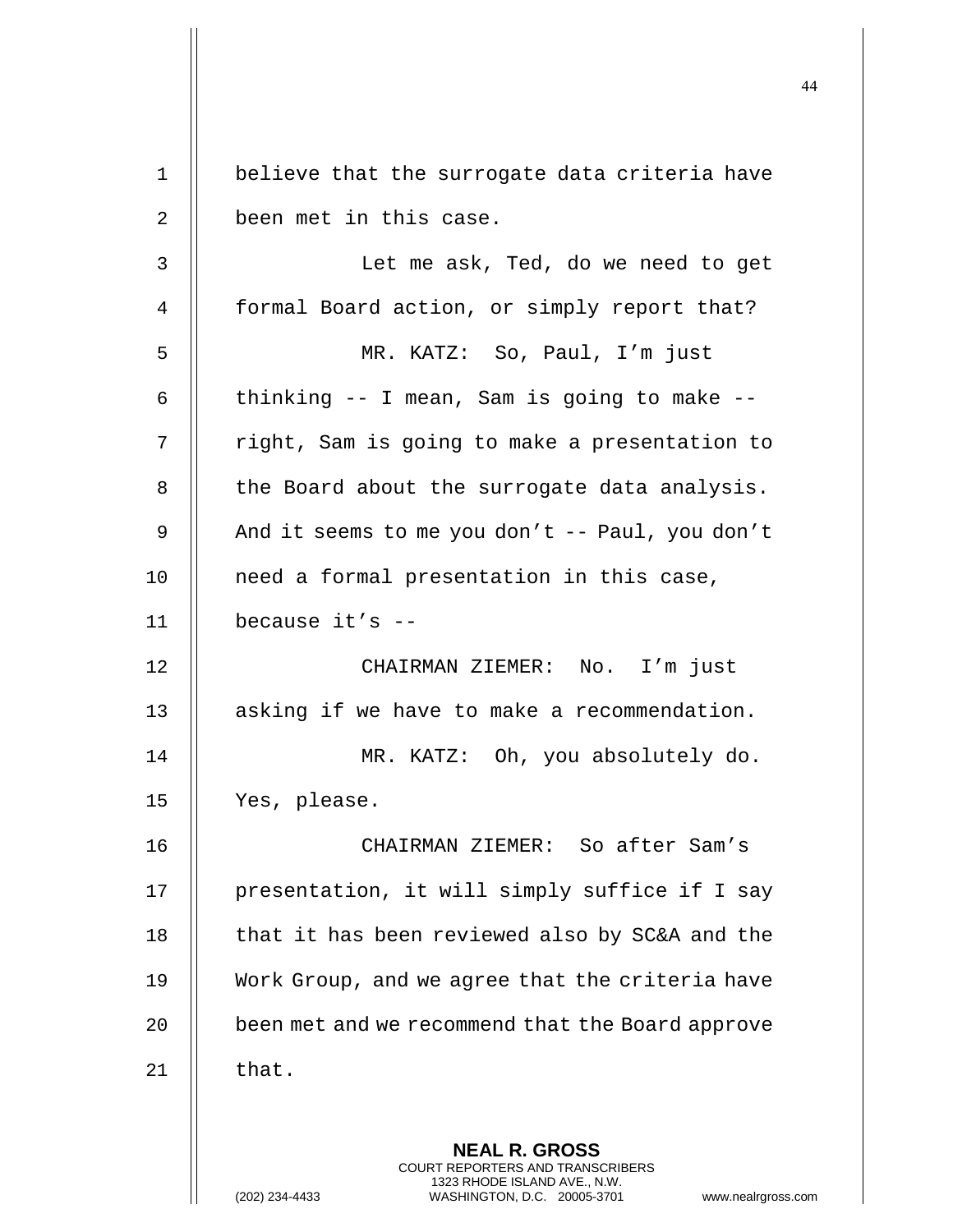|             | 45                                                                                                                                                                     |
|-------------|------------------------------------------------------------------------------------------------------------------------------------------------------------------------|
| $\mathbf 1$ | MR. KATZ: Yes. Absolutely. And                                                                                                                                         |
| 2           | then the Board will have a motion before it.                                                                                                                           |
| 3           | Right.                                                                                                                                                                 |
| 4           | CHAIRMAN ZIEMER: Okay. That's                                                                                                                                          |
| 5           | what we will do.                                                                                                                                                       |
| 6           | Okay. We're ready to go on to the                                                                                                                                      |
| 7           | Site Profile and the White Papers. I believe                                                                                                                           |
| 8           | we are, unless there is any further questions                                                                                                                          |
| 9           | on that. We have had two White Papers. We'll                                                                                                                           |
| 10          | start with the first one on external dose from                                                                                                                         |
| 11          | thorium metal machining. Sam, are you doing                                                                                                                            |
| 12          | that one as well? Or is Dave going to do that                                                                                                                          |
| 13          | for you?                                                                                                                                                               |
| 14          | DR. GLOVER: Dave and I sort of --                                                                                                                                      |
| 15          | if Dave Allen is on, he certainly can talk about                                                                                                                       |
| 16          | what was done. He actually started this                                                                                                                                |
| 17          | process, so --                                                                                                                                                         |
| 18          | CHAIRMAN ZIEMER: Well, you guys --                                                                                                                                     |
| 19          | DR. NETON: Sam, I think you ought                                                                                                                                      |
| 20          | to take charge on that one. I don't know if                                                                                                                            |
| 21          | Dave is available right now.                                                                                                                                           |
|             | <b>NEAL R. GROSS</b><br><b>COURT REPORTERS AND TRANSCRIBERS</b><br>1323 RHODE ISLAND AVE., N.W.<br>(202) 234-4433<br>WASHINGTON, D.C. 20005-3701<br>www.nealrgross.com |

 $\mathsf{I}$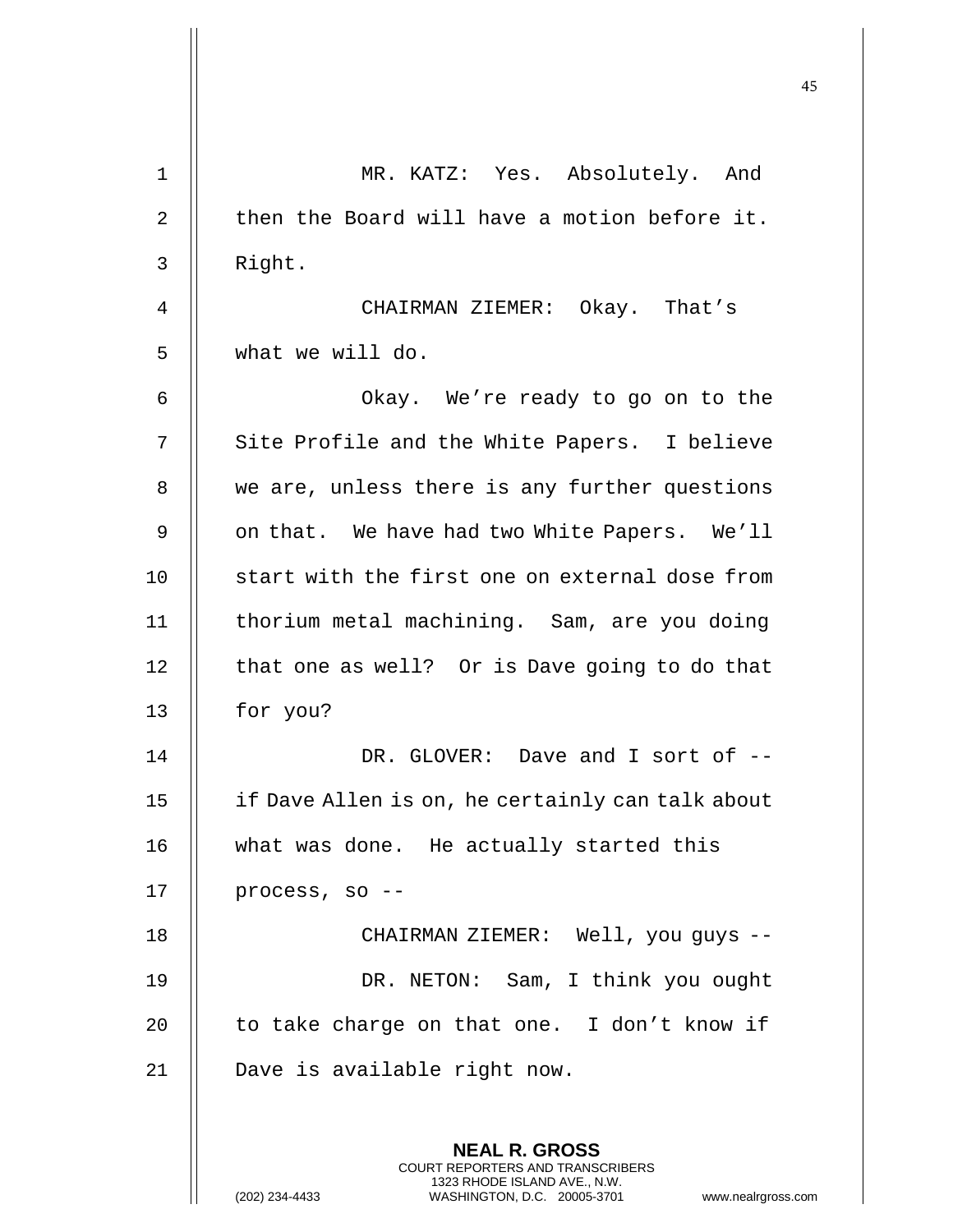| $\mathbf{1}$ | DR. GLOVER: Very good. So what                  |
|--------------|-------------------------------------------------|
| 2            | Dave did, you know, we said that as part of our |
| 3            | TBD-6000 approach to doing dose construction    |
| 4            | during the SEC, that we could do the external   |
| 5            | dose for thorium. I believe we could do the     |
| 6            | internal as part of the SEC.                    |
| 7            | So what Dave -- he looked at the                |
| 8            | record, what kind of thorium rods that were     |
| 9            | used. There's only two instances. And looked    |
| 10           | at those actual measurements, which turned out  |
| 11           | to be -- shows a -- you know, there's a couple  |
| 12           | of different variations. A 50-inch rod with a   |
| 13           | radius of 1-7/8 inch, thorium metal has a known |
| 14           | density of about 11.7 grams. And then you have  |
| 15           | to make a decision on equilibrium and so Dave   |
| 16           | chose to use 100 percent equilibrium with all   |
| 17           | of the progeny. So that's all the way through   |
| 18           | thorium-228, radium-228, all those things in    |
| 19           | complete equilibrium, which obviously takes,    |
| 20           | realistically, 50 years to happen.<br>But       |
| 21           | because you don't know the chemistry, what      |

(202) 234-4433 WASHINGTON, D.C. 20005-3701 www.nealrgross.com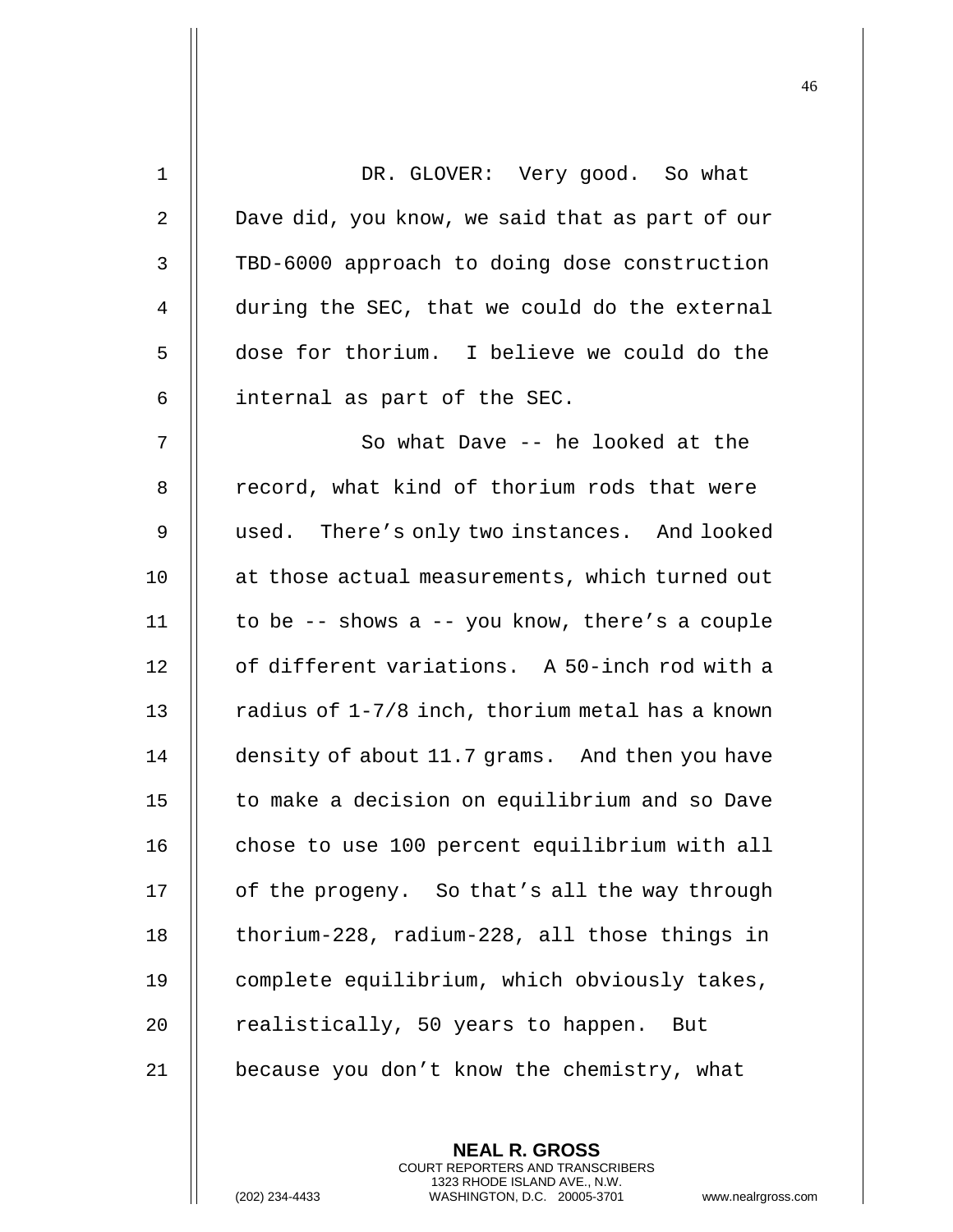| $\mathbf 1$    | might have went through the system, it's not                                                                                                                           |
|----------------|------------------------------------------------------------------------------------------------------------------------------------------------------------------------|
| 2              | going to get any worse than 100 percent                                                                                                                                |
| 3              | equilibrium.                                                                                                                                                           |
| $\overline{4}$ | So this is full equilibrium with all                                                                                                                                   |
| 5              | of the progeny, and we used essentially a                                                                                                                              |
| 6              | TBD-6000 external dose approach where you have                                                                                                                         |
| 7              | the rod and you model that at the different dose                                                                                                                       |
| 8              | -- you know, the doses from electrons and                                                                                                                              |
| 9              | bremsstrahlung and photon dose from those --                                                                                                                           |
| 10             | from all of those different progeny and                                                                                                                                |
| 11             | thorium-232, and determine what the various                                                                                                                            |
| 12             | dose categories are.                                                                                                                                                   |
| 13             | And so we used the latest and                                                                                                                                          |
| 14             | greatest, MCNP-6, to do that, so that was                                                                                                                              |
| 15             | actually just redone recently. And we have                                                                                                                             |
| 16             | provided all of the input files and output                                                                                                                             |
| 17             | files.                                                                                                                                                                 |
| 18             | And one of our assumptions was part                                                                                                                                    |
| 19             | of the issue they -- they -- when they did this                                                                                                                        |
| 20             | was it was difficult to exactly tell how many                                                                                                                          |
| 21             | days they were onsite. They were sort of                                                                                                                               |
|                |                                                                                                                                                                        |
|                | <b>NEAL R. GROSS</b><br><b>COURT REPORTERS AND TRANSCRIBERS</b><br>1323 RHODE ISLAND AVE., N.W.<br>(202) 234-4433<br>WASHINGTON, D.C. 20005-3701<br>www.nealrgross.com |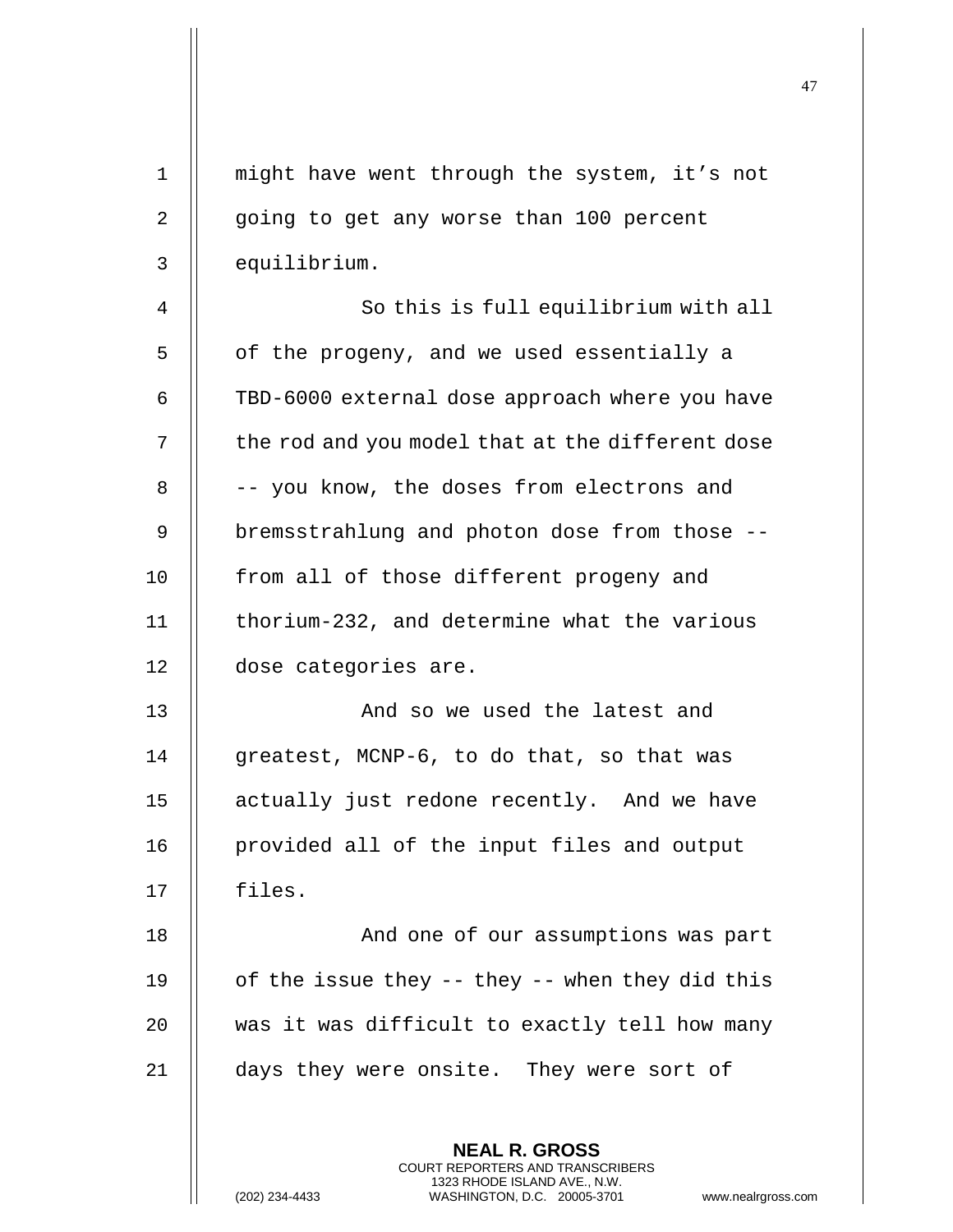| $\mathbf 1$ | learning how to deal with this. It wasn't as      |
|-------------|---------------------------------------------------|
| 2           | straight as they were hoping. They were making    |
| 3           | these for I believe Hanford, and so they -- they  |
| 4           | straightened and centerless-ground these          |
| 5           | things repeatedly to get the -- basically the     |
| 6           | dimensions and the straightness they were         |
| 7           | looking for.                                      |
| 8           | And so the other consideration is we              |
| 9           | chose to use two and a half days of being onsite, |
| 10          | so they did take a lot of time working through    |
| 11          | this to try to figure out exactly, you know, how  |
| 12          | to handle it. So we were -- for these six rods,   |
| 13          | even though they were done multiple times, we     |
| 14          | chose to do it for two and a half days. Again,    |
| 15          | this is only 1946 and 1947, just one instance     |
| 16          | in each year, so very limited campaigns.          |
| 17          | It turned out to be about -- if you               |
| 18          | look at the whole body dose, on Table 3, and so   |
| 19          | about 52 millirem in a 24-hour period.<br>It      |
| 20          | turns out that two and a half days at the number  |
| 21          | of work hours per day from those time periods     |
|             |                                                   |

(202) 234-4433 WASHINGTON, D.C. 20005-3701 www.nealrgross.com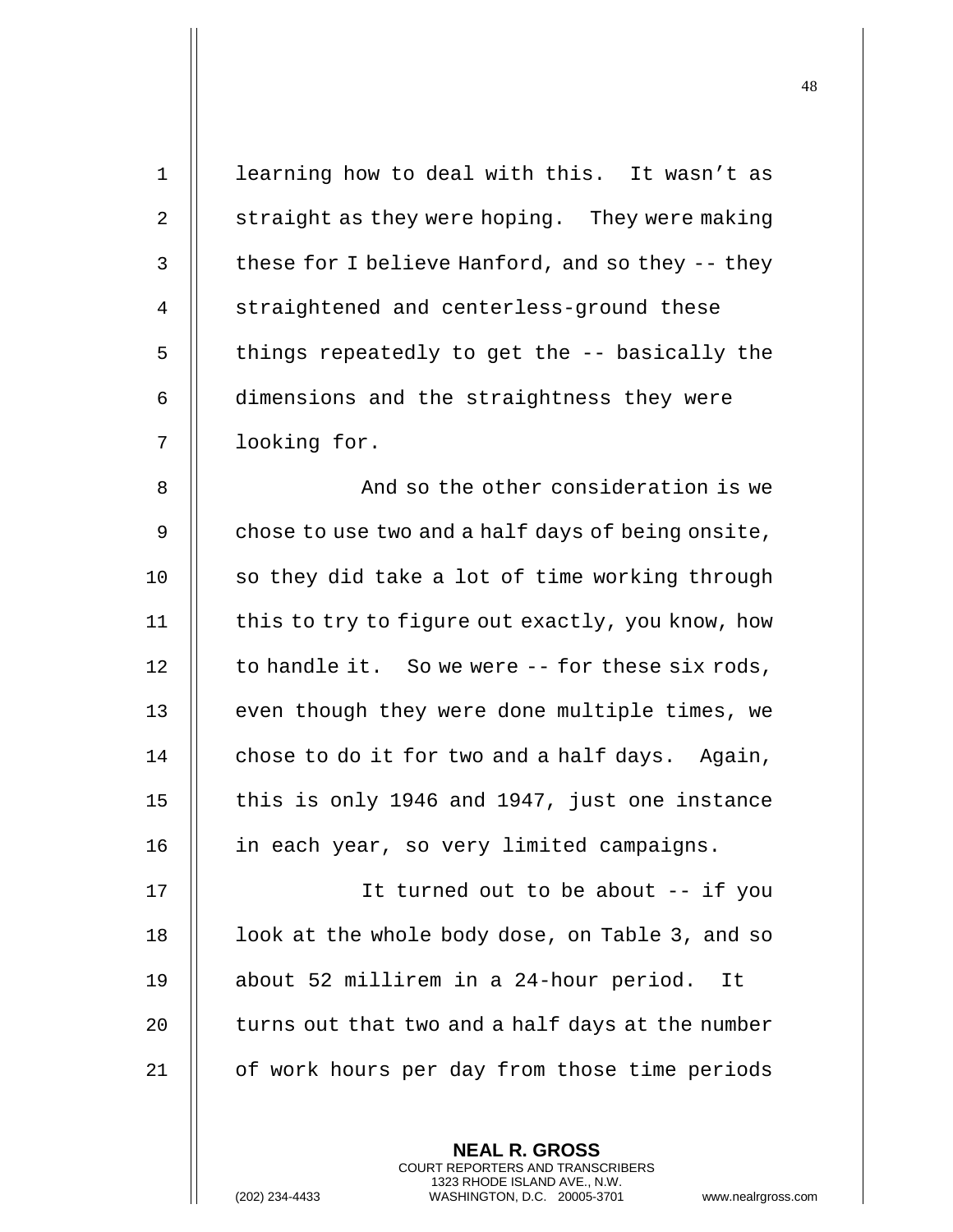| 1  | equates to 24 hours of actual operations. So                                                                                                                |
|----|-------------------------------------------------------------------------------------------------------------------------------------------------------------|
| 2  | that's why you will see that 24-hour dose rate.                                                                                                             |
| 3  | So in that time for each -- for both                                                                                                                        |
| 4  | 1946 and 1947, there are 52 millirem dose whole                                                                                                             |
| 5  | body, beta whole body was 16 millirem, and beta                                                                                                             |
| 6  | hands and forearms was 120.                                                                                                                                 |
| 7  | CHAIRMAN ZIEMER: Okay. Let me see                                                                                                                           |
| 8  | if -- let's focus on just this particular paper.                                                                                                            |
| 9  | John Mauro, to what extent do you feel like you                                                                                                             |
| 10 | are okay on this one, or have -- do you need to                                                                                                             |
| 11 | confirm any of the runs, or where do you guys                                                                                                               |
| 12 | stand on this?                                                                                                                                              |
| 13 | DR. MAURO: You know, the situation                                                                                                                          |
| 14 | we're in is we haven't run thorium. So I quess                                                                                                              |
| 15 | my reaction is that we'd like to check the                                                                                                                  |
| 16 | numbers. On two levels, one, that we get the                                                                                                                |
| 17 | same flux and, you know, exposure rate for beta                                                                                                             |
| 18 | and gamma as a function of distance from these                                                                                                              |
| 19 | different geometries, and also the assumptions                                                                                                              |
| 20 | you've made regarding exposure duration.                                                                                                                    |
| 21 | You know, we really are not in a                                                                                                                            |
|    | <b>NEAL R. GROSS</b><br>COURT REPORTERS AND TRANSCRIBERS<br>1323 RHODE ISLAND AVE., N.W.<br>(202) 234-4433<br>WASHINGTON, D.C. 20005-3701<br>www.nealrgross |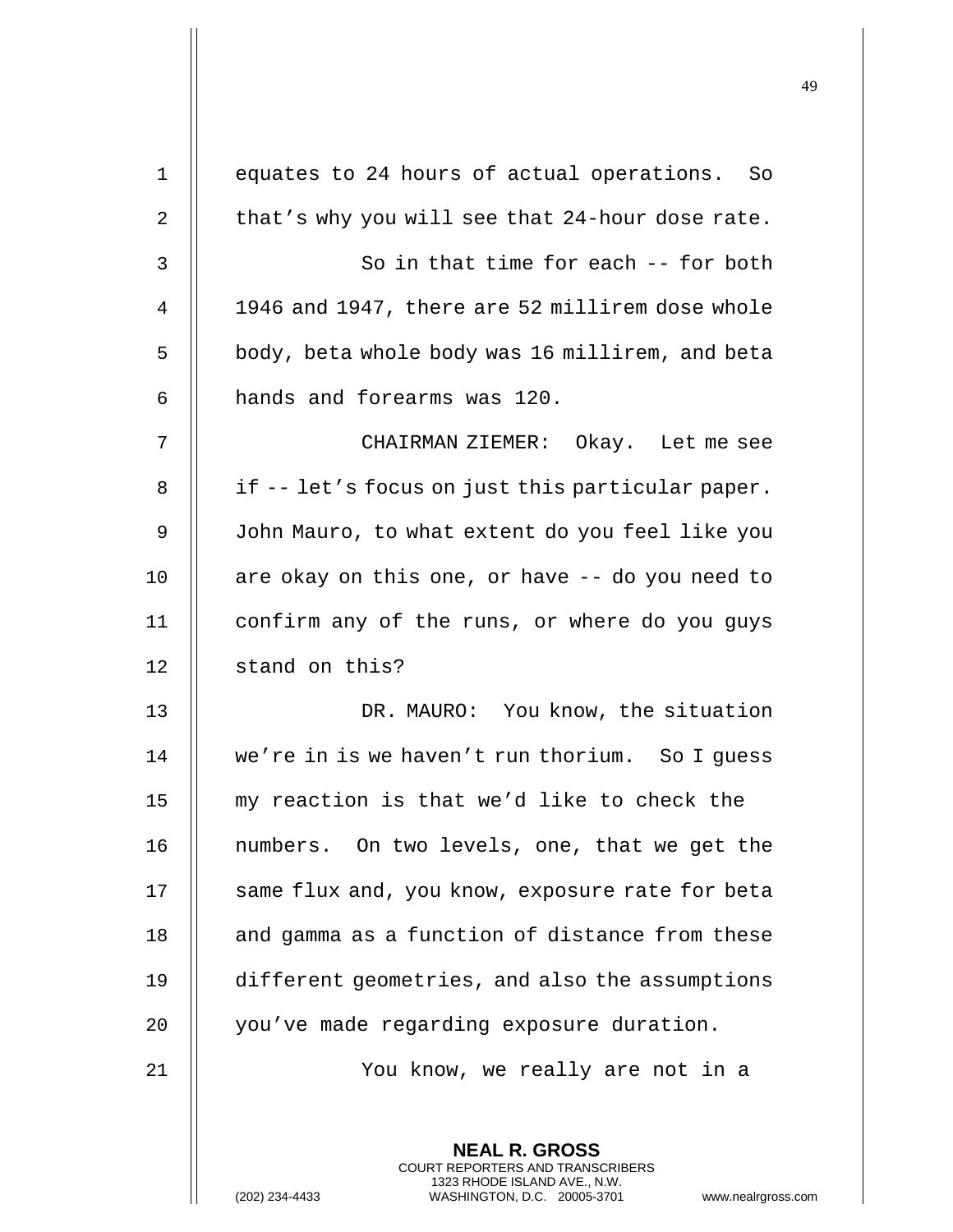1 | position where we could -- certainly what I'm 2 | hearing is you ran MCNP and that is exactly what 3 we would do. But it's up to certainly the Work 4 | Group whether you would like us to check those  $5$  || numbers to see if we get the same values. 6 CHAIRMAN ZIEMER: Well, there is 7 | two parts to this. One is very mechanical, you  $8$  | know, so did they plug them in right. That can 9 | always be checked. I would be more concerned 10 | if you had issues on any of the assumptions that 11  $\parallel$  are made in terms of the distances, or 12 | certainly, worst case, on the equilibrium have 13 been taken, but, you know, any of the underlying 14 | assumptions raise concerns. 15 DR. MAURO: I can't say they do, but 16  $\parallel$  I have to also admit that, you know, as I said,  $17$  | I just read through them and I see what was done. 18 || I cannot speak to whether or not the distances 19 and durations of exposures -- and also MCNP is 20 **e** not that straightforward. I know that our 21  $\parallel$  folks are very specialized that do those runs,

> **NEAL R. GROSS** COURT REPORTERS AND TRANSCRIBERS 1323 RHODE ISLAND AVE., N.W.

(202) 234-4433 WASHINGTON, D.C. 20005-3701 www.nealrgross.com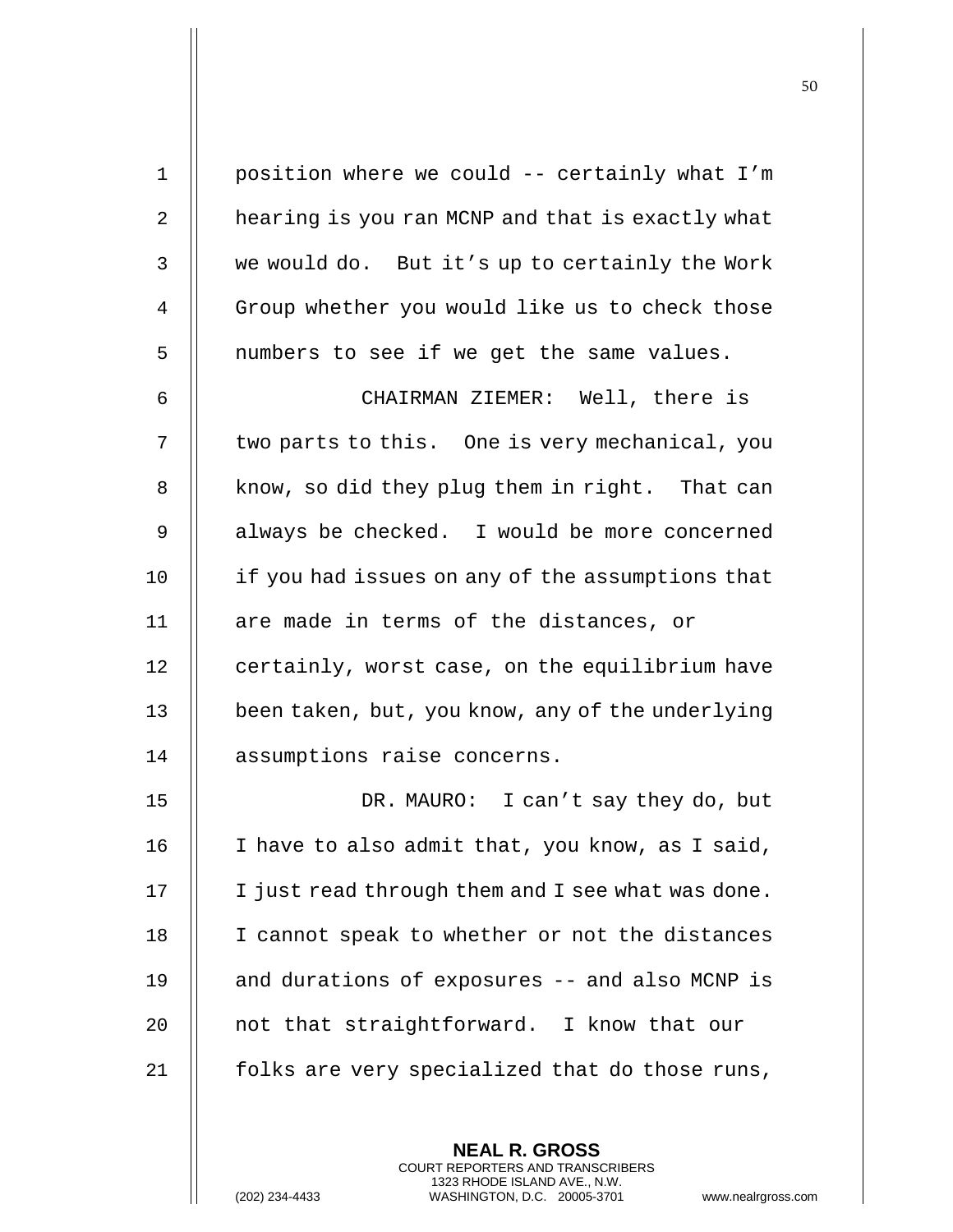| 1  | and, you know, so I'm afraid I really cannot say                                                                                                            |
|----|-------------------------------------------------------------------------------------------------------------------------------------------------------------|
| 2  | that, you know, oh, we could agree that, yes,                                                                                                               |
| 3  | that's a reasonable analysis without actually                                                                                                               |
| 4  | checking it.                                                                                                                                                |
| 5  | CHAIRMAN ZIEMER: Okay.                                                                                                                                      |
| 6  | MEMBER BEACH: Hey, Paul, this is                                                                                                                            |
| 7  | Josie. A question for John Mauro. Does the                                                                                                                  |
| 8  | dust loading play into this also, or is that                                                                                                                |
| 9  | strictly on the other -- the other White Paper?                                                                                                             |
| 10 | DR. MAURO: The dust loading                                                                                                                                 |
| 11 | related to thorium would be part of the SEC                                                                                                                 |
| 12 | period. What -- so, in other words, right now                                                                                                               |
| 13 | there is an SEC granted up through the time                                                                                                                 |
| 14 | period where the thorium was being machined and                                                                                                             |
| 15 | handled.                                                                                                                                                    |
| 16 | MEMBER BEACH: Right.                                                                                                                                        |
| 17 | DR. MAURO: So it's covered by the                                                                                                                           |
| 18 | SEC. In fact, I believe it's one of the reasons                                                                                                             |
| 19 | an SEC was granted. As far as now we're talking                                                                                                             |
| 20 | external exposure, that is a completely                                                                                                                     |
| 21 | different problem, a much simpler problem,                                                                                                                  |
|    |                                                                                                                                                             |
|    | <b>NEAL R. GROSS</b><br>COURT REPORTERS AND TRANSCRIBERS<br>1323 RHODE ISLAND AVE., N.W.<br>WASHINGTON, D.C. 20005-3701<br>(202) 234-4433<br>www.nealrgross |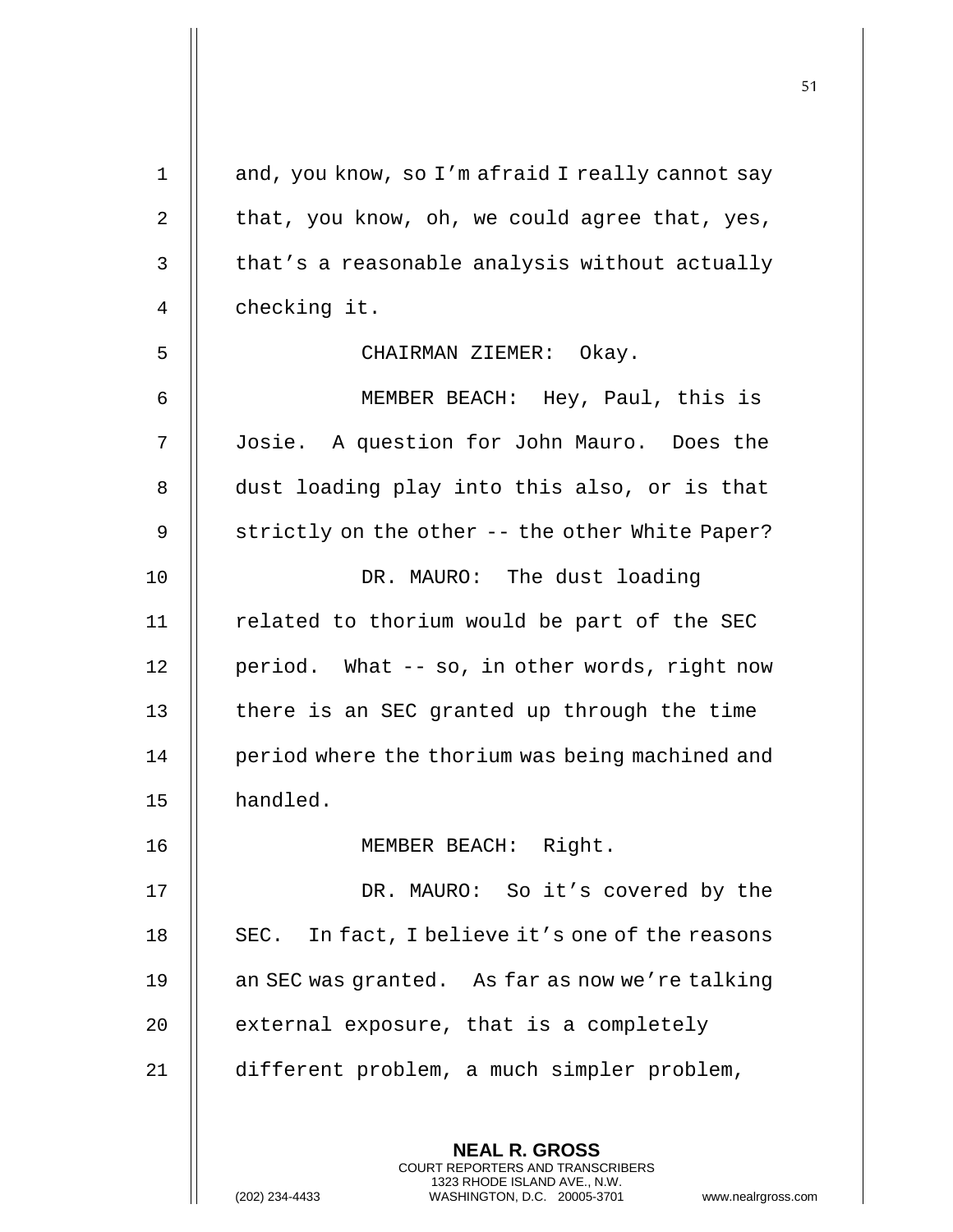1 || which is very amenable to classic physics  $2 \parallel$  calculations of the type MCNP does. 3 || So to answer your question, I don't 4 || think dust loading is an issue, because it's  $5$  | covered by the SEC. And the plan from a Site 6  $\parallel$  Profile point of view is there is a protocol 7 | being put forth for doing external exposure 8 **follow** from the thorium rods. And we'd have to check 9  $\parallel$  that. I mean, I just cannot say here that we 10 | agree with those numbers. 11  $\parallel$  I would say that it is -- the actual 12 | mechanics of running MCNP, we'd have our 13 || specialists run it, but the bigger question of  $14$  | course would be, do we agree with the duration 15 | of exposures and the distances from the various 16 || I guess rods or whatever was being handled?  $17$  | And that's something we normally would check  $18$  || out in a typical review of this type. 19 CHAIRMAN ZIEMER: That is really 20  $\parallel$  what I was asking. I think the bottom line here 21  $\parallel$  right at the moment is you guys haven't had

> **NEAL R. GROSS** COURT REPORTERS AND TRANSCRIBERS 1323 RHODE ISLAND AVE., N.W.

(202) 234-4433 WASHINGTON, D.C. 20005-3701 www.nealrgross.com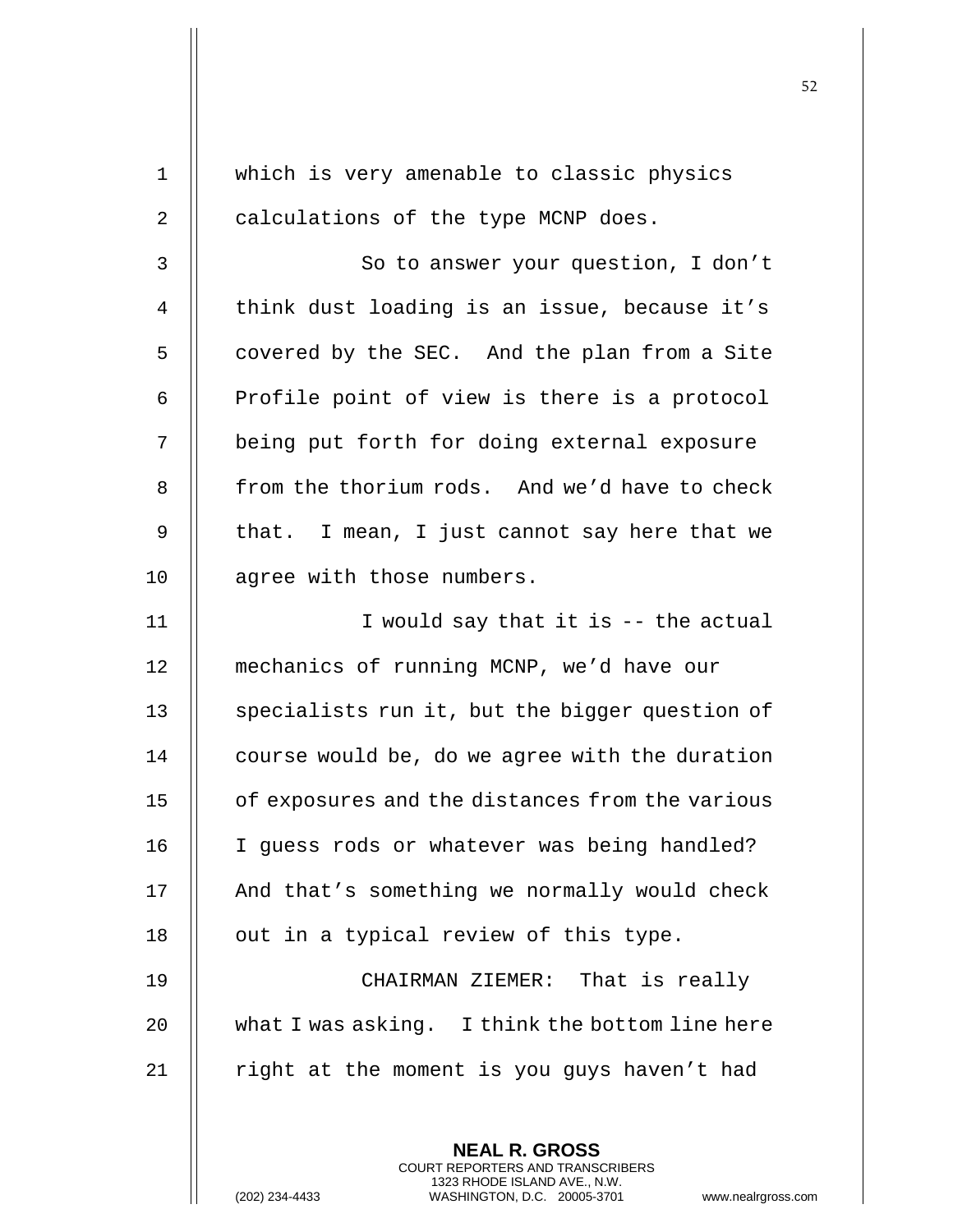| 1  | really a chance to look at this in any detail                                                                                                                     |
|----|-------------------------------------------------------------------------------------------------------------------------------------------------------------------|
| 2  | yet, since you just got it a couple --                                                                                                                            |
| 3  | DR. MAURO: That's correct. We                                                                                                                                     |
| 4  | just received this.                                                                                                                                               |
| 5  | CHAIRMAN ZIEMER: Yes. But at                                                                                                                                      |
| 6  | least you are seeing the approach here, and                                                                                                                       |
| 7  | we're going to have the same thing on the other                                                                                                                   |
| 8  | one but we'll go through it. I'm just kind of                                                                                                                     |
| 9  | looking ahead here. I think, Ted, in terms of                                                                                                                     |
| 10 | reporting to the Board, we are -- it is clear                                                                                                                     |
| 11 | we are going to have to report that we have $-$ -                                                                                                                 |
| 12 | SC&A hasn't had a chance to fully review these                                                                                                                    |
| 13 | White Papers. So we can't take any specific                                                                                                                       |
| 14 | action at this point, or it's going to have to                                                                                                                    |
| 15 | be delayed.                                                                                                                                                       |
| 16 | MR. KATZ: Right. And I don't                                                                                                                                      |
| 17 | think the Board is even expecting the Site                                                                                                                        |
| 18 | Profile work to be finished.                                                                                                                                      |
| 19 | CHAIRMAN ZIEMER: Right. Yes.                                                                                                                                      |
| 20 | MR. KATZ: Yes.                                                                                                                                                    |
| 21 | CHAIRMAN ZIEMER: So right now it's                                                                                                                                |
|    | <b>NEAL R. GROSS</b><br><b>COURT REPORTERS AND TRANSCRIBERS</b><br>1323 RHODE ISLAND AVE., N.W.<br>(202) 234-4433<br>WASHINGTON, D.C. 20005-3701<br>www.nealrgros |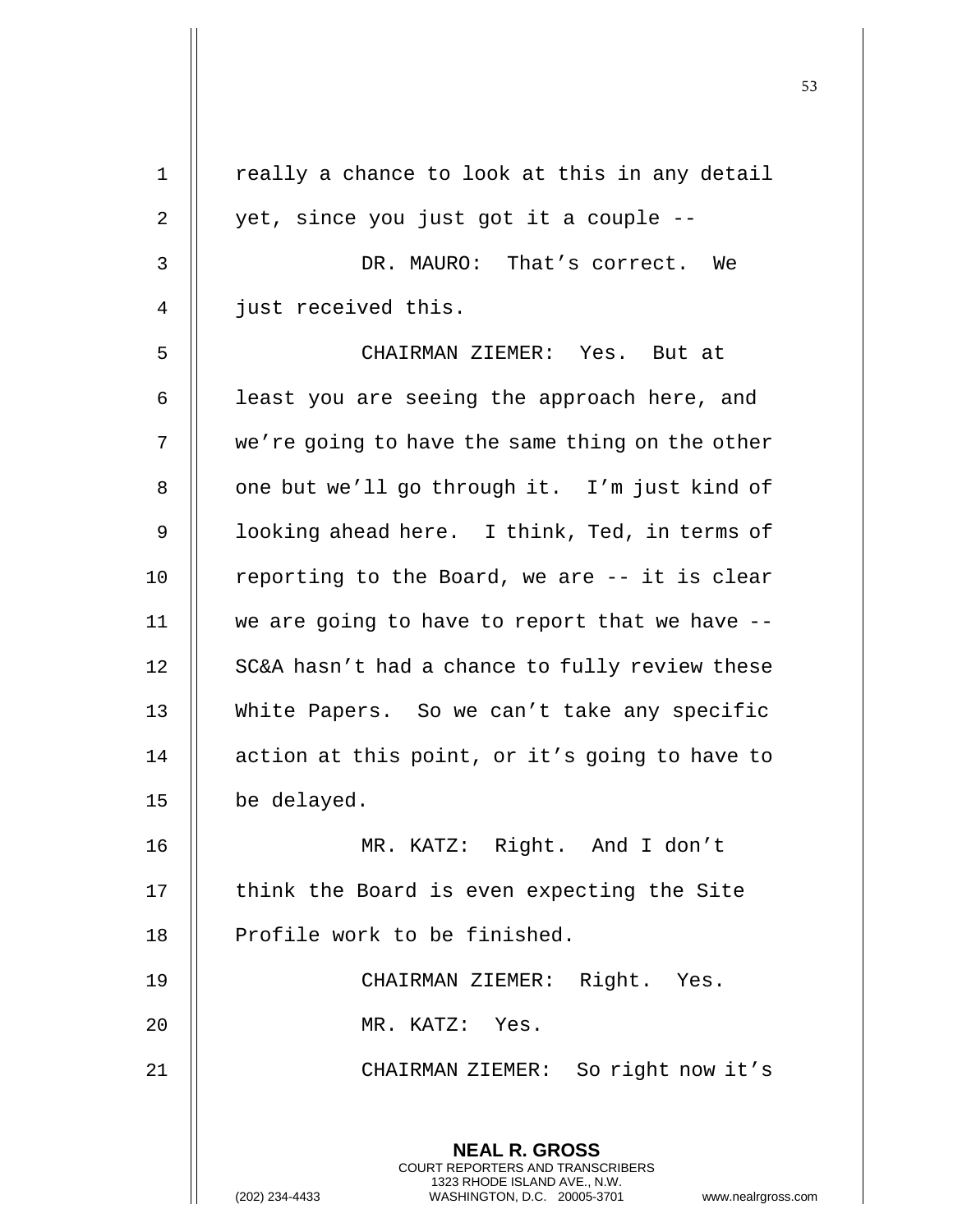**NEAL R. GROSS** COURT REPORTERS AND TRANSCRIBERS  $1$  | a matter of making us aware of what the issues  $2 \parallel$  are and much more detailed on how everybody is 3 || going to look at the other paper, which is the 4 | dose reconstruction methods. 5 Is Mutty on the line? I didn't 6  $\parallel$  catch whether he was. Or who is going to 7 || present this one? 8 || DR. GLOVER: I'll walk through it,  $9 \parallel$  Paul. 10 CHAIRMAN ZIEMER: Okay. 11 || DR. GLOVER: So it's -- you know, 12 | it's a pretty classic TBD-6000 approach. We --13 | you know, basically using the rolling -- or it's 14 probably easiest to look at -- I'm going to 15  $\parallel$  revert back to for you guys -- let's see, it will 16  $\parallel$  just take a second while I go back to the right  $17$  || tables. 18 If you look at Table B.2, which would 19 || be on page 16, I think that summarizes things 20 | fairly well. I'll give you guys a second to get 21  $\parallel$  to that. And just let me know, Paul, when you

1323 RHODE ISLAND AVE., N.W.

(202) 234-4433 WASHINGTON, D.C. 20005-3701 www.nealrgross.com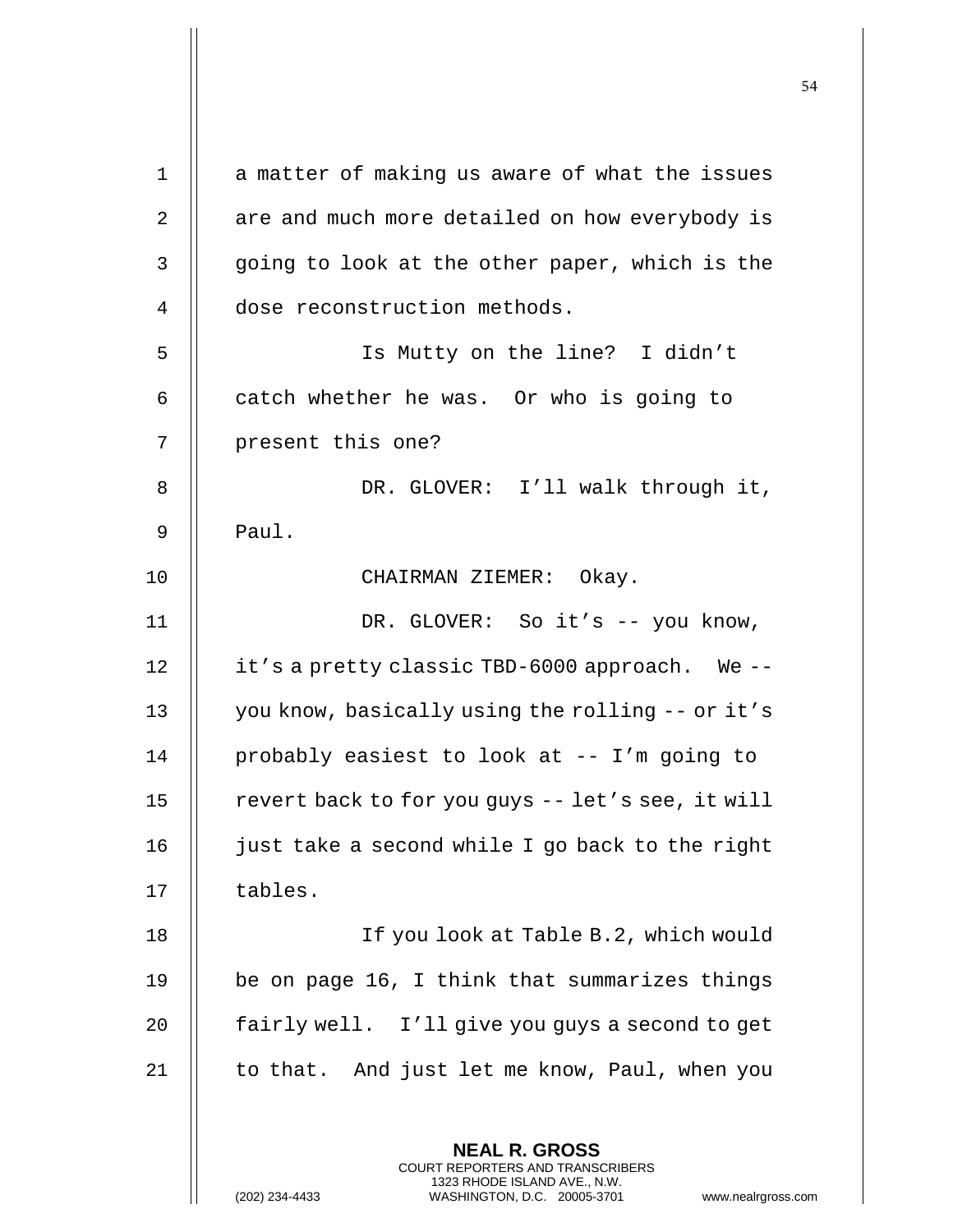**NEAL R. GROSS**  $1$  | might  $-$ 2 CHAIRMAN ZIEMER: I have it. Let's  $3$   $\parallel$  see if the others have it. 4 || MEMBER MUNN: Yes. 5 MEMBER BEACH: Yes. 6 CHAIRMAN ZIEMER: You're not  $7$  || putting it up on the  $-$ 8 DR. GLOVER: No. Unfortunately, 9 || we are not in a Live Meeting. At least --10 || CHAIRMAN ZIEMER: Oh. 11 DR. GLOVER: So I'm just going to 12  $\parallel$  walk through this, but I think it's pretty --13 || if you look at the inhalation and ingestion 14 | rates from '43 through July 31st, 1948, you can 15  $\parallel$  see that there is no intakes. There is no  $-$ -16  $\parallel$  this is certainly in the SEC period. 17 || The nice thing about this table, 18 || there is a lot of information in this White 19 | Paper that describes what days we chose and, you  $20$  | know, how many days, different this and that. 21 || This sort of summarizes when we have -- or how

> COURT REPORTERS AND TRANSCRIBERS 1323 RHODE ISLAND AVE., N.W.

(202) 234-4433 WASHINGTON, D.C. 20005-3701 www.nealrgross.com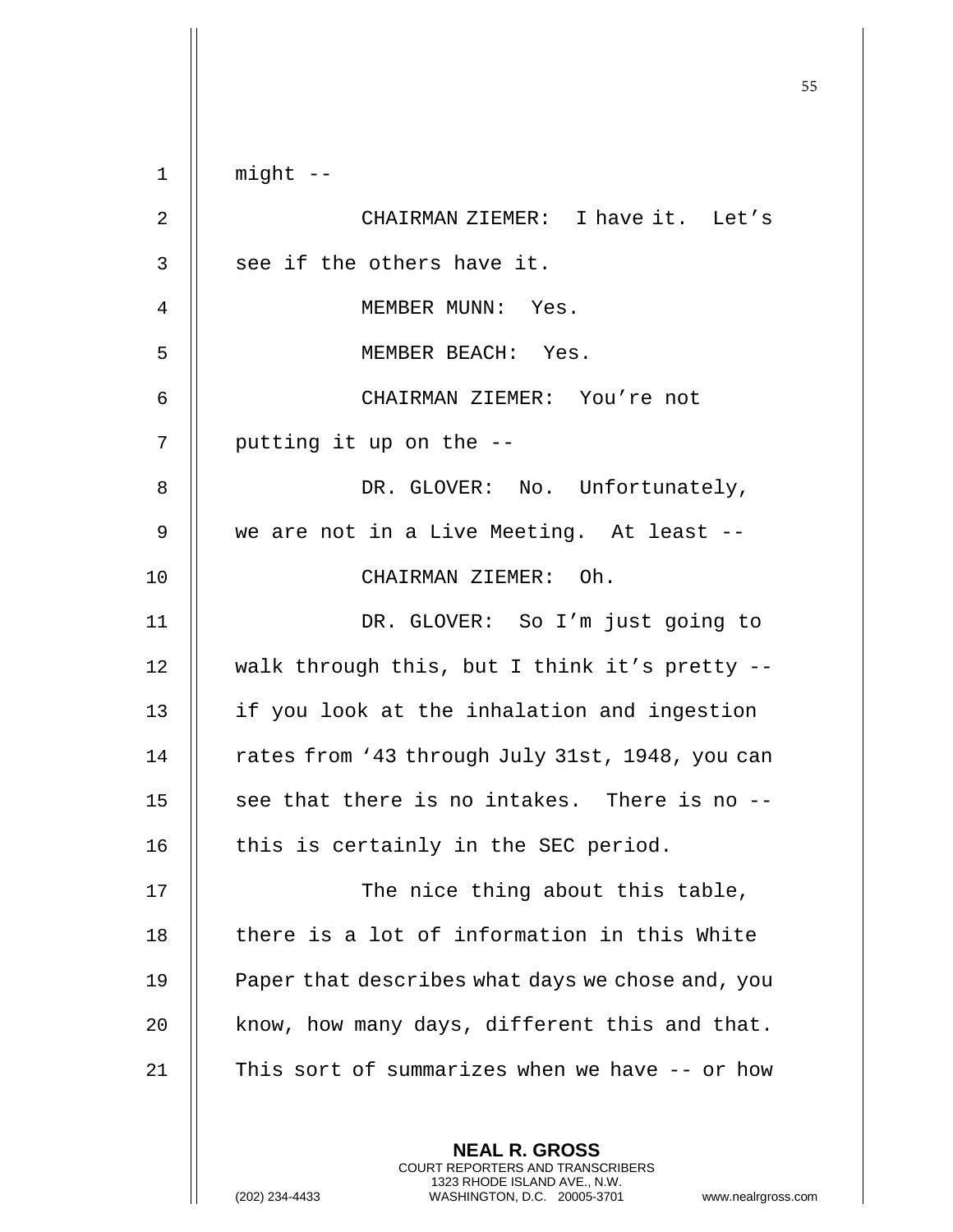| $\mathbf{1}$   | many rolling days are there that are rolling     |
|----------------|--------------------------------------------------|
| $\overline{2}$ | days, how many machining days, and how many days |
| 3              | are paired? So like in 1945, there were 54       |
| 4              | days. They were rolling and machining in all     |
| 5              | of those.                                        |
| 6              | And so for those we would choose a               |
| 7              | machining operator category. Obviously,          |
| 8              | there is no internal dose and so both the        |
| 9              | machining and rolling operator, if you go to     |
| 10             | TBD-6000, have the same external dose.           |
| 11             | CHAIRMAN ZIEMER: Right.                          |
| 12             | DR. GLOVER: So this is -- we are                 |
| 13             | using the surrogate data from TBD-6000 to        |
| 14             | assign intake. So if you have a rolling day,     |
| 15             | and only rolling happened, we would assign a     |
| 16             | rolling day, because you would have had to have  |
| 17             | been in a rolling mill to get exposed.<br>That   |
| 18             | would have had to have been part of that.        |
| 19             | If there is only machining going on              |
| 20             | -- this is after August 1st, 1948 -- if there    |
| 21             | is only machining on those days, well, then you  |
|                |                                                  |
|                | <b>NEAL R. GROSS</b>                             |

 $\prod$ 

(202) 234-4433 WASHINGTON, D.C. 20005-3701 www.nealrgross.com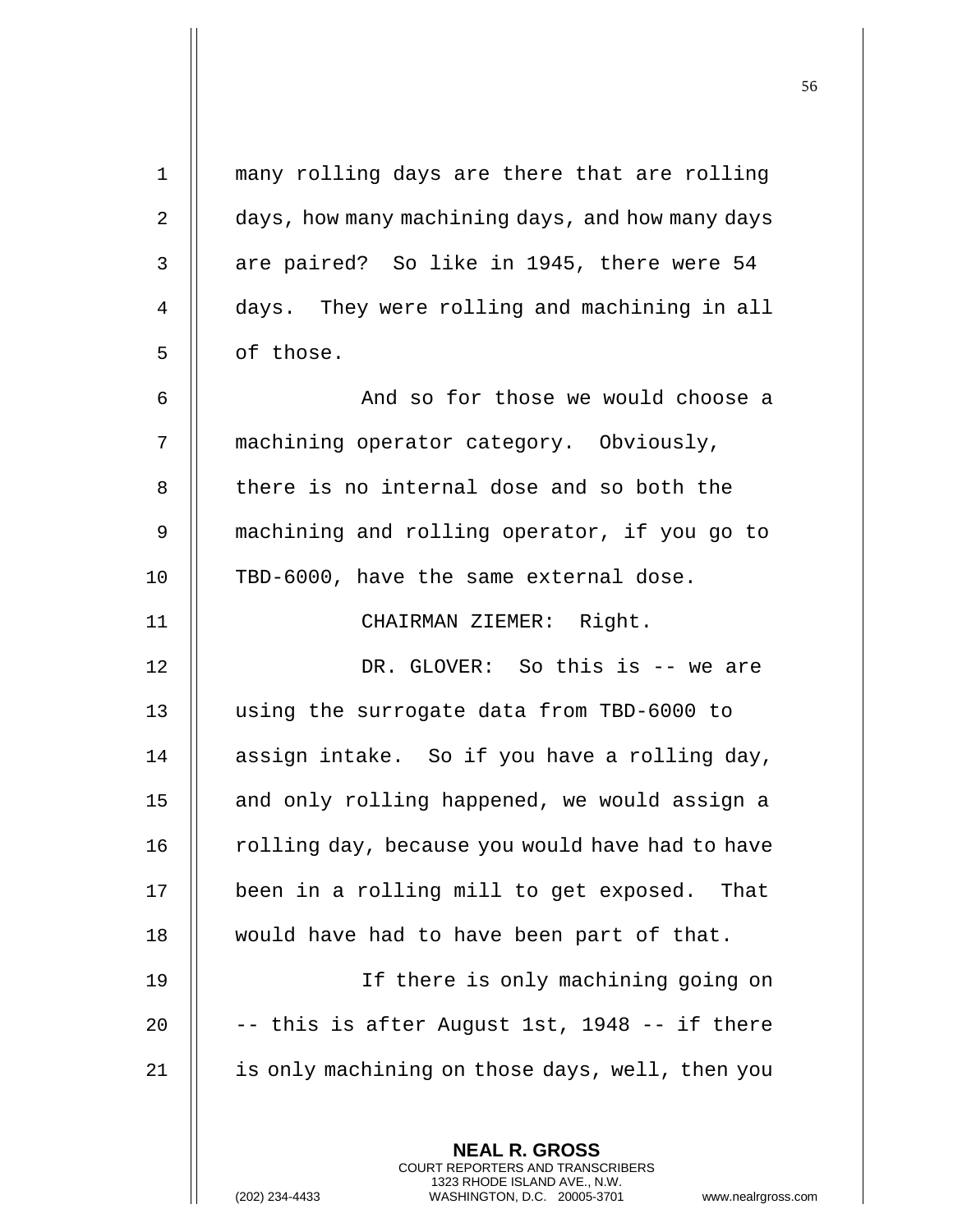| had it in a machine shop to get exposed. And     |
|--------------------------------------------------|
| if both are going on, then we would have used    |
| the higher of the two internal -- internal       |
| estimates, which would be machining.             |
| Machining operator gets a higher dose than a     |
| rolling operator in TBD-6000.                    |
| We would also -- from a consistency              |
| standpoint, they have the same external dose.    |
| You then have to calculate how many              |
| non-operational days occurred during that        |
| timeframe. And based on the values from, you     |
| know, the generation of dust from the -- because |
| you have to be consistent. It becomes awkward    |
| to go back and forth between the machining and   |
| rolling operations. You have to generate         |
| dust, which contaminates the facility.           |
| The residual is not the correct                  |
| term, but between rolling days, we certainly     |
| account for those, and we can talk about what    |
| those numbers are. But that is $-$ in general,   |
| we assign dose for both the -- between rolling   |
|                                                  |
|                                                  |

(202) 234-4433 WASHINGTON, D.C. 20005-3701 www.nealrgross.com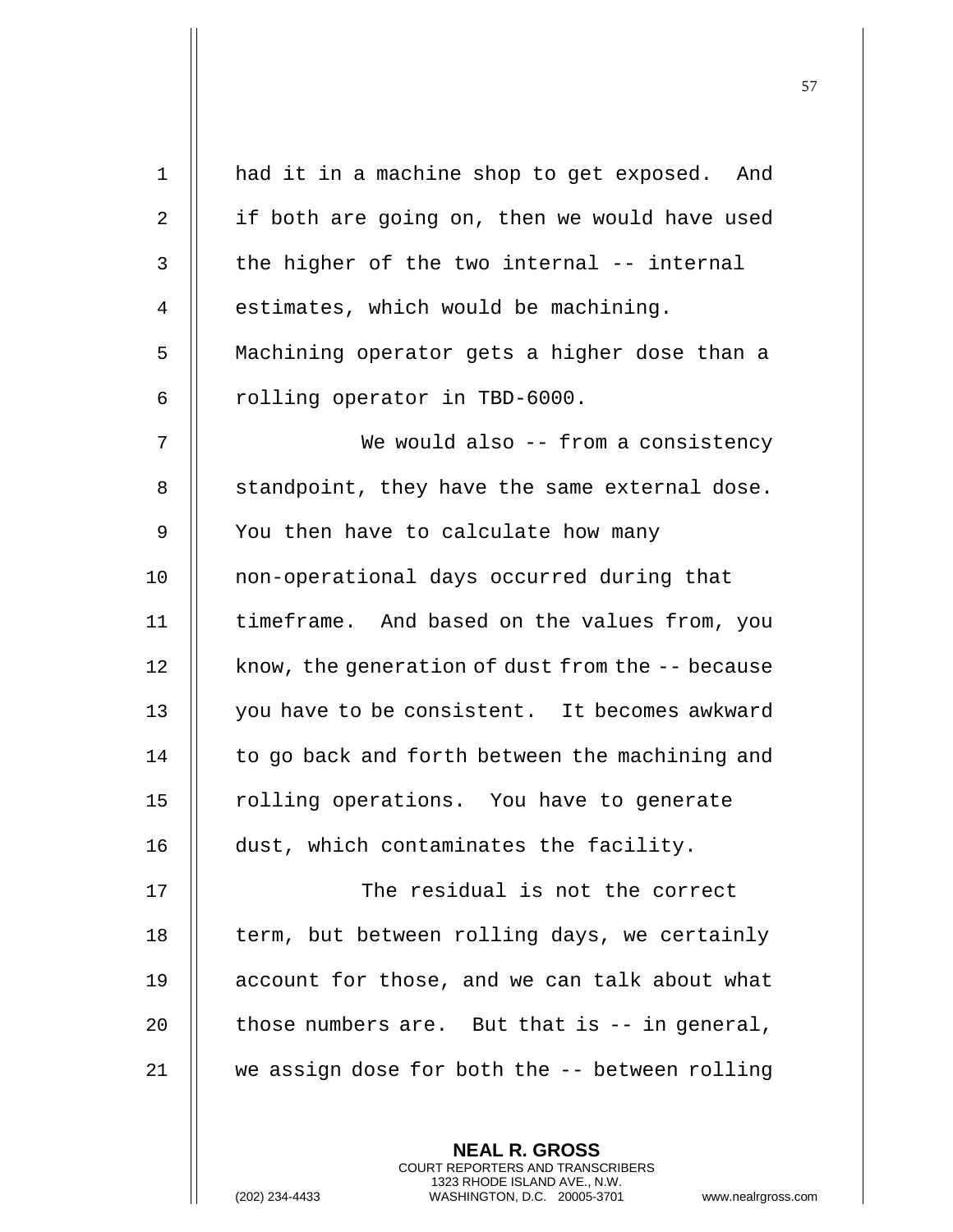| $\mathbf 1$ | and machining days, as well as, you know,                                                      |
|-------------|------------------------------------------------------------------------------------------------|
| 2           | ingestion, inhalation, and external dose from                                                  |
| 3           | the contamination at the facility in addition                                                  |
| 4           | to the operating days.                                                                         |
| 5           | So I think Table B.2 gives you a nice                                                          |
| 6           | summary of the flavor of things. And                                                           |
| 7           | subsequent to that, you can see -- let's go to                                                 |
| 8           | -- let's just walk through some of the different                                               |
| 9           | pieces. Let's go back to the beginning, after                                                  |
| 10          | we sort of talked about things backwards.                                                      |
| 11          | Let's kind of go through internal dose at                                                      |
| 12          | Joslyn. I'm going to start with page -- I think                                                |
| 13          | everybody has the same copy of this. Page 2.                                                   |
| 14          | So we have, you know, used, as we discussed, the                                               |
| 15          | operating -- the operator as the dose                                                          |
| 16          | reconstruction category for both rolling and                                                   |
| 17          | machining.                                                                                     |
| 18          | We haven't chosen to subcategorize                                                             |
| 19          | because we had back-extrapolated that we are                                                   |
| 20          | able to do dose reconstruction, and then we sort                                               |
| 21          | of discussed that in the surrogate data.<br>We                                                 |
|             |                                                                                                |
|             | <b>NEAL R. GROSS</b><br><b>COURT REPORTERS AND TRANSCRIBERS</b>                                |
|             | 1323 RHODE ISLAND AVE., N.W.<br>WASHINGTON, D.C. 20005-3701<br>(202) 234-4433<br>www.nealrgros |

(202) 234-4433 WASHINGTON, D.C. 20005-3701 www.nealrgross.com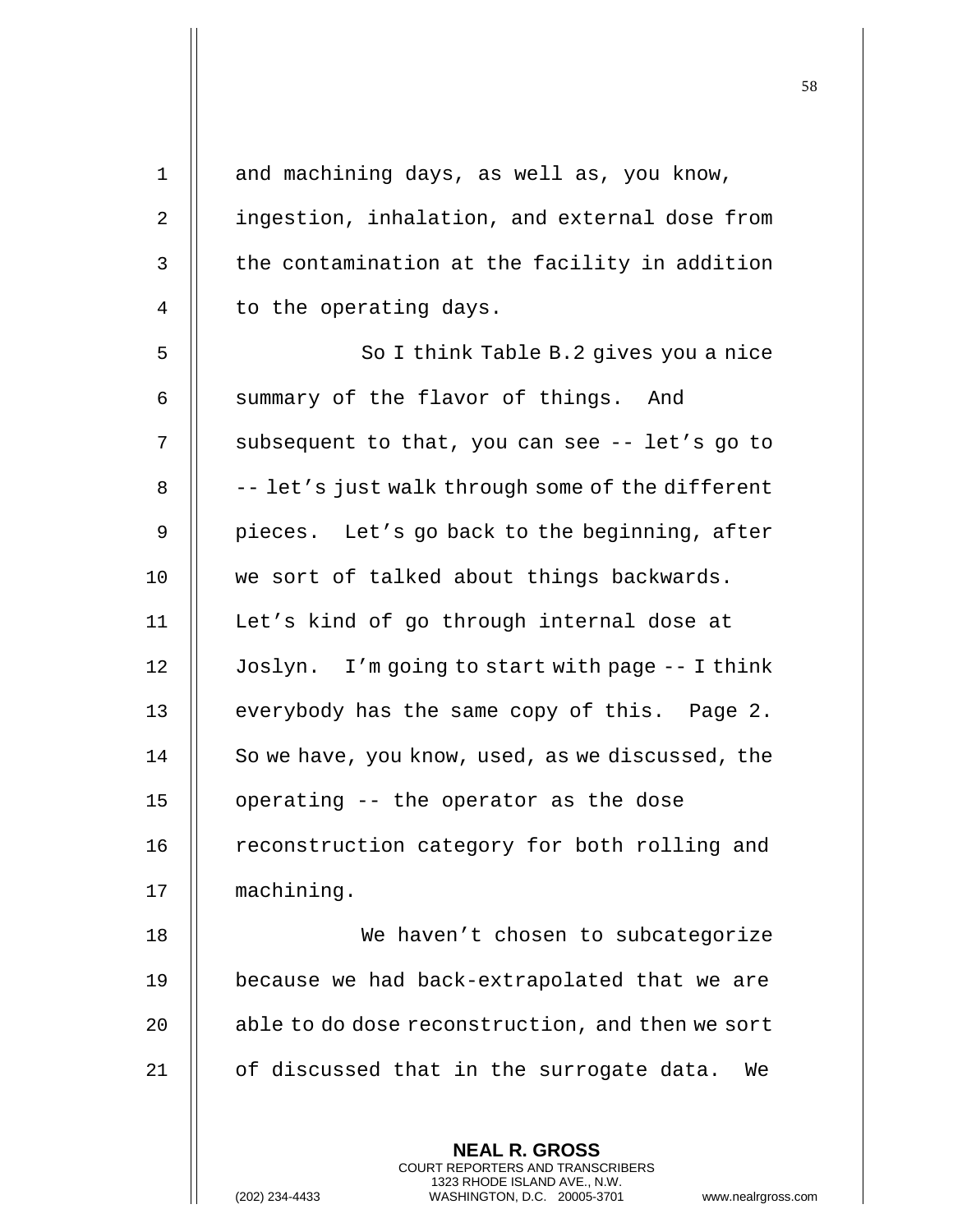| $\mathbf 1$    | make sure that we emphasize that there, so that                                                 |
|----------------|-------------------------------------------------------------------------------------------------|
| $\overline{2}$ | there is no question on how we are going to do                                                  |
| 3              | dose reconstruction. Obviously, we do not do                                                    |
| 4              | internal dose until August 1st, 1948.                                                           |
| 5              | On page 3, we summarize the method                                                              |
| 6              | of dose reconstruction. You can see in Table                                                    |
| 7              | B.6 what the rolling and machining operations                                                   |
| 8              | -- they are based on a single shift per day.                                                    |
| 9              | And based on all of our reading, there are some                                                 |
| 10             | long days where they did 16 hours' straight                                                     |
| 11             | operations, but they were in multiple shifts.                                                   |
| 12             | So we certainly do recognize that,                                                              |
| 13             | but the employee was also only present during                                                   |
| 14             | that time. And TBD-6000 contamination is                                                        |
| 15             | essentially at I think 30 days, 24 hours a day,                                                 |
| 16             | they take the air concentration, and so it                                                      |
| 17             | accounts for even those long days that happen                                                   |
| 18             | at Joslyn.                                                                                      |
| 19             | As we discussed, the employment                                                                 |
| 20             | period, we look at the number of days that was                                                  |
| 21             | rolled and machined, and we assign then the                                                     |
|                |                                                                                                 |
|                | <b>NEAL R. GROSS</b><br><b>COURT REPORTERS AND TRANSCRIBERS</b>                                 |
|                | 1323 RHODE ISLAND AVE., N.W.<br>(202) 234-4433<br>WASHINGTON, D.C. 20005-3701<br>www.nealrgross |

(202) 234-4433 WASHINGTON, D.C. 20005-3701 www.nealrgross.com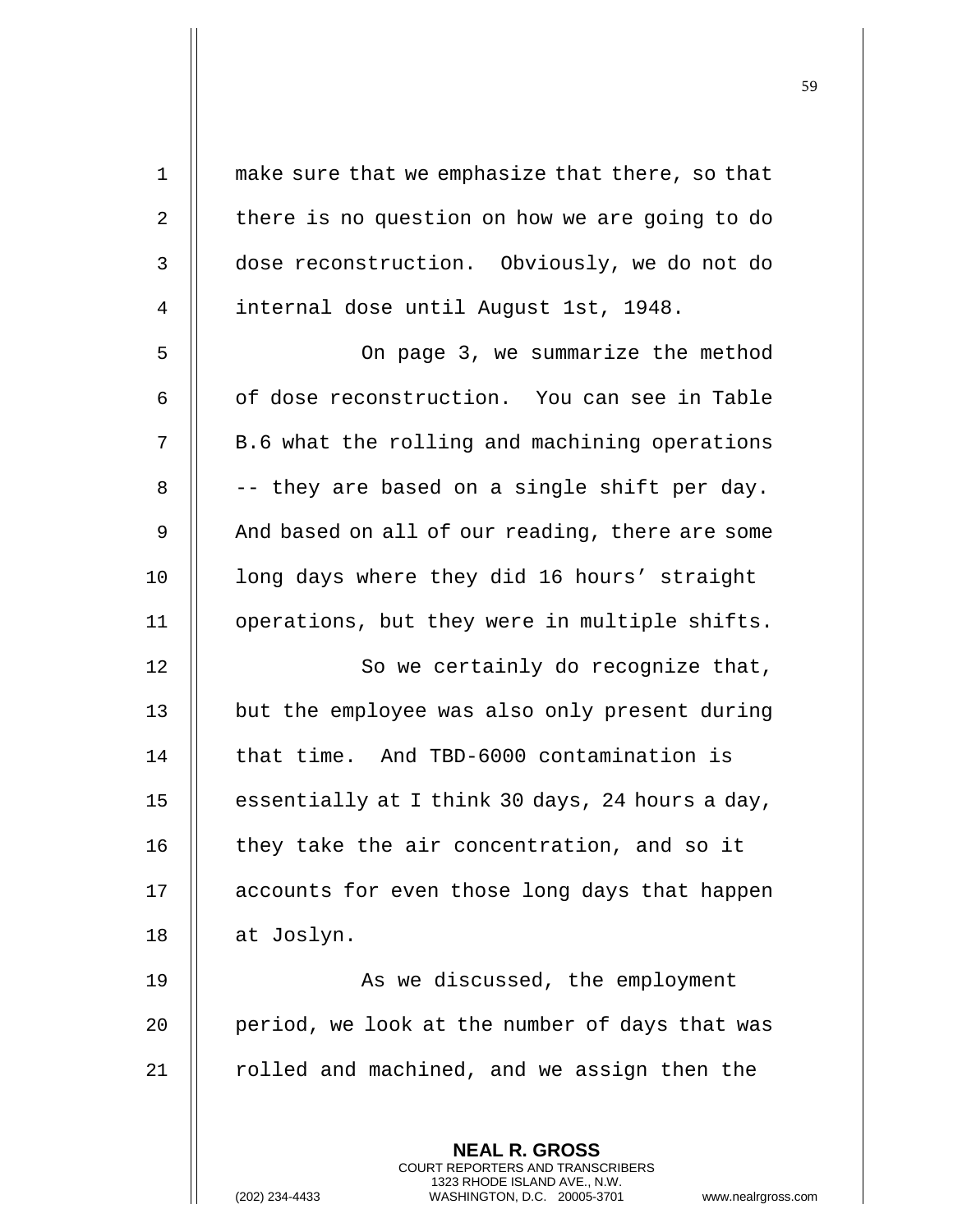| $\mathbf 1$    | intake rates from TBD-6000, Table 7.8 and 7.9.   |
|----------------|--------------------------------------------------|
| 2              | And though they have to be converted -- you guys |
| 3              | are very familiar with this -- from 365 to 251   |
| $\overline{4}$ | work days per year, so -- and then they have to  |
| 5              | be assigned as intakes. We are assuming          |
| 6              | operator -- go ahead.                            |
| 7              | CHAIRMAN ZIEMER: I have a question               |
| 8              | on that particular one. So where you have the    |
| 9              | intake rates based on a 365-day year, and maybe  |
| 10             | I'm understanding this incorrectly, but it       |
| 11             | looks like the conversion factor should be the   |
| 12             | other way around. Am I missing --                |
| 13             | DR. GLOVER: You have to convert it               |
| 14             | twice to make it complicated. But it isn't       |
| 15             | 365-and -- it's per day for 365 days right now.  |
| 16             | But because we have to account for operating     |
| 17             | days versus -- machining and operating days      |
| 18             | versus non-operating days, you have to be in the |
| 19             | 250-day period, and then you have to convert it  |
| 20             | back to a per 365-day intake. But we do need     |
| 21             | to come back to a --                             |
|                |                                                  |

(202) 234-4433 WASHINGTON, D.C. 20005-3701 www.nealrgross.com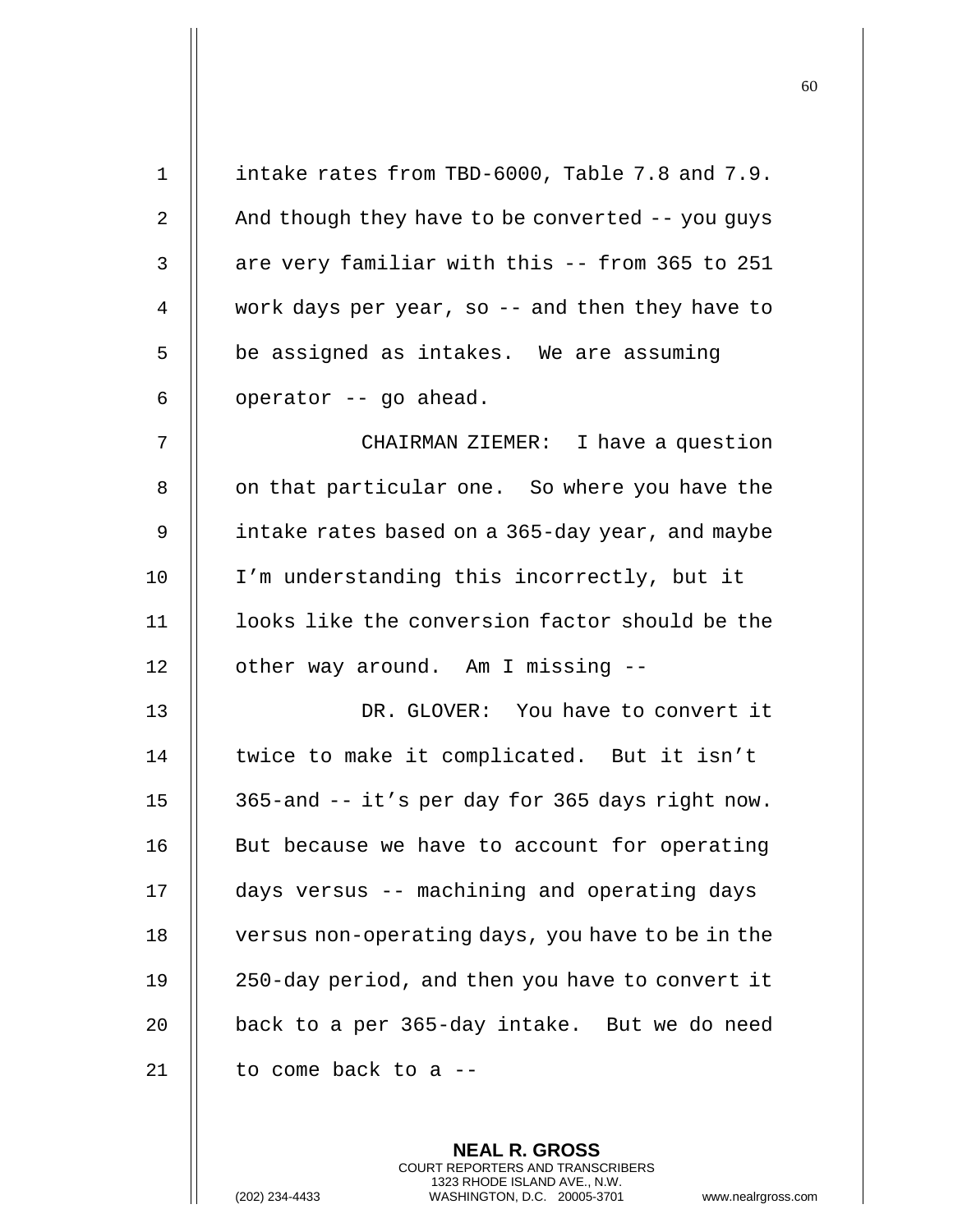|             |                                                  | 61 |
|-------------|--------------------------------------------------|----|
|             |                                                  |    |
| $\mathbf 1$ | CHAIRMAN ZIEMER: Well, wait a                    |    |
| 2           | minute.                                          |    |
| 3           | DR. GLOVER: -- how much --                       |    |
| 4           | CHAIRMAN ZIEMER: So --                           |    |
| 5           | DR. GLOVER: $-$ - on an operating day,           |    |
| 6           | which is per 250 work days.                      |    |
| 7           | CHAIRMAN ZIEMER: So you're taking                |    |
| 8           | -- well, you're taking the intake rate and       |    |
| 9           | you're increasing it by a factor of one point    |    |
| 10          | something. Is that correct? In the 365 over      |    |
| 11          | $250 - -$                                        |    |
| 12          | DR. GLOVER: That is correct. You                 |    |
| 13          | know, in the actual days when an intake occurred |    |
| 14          | on that operating day, they actually -- that's   |    |
| 15          | when they got that intake.                       |    |
| 16          | CHAIRMAN ZIEMER: Right.                          |    |
| 17          | DR. GLOVER: The actual work day.                 |    |
| 18          | And then you say, A-Okay. Let's say he only      |    |
| 19          | worked 50 days in that timeframe. At almost 50   |    |
| 20          | days, his exposure rate was whatever TBD-6000    |    |
| 21          | says times 365 divided by 250. So that would     |    |
|             |                                                  |    |
|             | <b>NEAL R. GROSS</b>                             |    |

 $\mathsf{II}$ 

 $\mathsf{l}\mathsf{l}$ 

(202) 234-4433 WASHINGTON, D.C. 20005-3701 www.nealrgross.com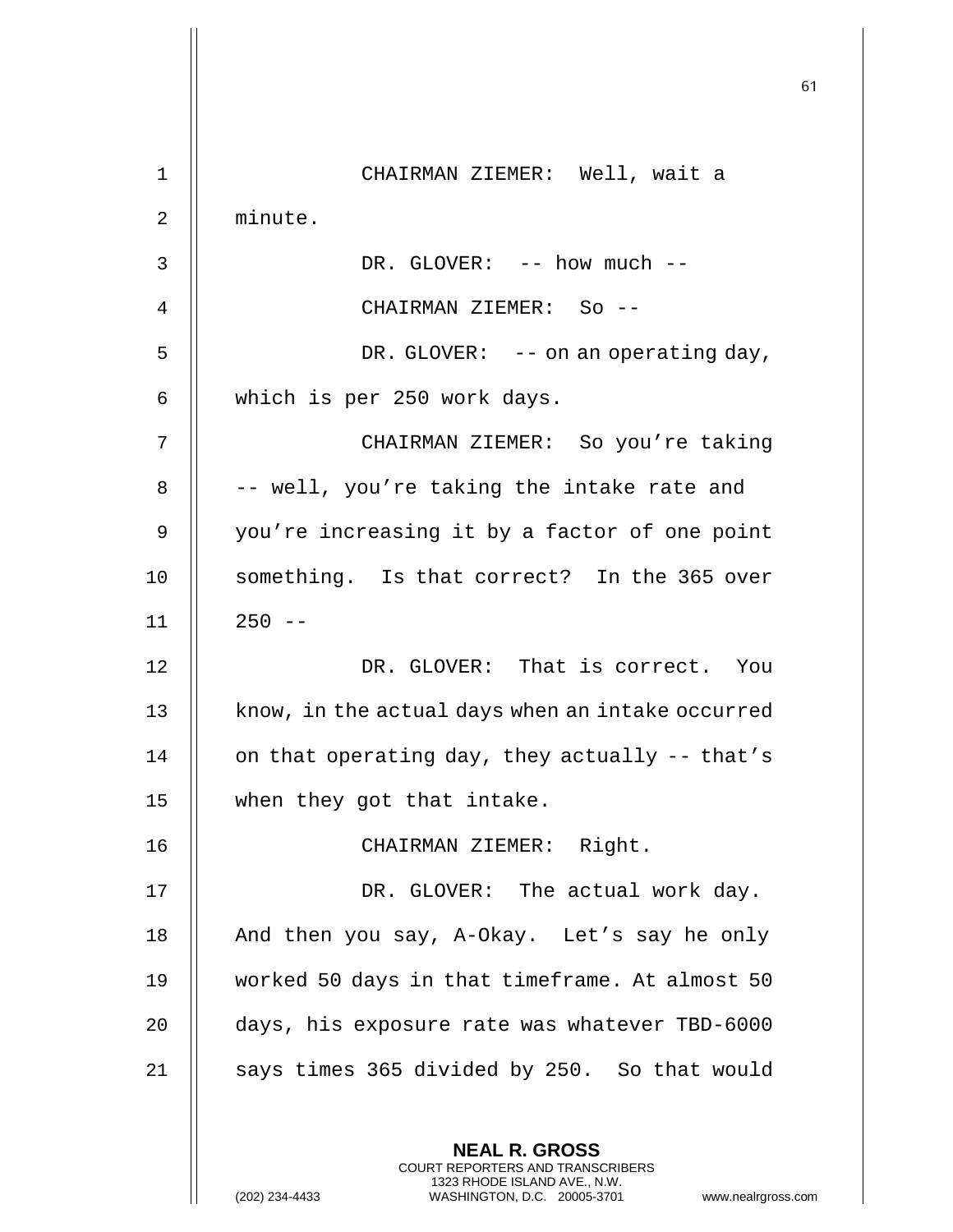**NEAL R. GROSS** COURT REPORTERS AND TRANSCRIBERS 1323 RHODE ISLAND AVE., N.W. (202) 234-4433 WASHINGTON, D.C. 20005-3701 www.nealrgross.com  $1 \parallel$  give us this 50-day intake. 2 || CHAIRMAN ZIEMER: Oh, I --3 DR. GLOVER: And then we would then 4 | have to divide that over a 365-day period, so 5 we could apply that to IMBA. 6 CHAIRMAN ZIEMER: Okay. 7 DR. GLOVER: So you are basically  $8$  || converting it twice just to get it --9 CHAIRMAN ZIEMER: I gotcha. 10 || DR. GLOVER: -- in the right units. 11 CHAIRMAN ZIEMER: Gotcha. Okay. 12 || DR. GLOVER: Yes. I'm sorry. 13  $\parallel$  That's -- it's an area that actually -- you've 14 || got to be very careful with it. It's an easy 15 | thing to flip when you're trying to go through 16 an Excel sheet. 17 || CHAIRMAN ZIEMER: Right. 18 || DR. GLOVER: Which, of course, we 19 did provide. So SC&A has access to all of that 20  $\parallel$  in the  $-$ 21 CHAIRMAN ZIEMER: We'll double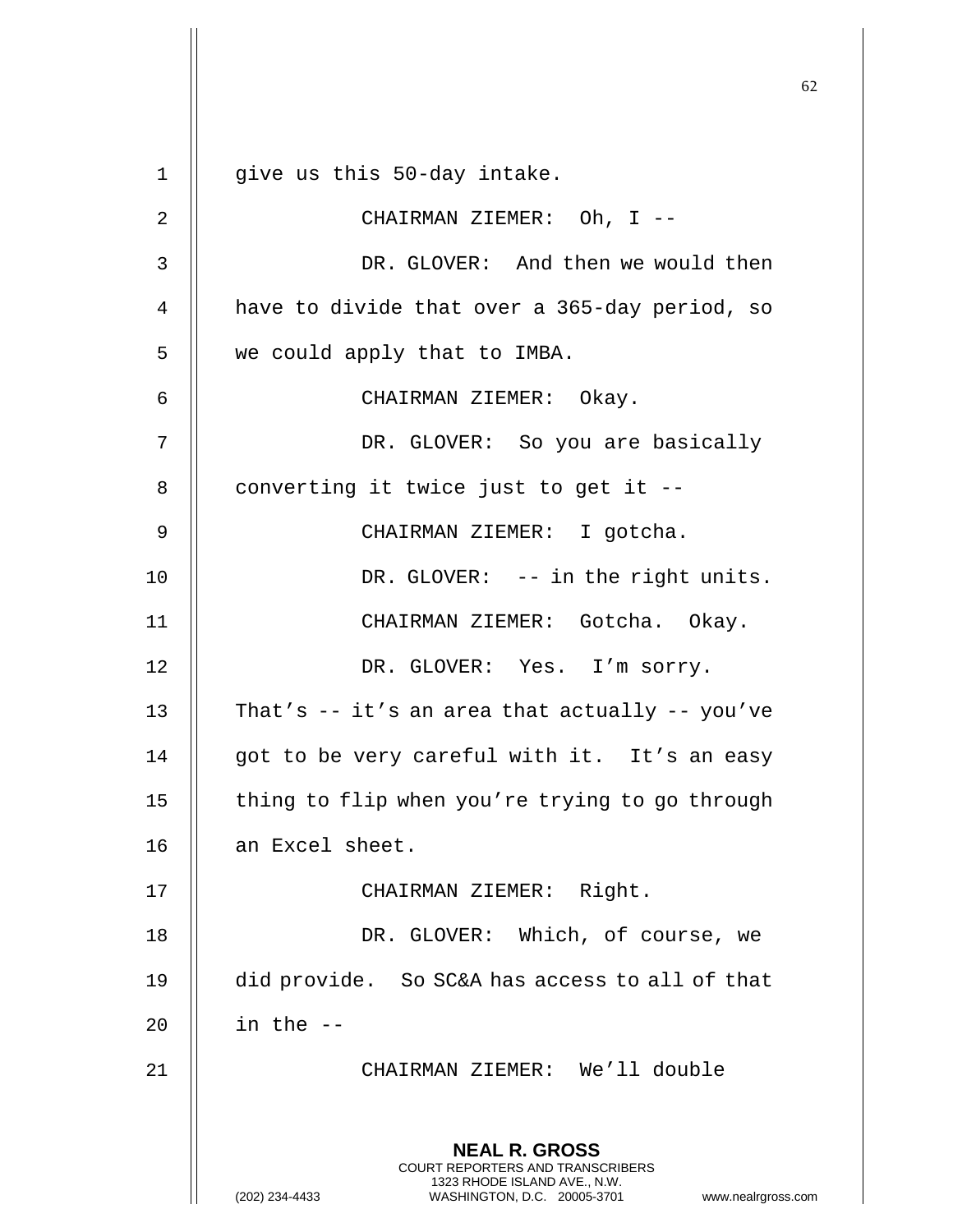| $\mathbf 1$ | check that. It wasn't obvious when we looked    |
|-------------|-------------------------------------------------|
| 2           | at that originally.                             |
| 3           | MEMBER MUNN: It is really                       |
| 4           | confusing.                                      |
| 5           | DR. GLOVER: It absolutely is.                   |
| 6           | Absolutely.                                     |
| 7           | I did want to make sure we point out            |
| 8           | that we -- we did use the resuspension factor   |
| 9           | of one times 10 to the minus fifth. I know that |
| 10          | was a -- sort of a change to the historic       |
| 11          | TBD-6000 approach, and so we have used a more   |
| 12          | conservative value for resuspension.            |
| 13          | It results, for Joslyn, in an intake            |
| 14          | rate for inhalation of 558 picocuries per       |
| 15          | non-operational work day based on the           |
| 16          | contamination of the facility, calculated --    |
| 17          | the calculated contamination of a facility.     |
| 18          | Now, for each non-operational day,              |
| 19          | the ingestion rates are equal to the ingestion  |
| 20          | rates for machining during the operational      |
| 21          | period. I guess this is also a TBD-6000 change  |
|             | <b>NEAL R. GROSS</b>                            |

(202) 234-4433 WASHINGTON, D.C. 20005-3701 www.nealrgross.com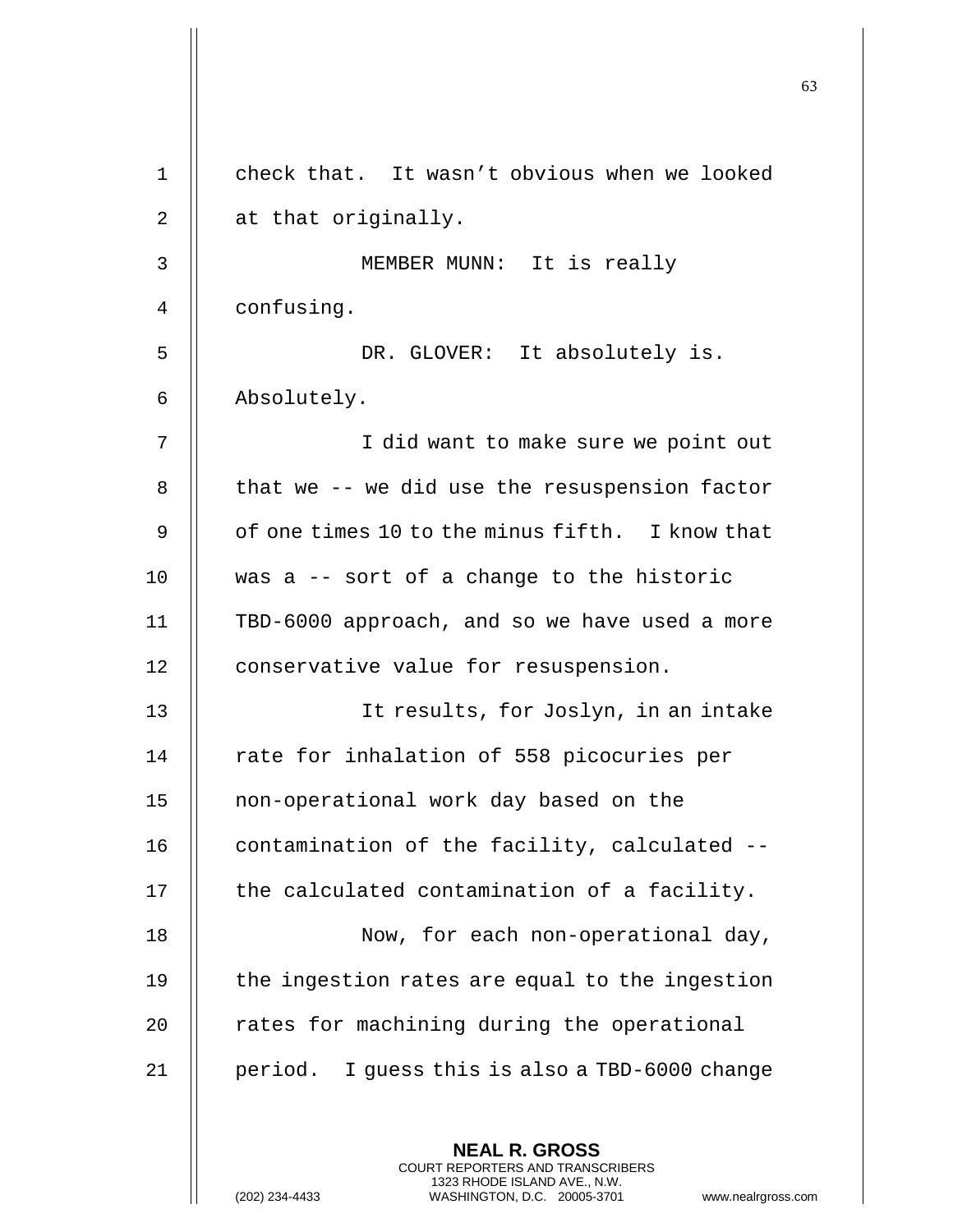| 1  | that has occurred. So this results in an                                                                                                                               |
|----|------------------------------------------------------------------------------------------------------------------------------------------------------------------------|
| 2  | intake of 588 picocuries per non-operational                                                                                                                           |
| 3  | work day prior to '51 and 539 from '51 forward.                                                                                                                        |
| 4  | Obviously, there is a change in                                                                                                                                        |
| 5  | TBD-6000 in the assumptions on the number of                                                                                                                           |
| 6  | hours that are worked, as you break into 1951.                                                                                                                         |
| 7  | MR. SHARFI: Sam, this is Mutty. I                                                                                                                                      |
| 8  | just wanted to correct -- that's a change to                                                                                                                           |
| 9  | OCAS TIB-9.                                                                                                                                                            |
| 10 | DR. GLOVER: Okay.                                                                                                                                                      |
| 11 | MR. SHARFI: Not 6000. This is                                                                                                                                          |
| 12 | Mutty Sharfi.                                                                                                                                                          |
| 13 | DR. GLOVER: Thanks, Mutty.                                                                                                                                             |
| 14 | MEMBER MUNN: It certainly ought to                                                                                                                                     |
| 15 | be bounding.                                                                                                                                                           |
| 16 | DR. MAURO: This is John. I do have                                                                                                                                     |
| 17 | an observation here that -- I noticed that you                                                                                                                         |
| 18 | are developing this application of TBD-6000 at                                                                                                                         |
| 19 | a level of granularity that I haven't seen                                                                                                                             |
| 20 | before. Let me explain.                                                                                                                                                |
| 21 | TBD-6000, as you all know, is this                                                                                                                                     |
|    | <b>NEAL R. GROSS</b><br><b>COURT REPORTERS AND TRANSCRIBERS</b><br>1323 RHODE ISLAND AVE., N.W.<br>(202) 234-4433<br>WASHINGTON, D.C. 20005-3701<br>www.nealrgross.com |

 $\mathbf{I}$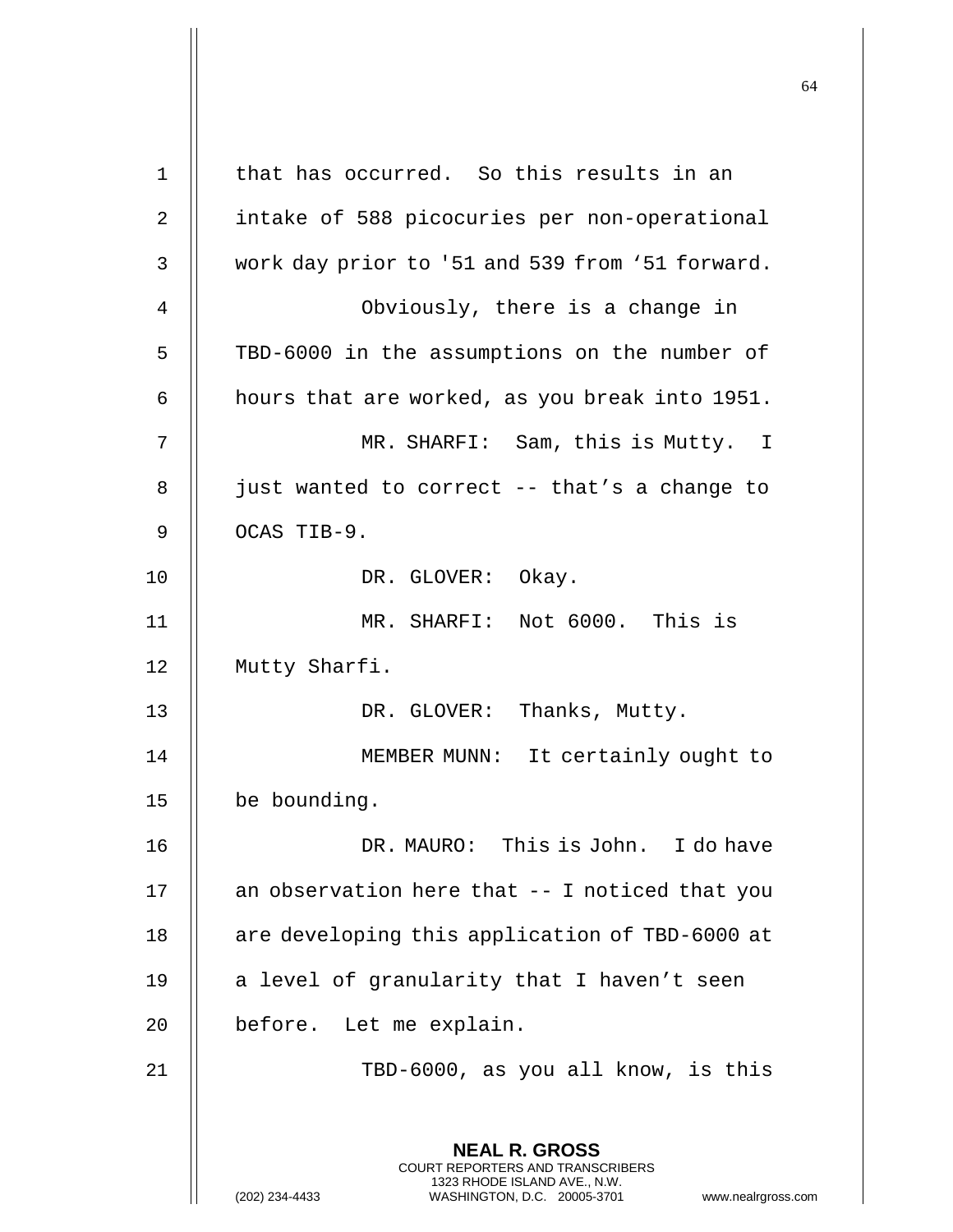| $\mathbf{1}$   | matrix that allows you to identify job           |
|----------------|--------------------------------------------------|
| $\overline{2}$ | category, whether he's an operator or a          |
| 3              | supervisor or a clerk, and the kind of           |
| 4              | operation, whether we're talking rolling         |
| 5              | operations or machining operations. So you       |
| 6              | have this matrix. And there is also I think a    |
| 7              | time element in there also, when was it done.    |
| 8              | Now, our experience in reviewing                 |
| $\mathsf 9$    | many, many AWE applications where TBD-6000 is    |
| 10             | used, I noticed that whenever there was any      |
| 11             | question you always went to centerless grinding  |
| 12             | operator. In other words, the worst possible     |
| 13             | case. You get the highest dust loading and the   |
| 14             | highest potential for inhalation exposure when   |
| 15             | you assume it's a centerless grinder, which is   |
| 16             | the machining -- it's called machining, but      |
| 17             | what Harris and Kingsley does is it -- in the    |
| 18             | end, they say, AWell, there's a lot of different |
| 19             | kinds of machining. We're going to use the       |
| 20             | centerless grinding machining, which is 5,000    |
| 21             | dpm, per cubic meter,@ on that order.<br>It's a  |

(202) 234-4433 WASHINGTON, D.C. 20005-3701 www.nealrgross.com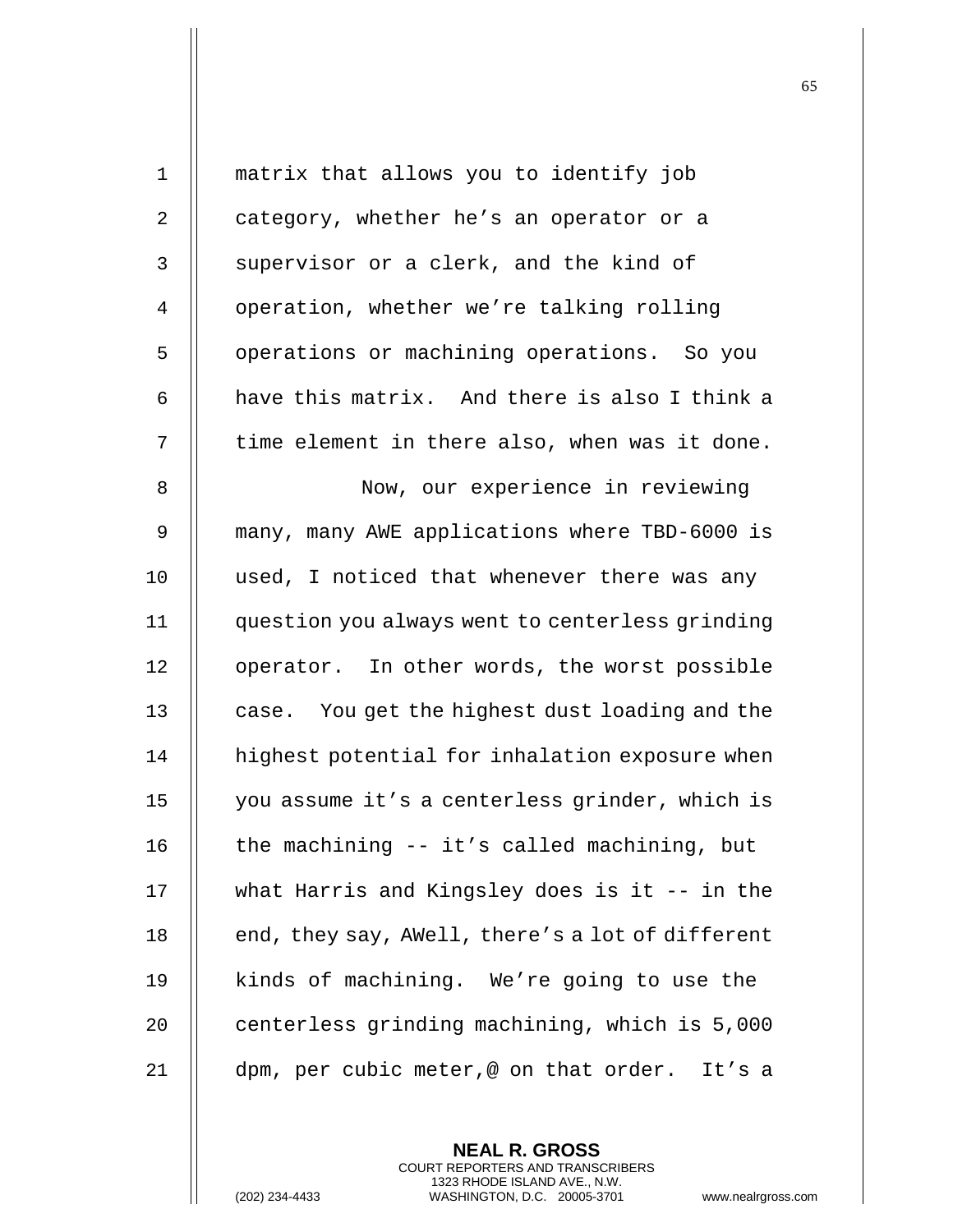| $\mathbf 1$ | very high number. That represents what you       |
|-------------|--------------------------------------------------|
| 2           | could say is a plausible bounding associated     |
| 3           | with machining operation, because it's           |
| 4           | actually dealing with centerless grinding        |
| 5           | machining, which is limiting.                    |
| 6           | Now, in the past, SC&A has always                |
| 7           | found very favorably with the way in which you   |
| 8           | have been applying TBD-6000 to the myriad of AWE |
| 9           | operations, because you have always -- you       |
| 10          | know, unless it was an unusual circumstance,     |
| 11          | you have always defaulted to that bounding       |
| 12          | circumstance, and we felt that was always        |
| 13          | claimant-favorable, quite claimant-favorable.    |
| 14          | But here we have a circumstance                  |
| 15          | where you are developing a level of              |
| 16          | granularity, as I understand what you just       |
| 17          | described, where you start to parse people and   |
| 18          | time periods between, let's say, rolling         |
| 19          | operation versus cutting operation versus        |
| 20          | machining or centerless grinding operations      |
| 21          | and saying, you know, who is going to get what   |
|             |                                                  |

(202) 234-4433 WASHINGTON, D.C. 20005-3701 www.nealrgross.com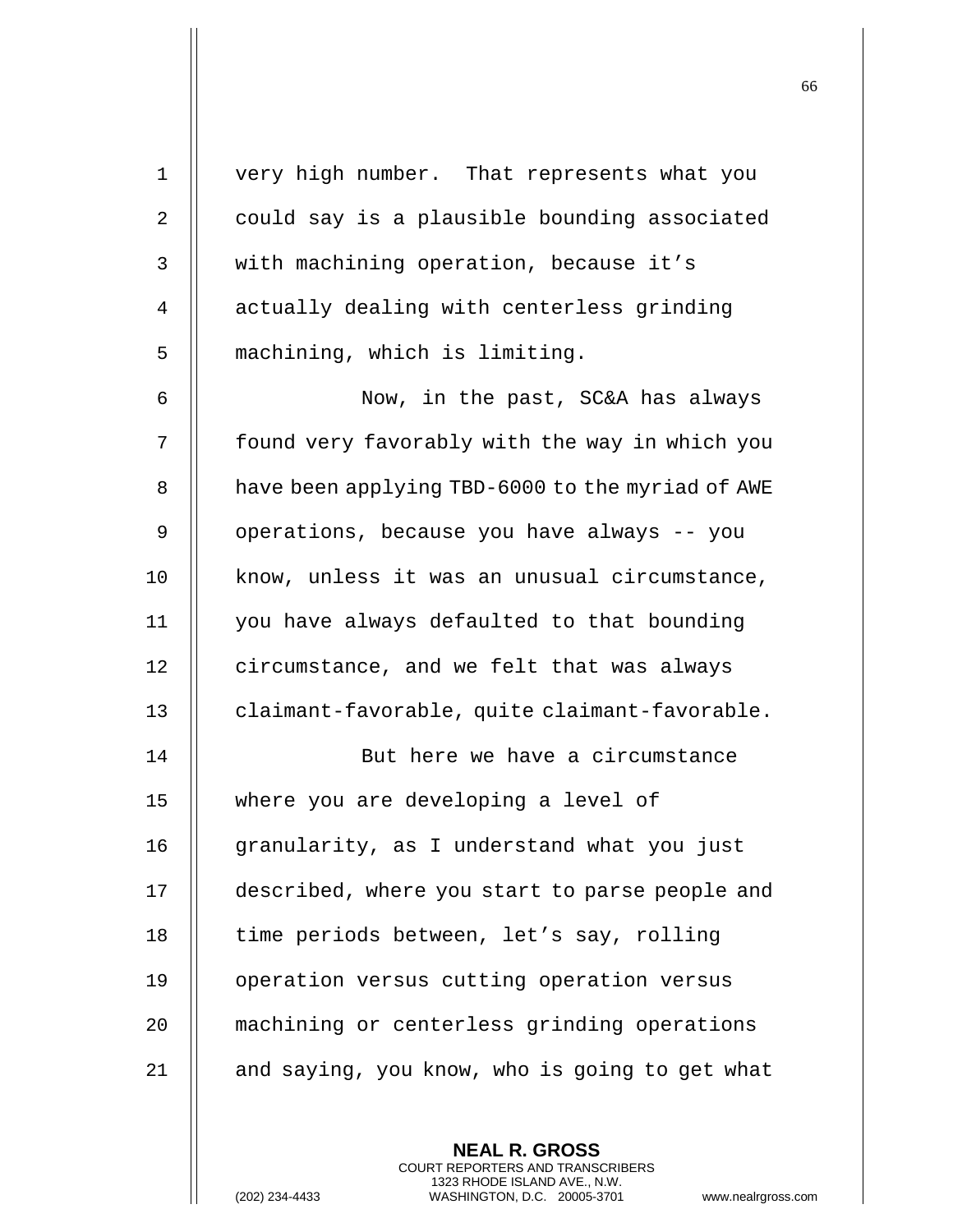| $\mathbf 1$  | when.                                                                                                                                                      |
|--------------|------------------------------------------------------------------------------------------------------------------------------------------------------------|
| $\sqrt{2}$   | It seems to be -- now, you may very                                                                                                                        |
| $\mathsf{3}$ | well have good reason to be able to feel that                                                                                                              |
| 4            | you could parse it at that level of granularity,                                                                                                           |
| 5            | and that's fine, if you can. But I'm just                                                                                                                  |
| 6            | surprised to hear that you are taking it to that                                                                                                           |
| 7            | level. You usually keep it fairly simple,                                                                                                                  |
| $\,8\,$      | without trying to, you know, gild the lily so                                                                                                              |
| 9            | to speak.                                                                                                                                                  |
| 10           | DR. GLOVER: I think, John, part of                                                                                                                         |
| 11           | it is, you know, if you go after '48, if you go                                                                                                            |
| 12           | back to that Table B.2, you'll note that we do                                                                                                             |
| 13           | have very -- it's very specific on what days                                                                                                               |
| 14           | we're machining. You know, they only machined                                                                                                              |
| 15           | on those days. After 8/1/48, you have not a lot                                                                                                            |
| 16           | of machining going on. They were doing very                                                                                                                |
| 17           | specific rolling operations mostly for the                                                                                                                 |
| 18           | joint stability program with the AEC and AEC                                                                                                               |
| 19           | Canada.                                                                                                                                                    |
| 20           | And so it was very specific, and it                                                                                                                        |
| 21           | seemed appropriate to -- you know, that they are                                                                                                           |
|              |                                                                                                                                                            |
|              | <b>NEAL R. GROSS</b><br>COURT REPORTERS AND TRANSCRIBERS<br>1323 RHODE ISLAND AVE., N.W.<br>WASHINGTON, D.C. 20005-3701<br>(202) 234-4433<br>www.nealrgros |

(202) 234-4433 WASHINGTON, D.C. 20005-3701 www.nealrgross.com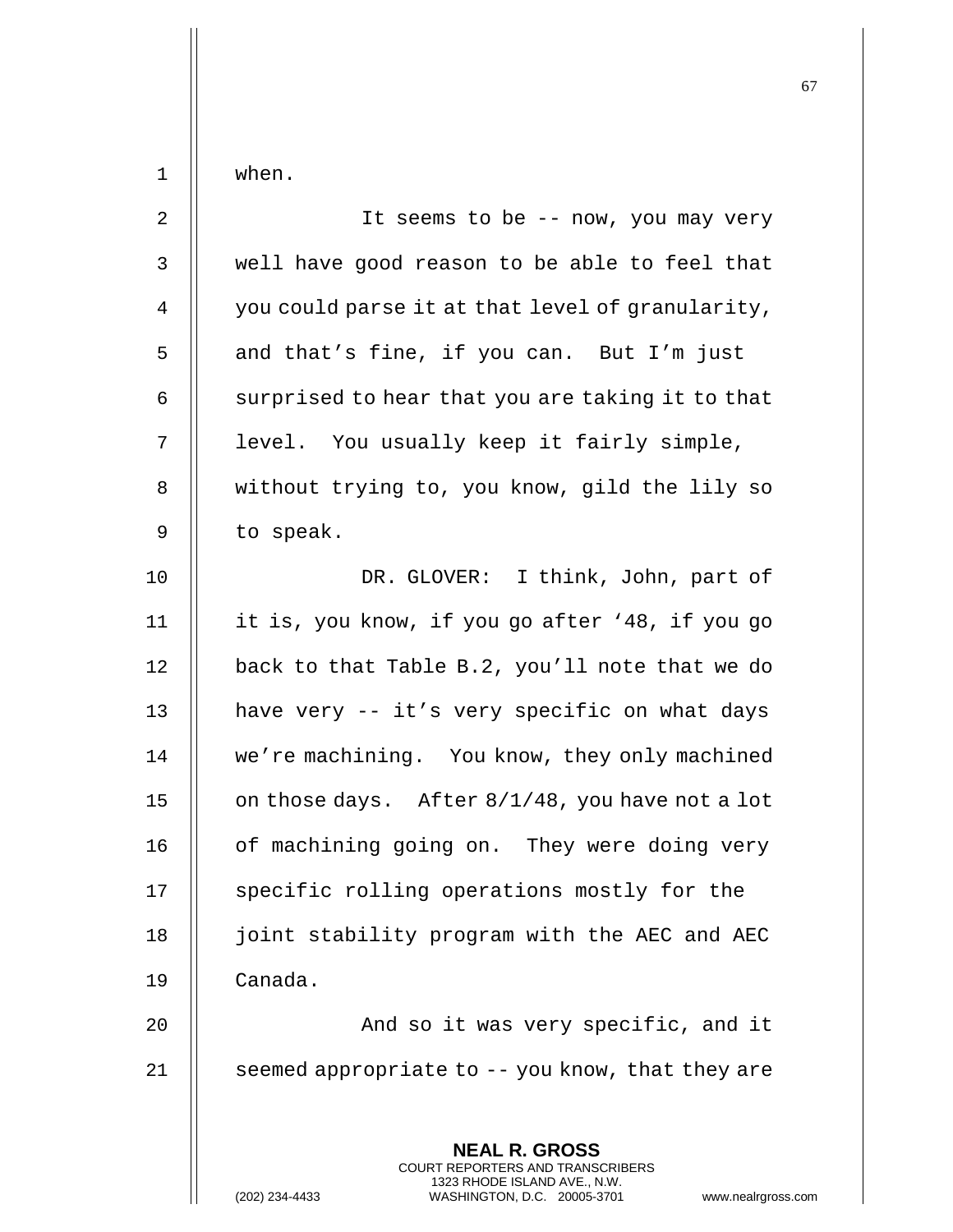| $\mathbf{1}$   | rolling -- that they are doing both. We          |
|----------------|--------------------------------------------------|
| $\overline{2}$ | assumed, worst case, go ahead, yes, absolutely   |
| 3              | use -- this is the machining operation and --    |
| 4              | but if we know it's only rolling contractually,  |
| 5              | and they describe it very clearly that's all     |
| 6              | they did, it seems appropriate to use the        |
| 7              | rolling mill.                                    |
| 8              | DR. MAURO: But there was always                  |
| 9              | cutting going on. And I noticed cutting          |
| 10             | operation was worse than rolling, but not as bad |
| 11             | as centerless grinding. And I presume cutting    |
| 12             | was always going on, you know, cutting the ends. |
| 13             | So did you factor that in, or do you             |
| 14             | just go strictly rolling versus machining?       |
| 15             | DR. GLOVER: You know, none of the                |
| 16             | operations, from cutting or any other, were      |
| 17             | even close at Joslyn to what the rolling mill    |
| 18             | produced. The centerless grinders were wet.      |
| 19             | We sort of back-extrapolated and said, A-Okay.   |
| 20             | We're going to take that claimant-favorable      |
| 21             | approach and use the machining operation as a    |
|                |                                                  |

(202) 234-4433 WASHINGTON, D.C. 20005-3701 www.nealrgross.com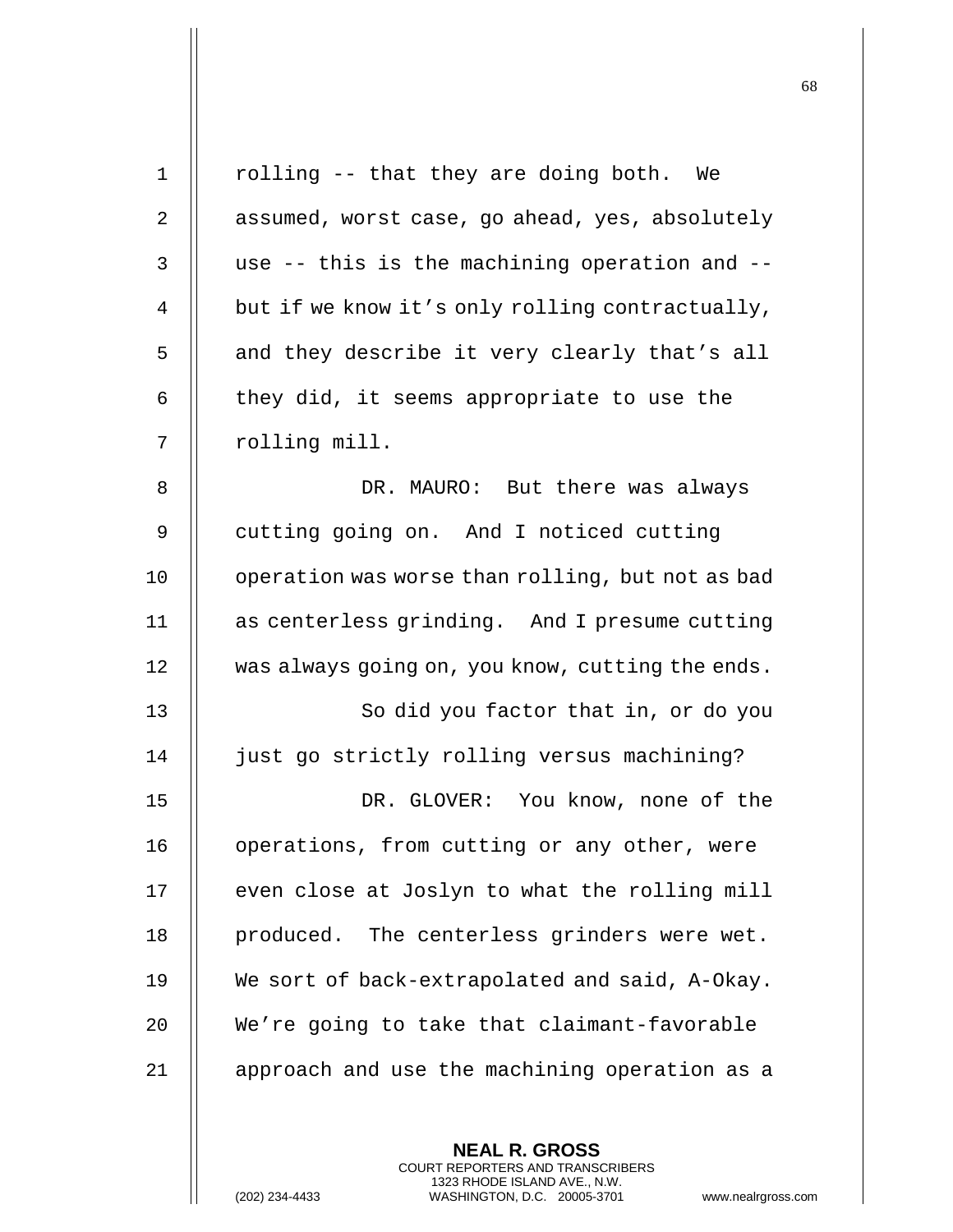| $\mathbf 1$ | bounding.@                                                                                                                                                           |
|-------------|----------------------------------------------------------------------------------------------------------------------------------------------------------------------|
| 2           | DR. MAURO: Yes.                                                                                                                                                      |
| 3           | DR. GLOVER: And so when we                                                                                                                                           |
| 4           | considered it, it didn't really -- I don't think                                                                                                                     |
| 5           | any of those operations met with the centerless                                                                                                                      |
| 6           | grinding -- met our straightener kind of                                                                                                                             |
| 7           | numbers.                                                                                                                                                             |
| 8           | DR. MAURO: And I agree with you.                                                                                                                                     |
| 9           | In looking at your material, for those on the                                                                                                                        |
| 10          | phone, you know, when you look at Harris and                                                                                                                         |
| 11          | Kingsley, and they talk about machining and                                                                                                                          |
| 12          | centerless grinding and rolling, they have                                                                                                                           |
| 13          | always picked the worst-case circumstances                                                                                                                           |
| 14          | where you had very little controls over                                                                                                                              |
| 15          | ventilation, over cooling. In other words,                                                                                                                           |
| 16          | they drove it to a position where it certainly                                                                                                                       |
| 17          | couldn't be much worse.                                                                                                                                              |
| 18          | And, clearly, the kinds of                                                                                                                                           |
| 19          | descriptive material of both your rolling and                                                                                                                        |
| 20          | your machining operations at Joslyn did have a                                                                                                                       |
| 21          | degree of coolant, ventilation, so you -- so I'm                                                                                                                     |
|             |                                                                                                                                                                      |
|             | <b>NEAL R. GROSS</b><br><b>COURT REPORTERS AND TRANSCRIBERS</b><br>1323 RHODE ISLAND AVE., N.W.<br>(202) 234-4433<br>WASHINGTON, D.C. 20005-3701<br>www.nealrgross.o |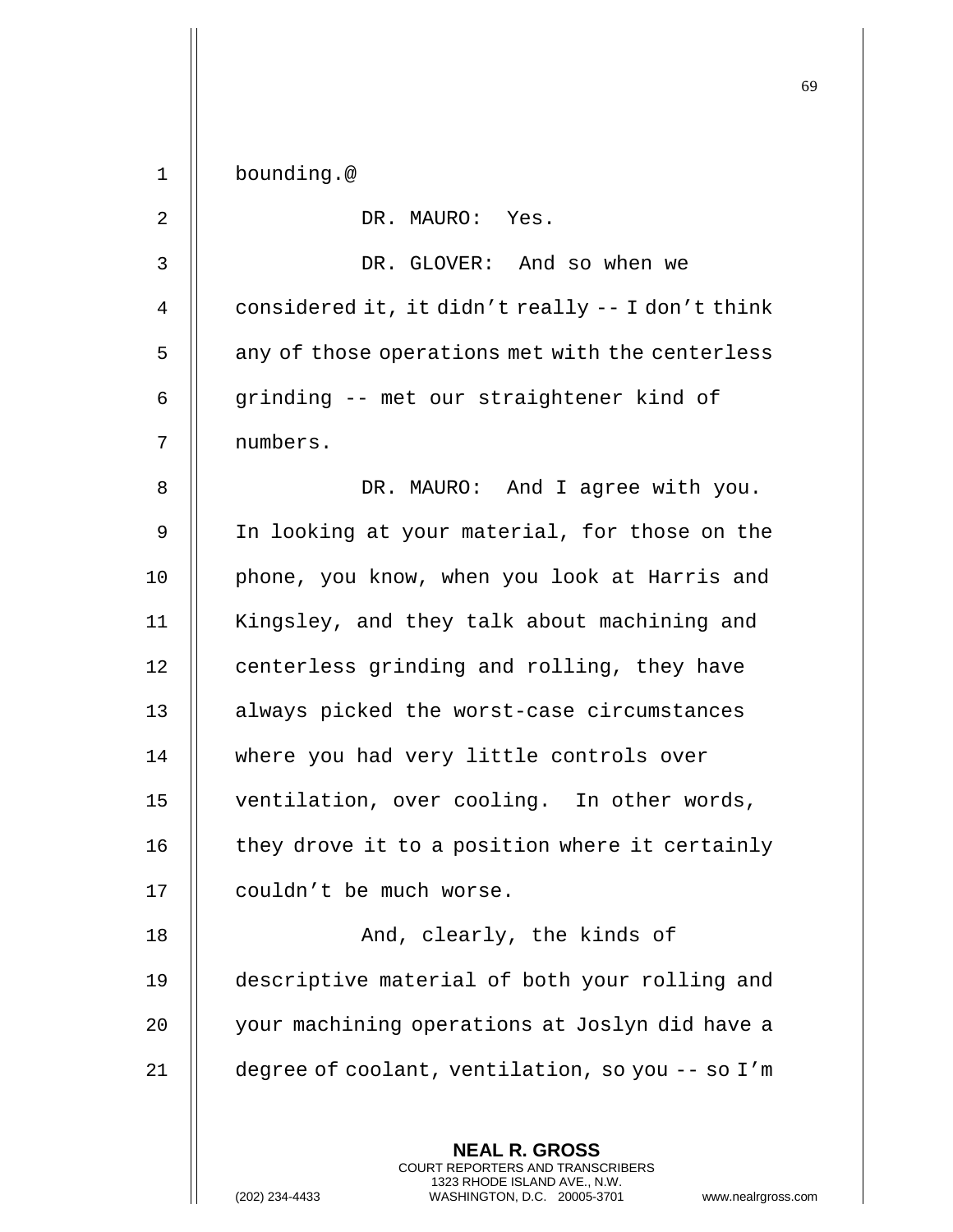| $\mathbf{1}$   | trying to, you know, be fair-handed here. I                                                                                                                        |
|----------------|--------------------------------------------------------------------------------------------------------------------------------------------------------------------|
| 2              | agree with what you're saying. That is, even                                                                                                                       |
| 3              | when you did assume, let's say, centerless                                                                                                                         |
| $\overline{4}$ | grinding, machining, and you did use the                                                                                                                           |
| 5              | default values in TBD-6000, that probably is                                                                                                                       |
| 6              | quite claimant-favorable, given that there was                                                                                                                     |
| 7              | quite a bit of controls implemented, which                                                                                                                         |
| 8              | would have reduced the dust loading as compared                                                                                                                    |
| 9              | to what TBD-6000 defaults to.                                                                                                                                      |
| 10             | All I would say is -- from SC&A's                                                                                                                                  |
| 11             | perspective is, again, after reading it, and                                                                                                                       |
| 12             | the way in which you parse things, it would be,                                                                                                                    |
| 13             | I feel more comfortable saying let's take a look                                                                                                                   |
| 14             | at that, you know, the story that's being told,                                                                                                                    |
| 15             | how the parsing is done with regard to                                                                                                                             |
| 16             | operations and the different kinds of                                                                                                                              |
| 17             | operations.                                                                                                                                                        |
| 18             | And I also -- when you dealt with the                                                                                                                              |
| 19             | accumulation on the time periods when there                                                                                                                        |
| 20             | were no operations, this in-between time, where                                                                                                                    |
| 21             | you have the accumulation of dust. I realize                                                                                                                       |
|                | <b>NEAL R. GROSS</b><br><b>COURT REPORTERS AND TRANSCRIBERS</b><br>1323 RHODE ISLAND AVE., N.W.<br>(202) 234-4433<br>WASHINGTON, D.C. 20005-3701<br>www.nealrgross |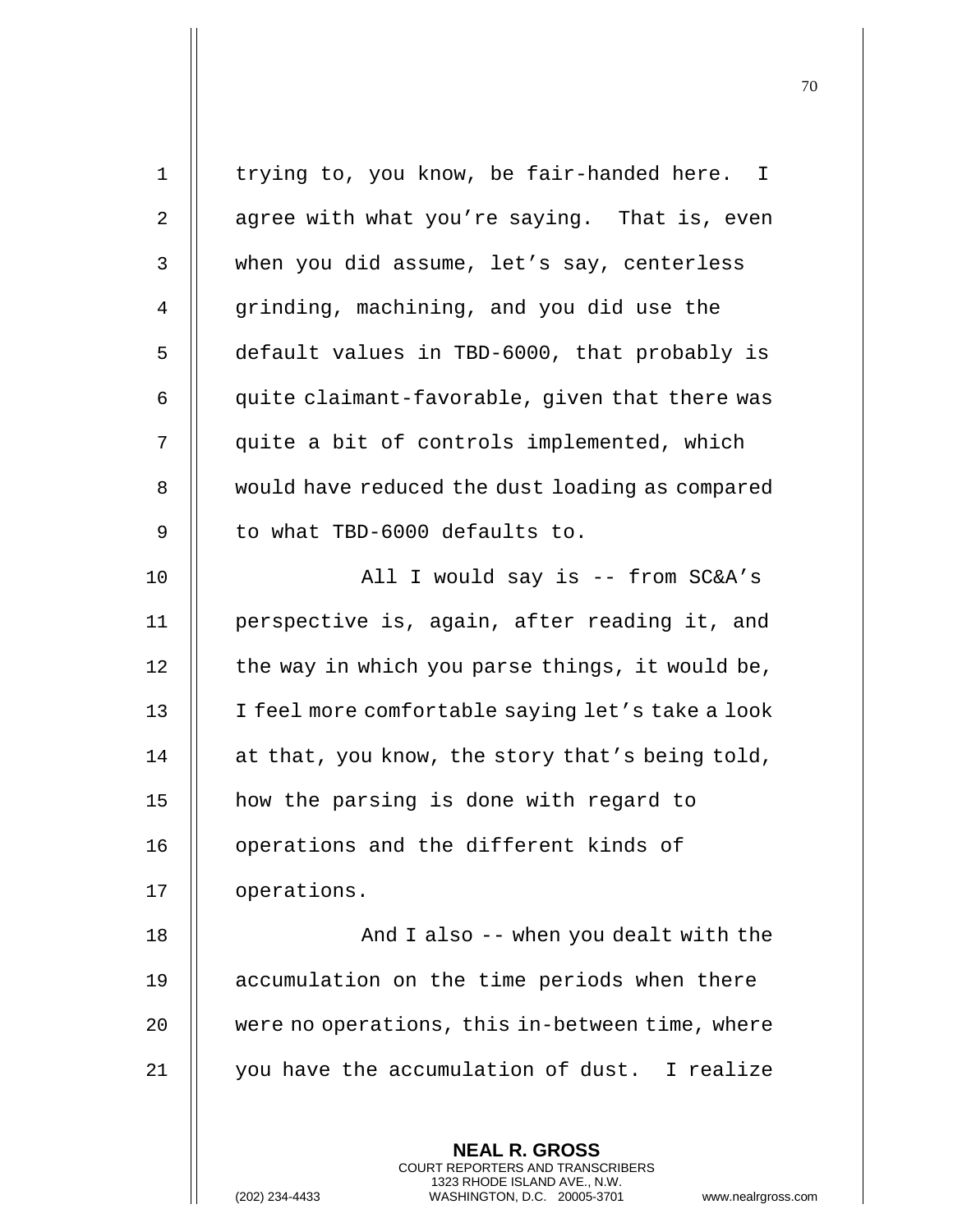| $\mathbf 1$ | that that contribution is generally small                                                                                                                   |
|-------------|-------------------------------------------------------------------------------------------------------------------------------------------------------------|
| 2           | compared to the actual operation, did you                                                                                                                   |
| 3           | assume the dust loading in the air that's                                                                                                                   |
| 4           | responsible for the deposition and                                                                                                                          |
| 5           | accumulation on surfaces, did you assume that                                                                                                               |
| 6           | that dust loading -- did you parse that, too?                                                                                                               |
| 7           | That is, okay, this time period for,                                                                                                                        |
| 8           | let's say, inactivity, the dust loading we have                                                                                                             |
| 9           | there would be due to a rolling operation, while                                                                                                            |
| 10          | there might be another one that might be due to                                                                                                             |
| 11          | machining operations. So it would be -- was                                                                                                                 |
| 12          | the residual resuspension scenarios also                                                                                                                    |
| 13          | parsed at that level of granularity?                                                                                                                        |
| 14          | DR. GLOVER: I'm going to let Mutty                                                                                                                          |
| 15          | -- because I -- we wore him out. I think he did                                                                                                             |
| 16          | these calculations three times in the last week                                                                                                             |
| 17          | after we went through some minor changes. So,                                                                                                               |
| 18          | Mutty, do you want to go ahead and respond to                                                                                                               |
| 19          | our residual --                                                                                                                                             |
| 20          | MR. SHARFI: Sure. The                                                                                                                                       |
| 21          | non-operational period is all based on                                                                                                                      |
|             |                                                                                                                                                             |
|             | <b>NEAL R. GROSS</b><br>COURT REPORTERS AND TRANSCRIBERS<br>1323 RHODE ISLAND AVE., N.W.<br>(202) 234-4433<br>WASHINGTON, D.C. 20005-3701<br>www.nealrgross |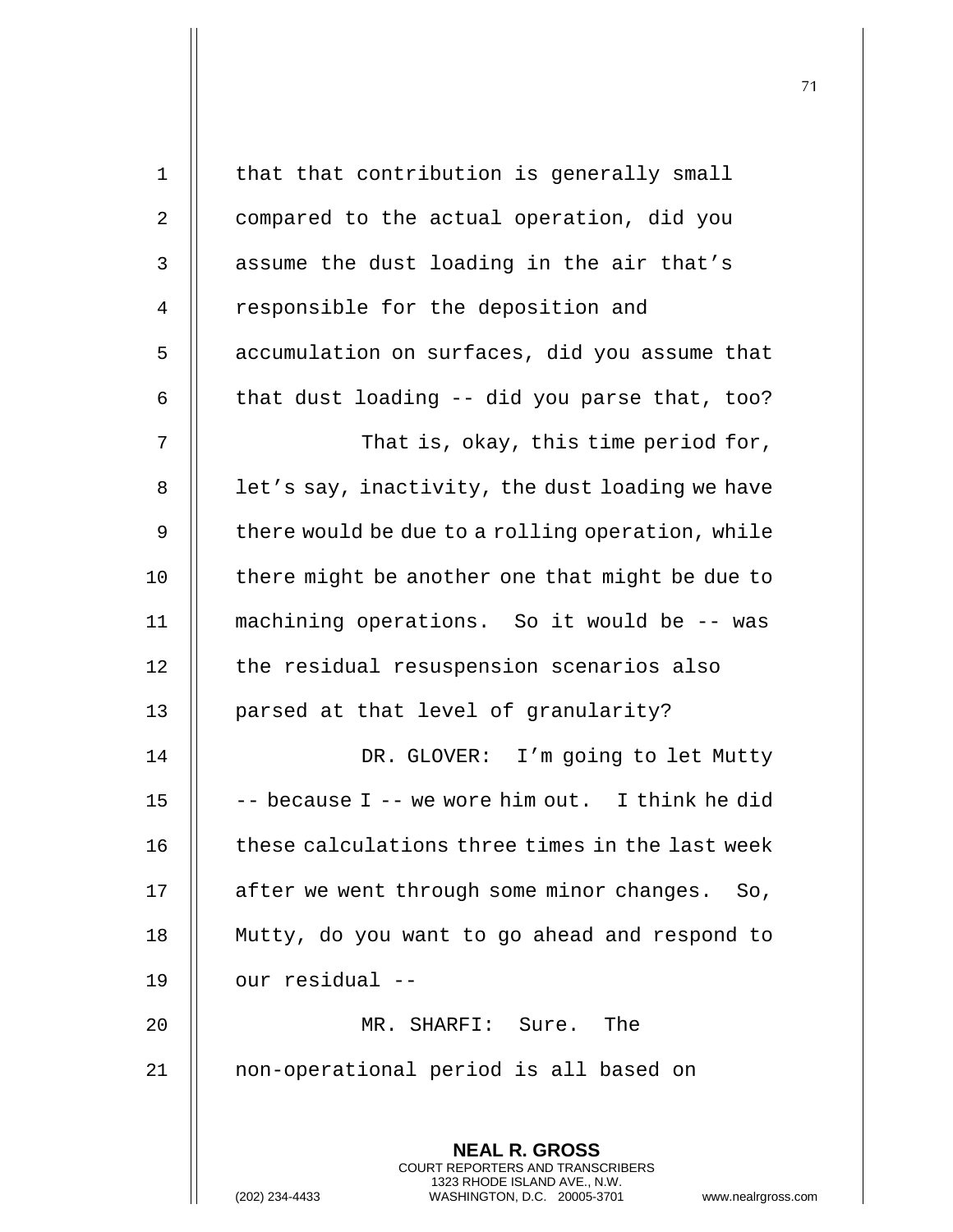| $\mathbf 1$  | machining, since the machining is the most       |
|--------------|--------------------------------------------------|
| 2            | claimant-favorable. And because you're going     |
| $\mathbf{3}$ | back and forth, it would be hard for us to say   |
| 4            | which area of non-operational period that that   |
| 5            | worker would have been in. So all of the         |
| 6            | non-operational period is based on machining.    |
| 7            | And on top of that we didn't even                |
| 8            | take in account for any kind of OTIB-70          |
| 9            | depletion of the material, so it's all assumed   |
| 10           | to be -- once it's there, it's the constant over |
| 11           | time.                                            |
| 12           | DR. MAURO: And you hold that, and                |
| 13           | you let it accumulate for 30 days.               |
| 14           | MR. SHARFI: Yes. We'll building                  |
| 15           | it up over 30 days, and then holding it constant |
| 16           | for the rest of the time period. We're --        |
| 17           | DR. MAURO: I like it a lot. Thank                |
| 18           | you for answering the question. And it is the    |
| 19           | way to do this to keep it simple and             |
| 20           | claimant-favorable. So that part of parsing      |
| 21           | you didn't -- you went with the limiting         |
|              |                                                  |
|              | <b>NEAL R. GROSS</b>                             |

(202) 234-4433 WASHINGTON, D.C. 20005-3701 www.nealrgross.com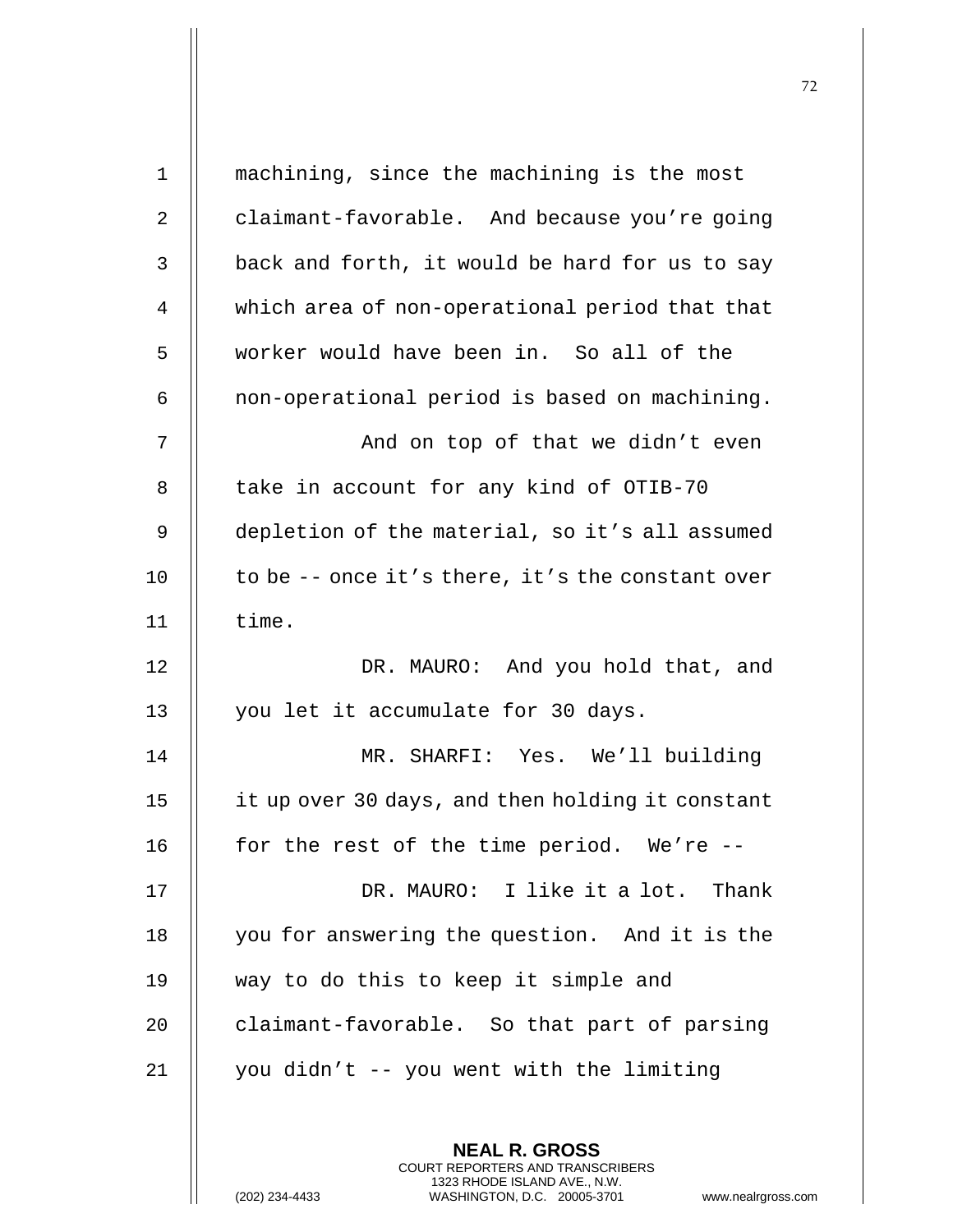**NEAL R. GROSS** COURT REPORTERS AND TRANSCRIBERS 1323 RHODE ISLAND AVE., N.W. (202) 234-4433 WASHINGTON, D.C. 20005-3701 www.nealrgross.com 1 | scenario, which  $I - I$  can say right now that, 2  $\parallel$  you know, we -- I think we should probably check 3 | the numbers, you know, make sure the arithmetic 4 || is right and that it does follow OTIB-70  $5$  | philosophy. But that sounds like the right --6  $\parallel$  you know, I would agree that that's the right 7 way to go. 8 MR. SHARFI: We didn't use OTIB-70. 9 || No depletion was applied in here. 10 || DR. MAURO: Oh, no. I'm just 11 | talking about the .00075 meters per second 12 | accumulating for 30 days. 13 MR. SHARFI: Okay. Yes, that's 14 more 6000 than OTIB-70. 15 || DR. MAURO: Okay. I may have 16  $\parallel$  crossed the wires there. Okay? 17 || DR. GLOVER: They are both 18 | interrelated so much, John, that there is a lot 19 of crossover there. 20 || DR. MAURO: So on that respect, I 21 | guess just to react from SC&A's perspective, I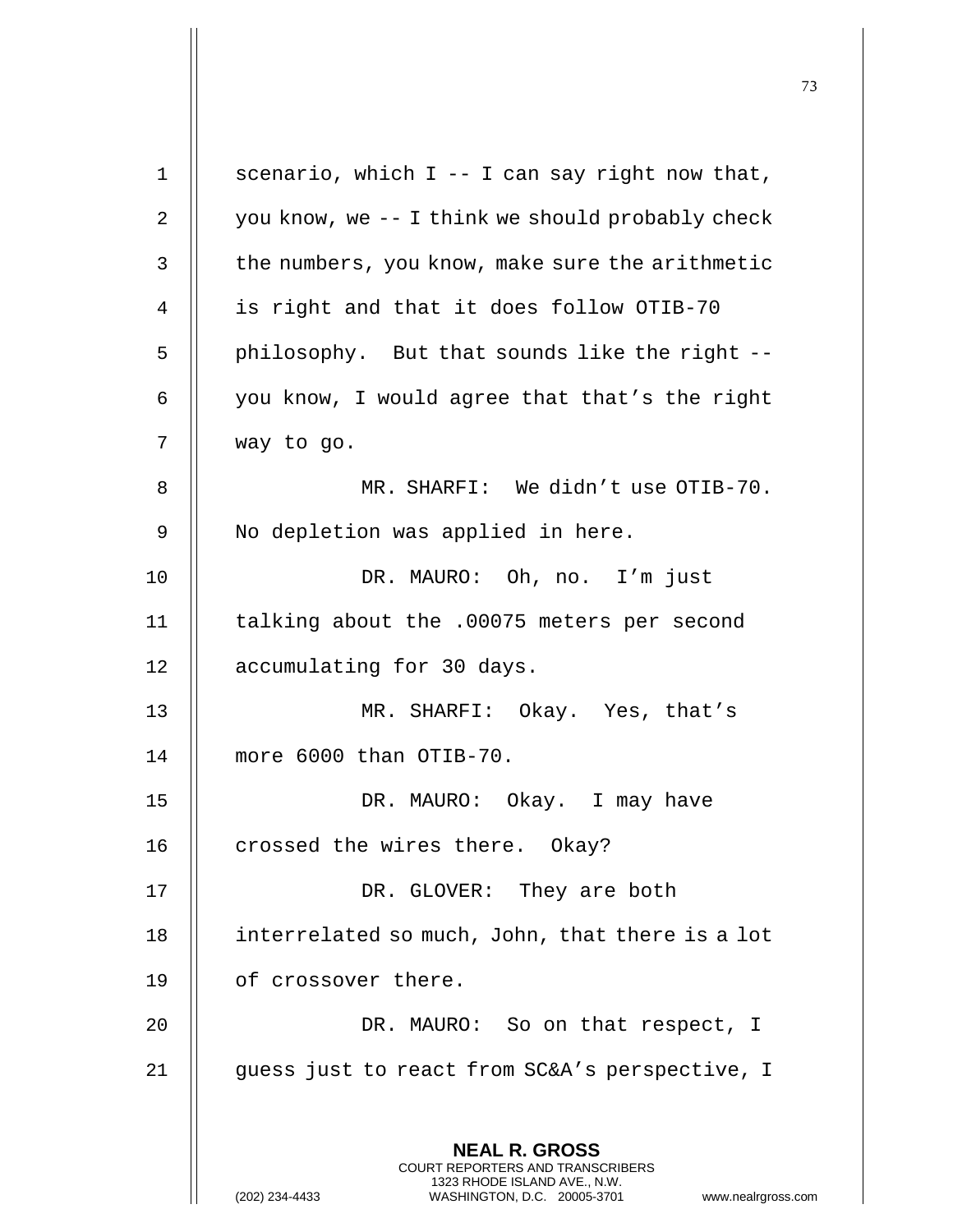| $\mathbf 1$ | really like what I'm hearing regarding           |
|-------------|--------------------------------------------------|
| 2           | residual. I also like what I hear regarding      |
| 3           | the operations post-, you know, 1948, August.    |
| 4           | I would -- but I do think we have an             |
| 5           | obligation, due diligence, to take a look at how |
| 6           | you did break it up, because you did go to a     |
| 7           | level of granularity that we haven't seen        |
| 8           | before, and certainly if the evidence is there,  |
| 9           | the records are there, that -- as you pointed    |
| 10          | out, you have good information on when it was    |
| 11          | rolling, when it was machining, et cetera.<br>On |
| 12          | that basis, you know, we could confirm that and  |
| 13          | walk away.                                       |
| 14          | CHAIRMAN ZIEMER: John, I think one               |
| 15          | of the reasons they can go to this level of      |
| 16          | granularity on this particular facility is the   |
| 17          | specific information that you are going -- you   |
| 18          | have on the facility where in this case we have  |
| 19          | specific days on each of these particular -- I   |
| 20          | don't know if you'd call them jobs, but we don't |
| 21          | often have that in the other facilities.<br>We   |
|             |                                                  |

**NEAL R. GROSS** COURT REPORTERS AND TRANSCRIBERS 1323 RHODE ISLAND AVE., N.W.

(202) 234-4433 WASHINGTON, D.C. 20005-3701 www.nealrgross.com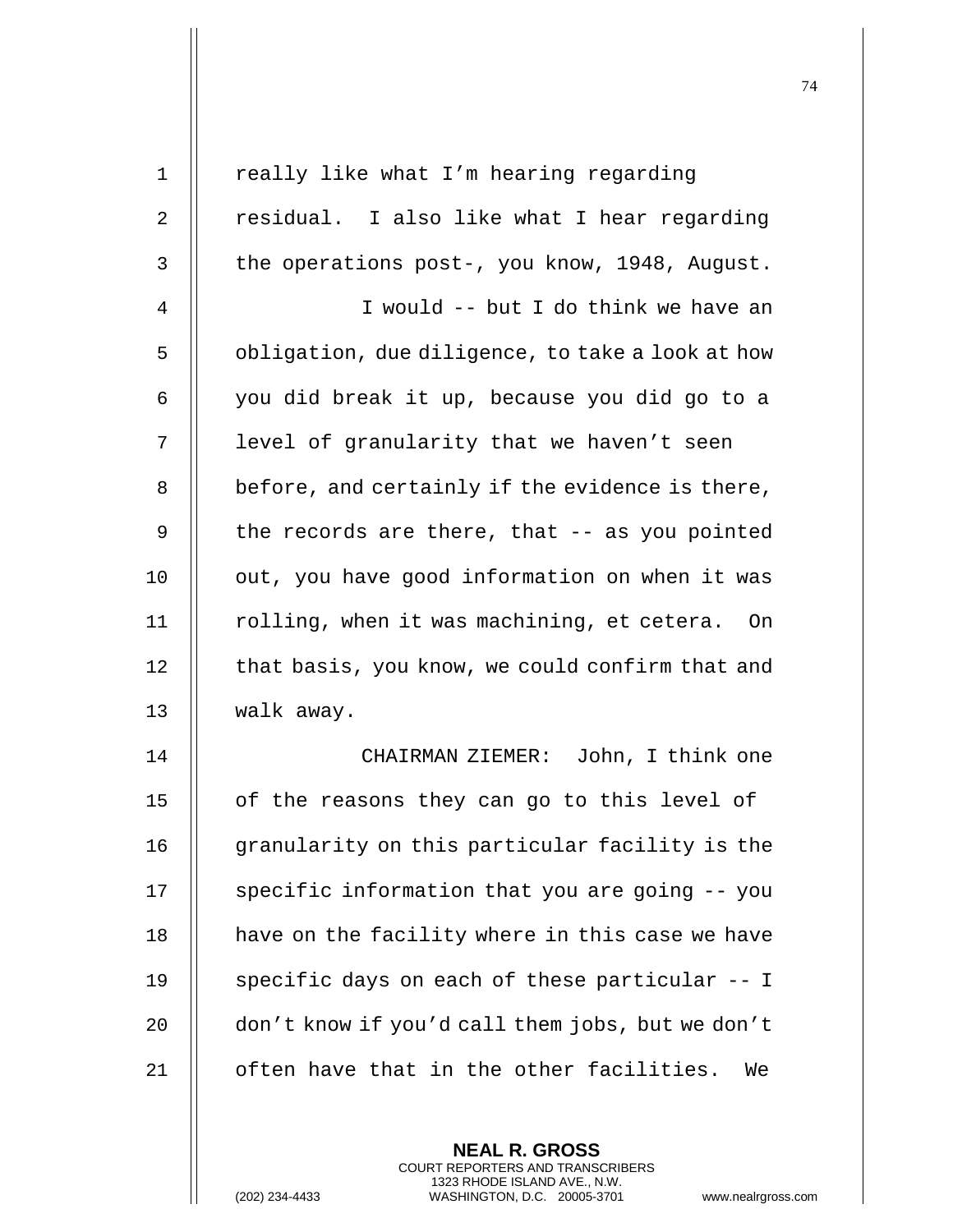| 1  | just know they have been working over a period                                                                                                              |
|----|-------------------------------------------------------------------------------------------------------------------------------------------------------------|
| 2  | of time with different materials. This is a                                                                                                                 |
| 3  | very specific case, and I think it allows more                                                                                                              |
| 4  | granularity than we are used to seeing.                                                                                                                     |
| 5  | DR. MAURO: I completely agree.                                                                                                                              |
| 6  | And, really, it's up to you folks there. If                                                                                                                 |
| 7  | you'd like us to go check that, we could check                                                                                                              |
| 8  | that.                                                                                                                                                       |
| 9  | CHAIRMAN ZIEMER: Well, I think we                                                                                                                           |
| 10 | still need a chance to review this. I think --                                                                                                              |
| 11 | I assume the Work Group Members would be                                                                                                                    |
| 12 | comfortable having SC&A have a chance to review                                                                                                             |
| 13 | the document in more detail. I'll leave that                                                                                                                |
| 14 | up to other comments. I certainly think it's                                                                                                                |
| 15 | appropriate to have it reviewed.                                                                                                                            |
| 16 | Are there other comments or                                                                                                                                 |
| 17 | questions on the document at this point, either                                                                                                             |
| 18 | from SC&A -- anything that you need clarified                                                                                                               |
| 19 | before we leave the document? Or Work Group                                                                                                                 |
| 20 | Members?                                                                                                                                                    |
| 21 | MEMBER MUNN: No. We're good.                                                                                                                                |
|    |                                                                                                                                                             |
|    | <b>NEAL R. GROSS</b><br>COURT REPORTERS AND TRANSCRIBERS<br>1323 RHODE ISLAND AVE., N.W.<br>(202) 234-4433<br>WASHINGTON, D.C. 20005-3701<br>www.nealrgross |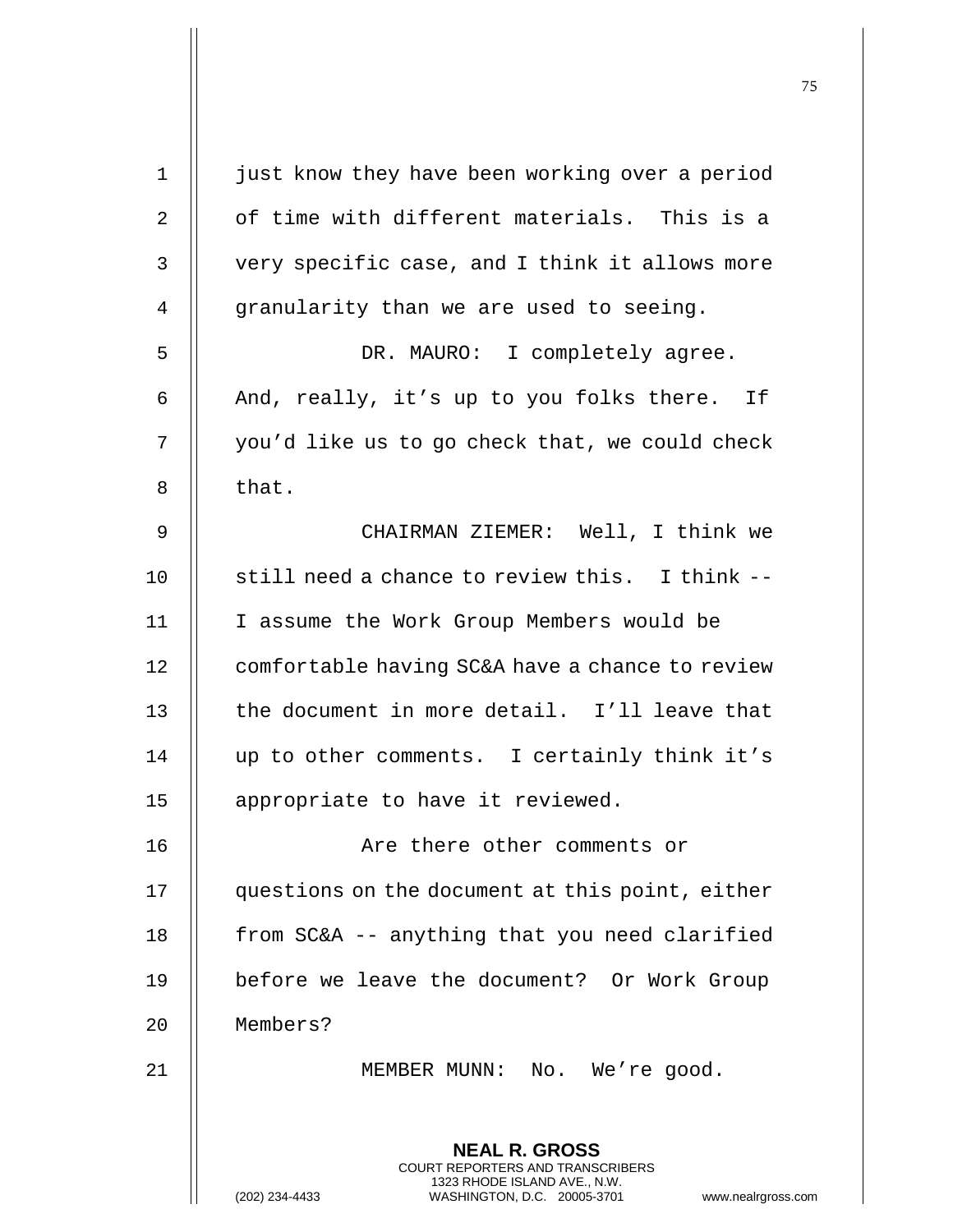| 1  | MEMBER BEACH: Paul, this is Josie.                                                                                                                                     |
|----|------------------------------------------------------------------------------------------------------------------------------------------------------------------------|
| 2  | I agree that it should be reviewed by SC&A, but                                                                                                                        |
| 3  | I have no questions.                                                                                                                                                   |
| 4  | CHAIRMAN ZIEMER: Okay.                                                                                                                                                 |
| 5  | MEMBER POSTON: No questions.                                                                                                                                           |
| 6  | CHAIRMAN ZIEMER: I'm going to take                                                                                                                                     |
| 7  | it by consent that we all agree that both the                                                                                                                          |
| 8  | White Papers should be reviewed by SC&A and then                                                                                                                       |
| 9  | report back to the Work Group and we can reach                                                                                                                         |
| 10 | a final decision on them.                                                                                                                                              |
| 11 | MR. KATZ: Right. Paul, and I                                                                                                                                           |
| 12 | actually -- I formally tasked them with                                                                                                                                |
| 13 | reviewing them anyway before we proceed, so --                                                                                                                         |
| 14 | CHAIRMAN ZIEMER: Yes, I knew we                                                                                                                                        |
| 15 | I just wanted to make sure the Work Group<br>had.                                                                                                                      |
| 16 | was on the record with --                                                                                                                                              |
| 17 | MR. KATZ: That's good. Thank you.                                                                                                                                      |
| 18 | CHAIRMAN ZIEMER: Yes. Well,                                                                                                                                            |
| 19 | $let's --$                                                                                                                                                             |
| 20 | DR. GLOVER: Would that still be                                                                                                                                        |
| 21 | specific to -- would that still be an SEC or a                                                                                                                         |
|    |                                                                                                                                                                        |
|    | <b>NEAL R. GROSS</b><br><b>COURT REPORTERS AND TRANSCRIBERS</b><br>1323 RHODE ISLAND AVE., N.W.<br>(202) 234-4433<br>WASHINGTON, D.C. 20005-3701<br>www.nealrgross.com |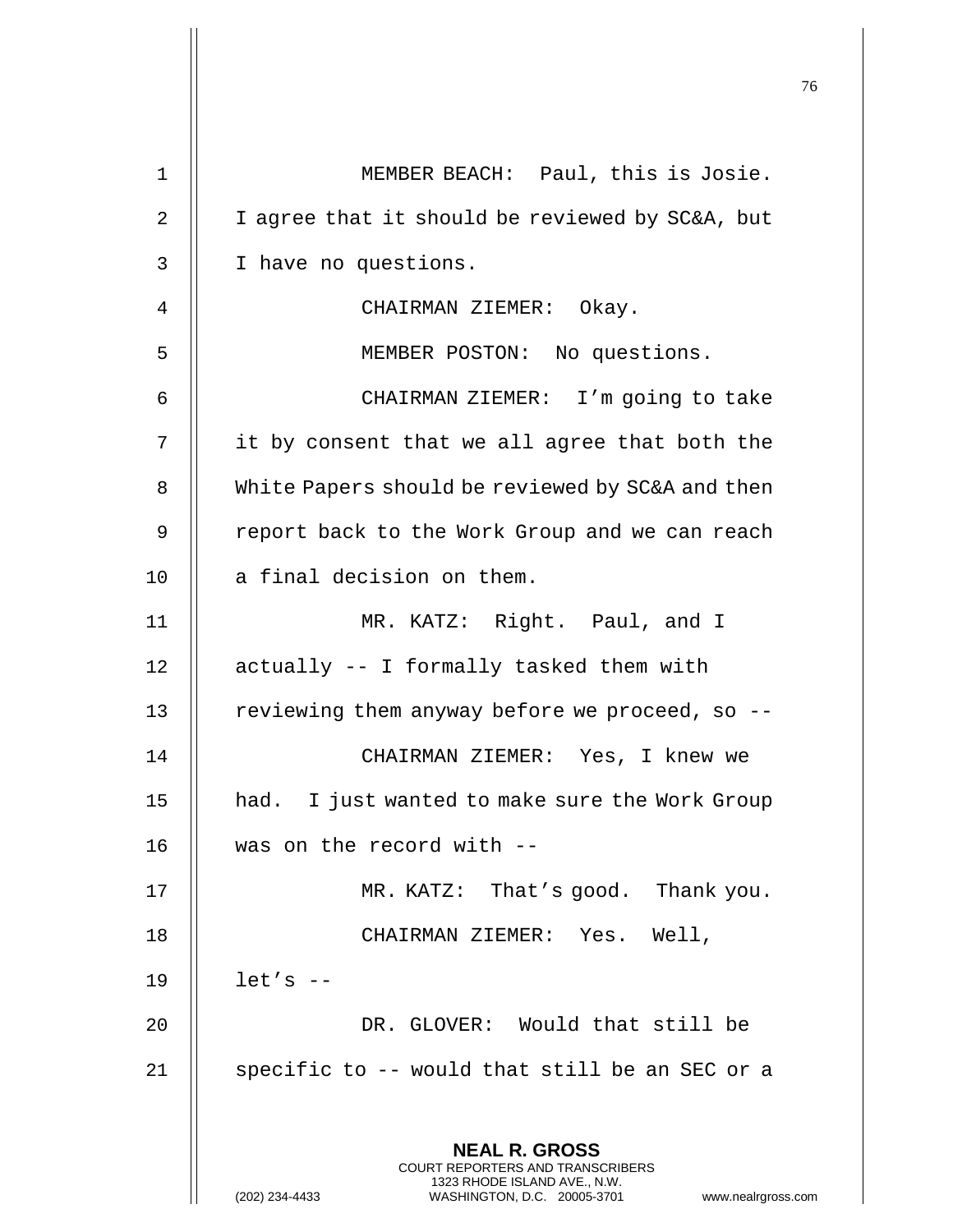|             |                                                                                                                                                                 | 77 |
|-------------|-----------------------------------------------------------------------------------------------------------------------------------------------------------------|----|
| $\mathbf 1$ | TBD consideration? I just want to make sure.                                                                                                                    |    |
| 2           | MR. KATZ: TBD.                                                                                                                                                  |    |
|             |                                                                                                                                                                 |    |
| 3           | CHAIRMAN ZIEMER: Yes, TBD, because                                                                                                                              |    |
| 4           | the SEC actions have been taken, right?                                                                                                                         |    |
| 5           | DR. GLOVER: I just want to make                                                                                                                                 |    |
| 6           | sure we -- that it came out clear to everybody                                                                                                                  |    |
| 7           | this was a TBD, that we were making sure the TBD                                                                                                                |    |
| 8           | approach is correct and appropriate --                                                                                                                          |    |
| 9           | CHAIRMAN ZIEMER: Right. Exactly.                                                                                                                                |    |
| 10          | DR. GLOVER: -- to SEC.                                                                                                                                          |    |
| 11          | MEMBER BEACH: Yes.                                                                                                                                              |    |
| 12          | CHAIRMAN ZIEMER: All right. The                                                                                                                                 |    |
| 13          | other thing on -- I don't know if we                                                                                                                            |    |
| 14          | specifically have it on the agenda, but is the                                                                                                                  |    |
| 15          | -- the matrix. I know that SC&A distributed                                                                                                                     |    |
| 16          | their copy of their latest matrix maybe this                                                                                                                    |    |
| 17          | morning or last night. I'm not sure, but --                                                                                                                     |    |
| 18          | DR. MAURO: Yes. I just sent out                                                                                                                                 |    |
| 19          | what I had. I wasn't sure if that was the                                                                                                                       |    |
| 20          | latest. I just -- it --                                                                                                                                         |    |
| 21          | MR. KATZ: This is Ted. It's the                                                                                                                                 |    |
|             | <b>NEAL R. GROSS</b><br>COURT REPORTERS AND TRANSCRIBERS<br>1323 RHODE ISLAND AVE., N.W.<br>(202) 234-4433<br>WASHINGTON, D.C. 20005-3701<br>www.nealrgross.com |    |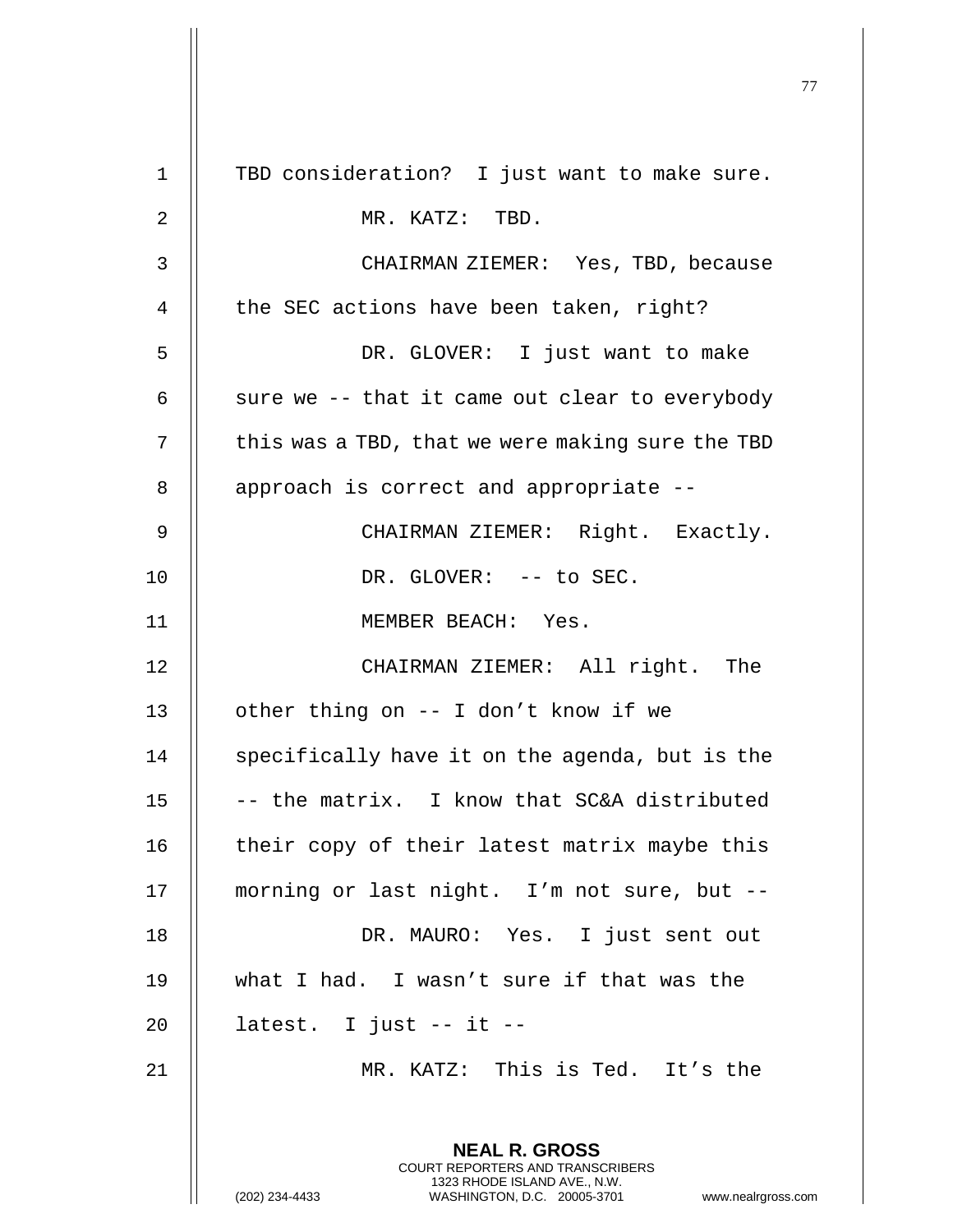| $\mathbf{1}$ | old version. It's not updated. But they'll                                                                                                                             |
|--------------|------------------------------------------------------------------------------------------------------------------------------------------------------------------------|
| 2            | update it for the Work Group for the next time                                                                                                                         |
| 3            | it meets, right?                                                                                                                                                       |
| 4            | DR. MAURO: Is that something that                                                                                                                                      |
| 5            | -- how do we do that? Is that something that                                                                                                                           |
| 6            | NIOSH will fill in each one and their response,                                                                                                                        |
| 7            | and then we will fill in? How do we go about                                                                                                                           |
| 8            | this?                                                                                                                                                                  |
| 9            | CHAIRMAN ZIEMER: Well, let me just                                                                                                                                     |
| 10           | -- again, I'll give you a quick update of at                                                                                                                           |
| 11           | least from my records -- eight of the 11 matrix                                                                                                                        |
| 12           | issues have been closed. And the only ones                                                                                                                             |
| 13           | remaining are -- according to my records, are                                                                                                                          |
| 14           | Issues 6, 10, and 11. And those are --                                                                                                                                 |
| 15           | MEMBER BEACH: Paul, this is Josie.                                                                                                                                     |
| 16           | I think what we talked about in January was that                                                                                                                       |
| 17           | the matrix would be updated to show what was                                                                                                                           |
| 18           | done --                                                                                                                                                                |
| 19           | CHAIRMAN ZIEMER: Right.                                                                                                                                                |
| 20           | MEMBER BEACH: -- for a record.                                                                                                                                         |
| 21           | CHAIRMAN ZIEMER: Right.                                                                                                                                                |
|              |                                                                                                                                                                        |
|              | <b>NEAL R. GROSS</b><br><b>COURT REPORTERS AND TRANSCRIBERS</b><br>1323 RHODE ISLAND AVE., N.W.<br>(202) 234-4433<br>WASHINGTON, D.C. 20005-3701<br>www.nealrgross.com |

 $\mathbf{I}$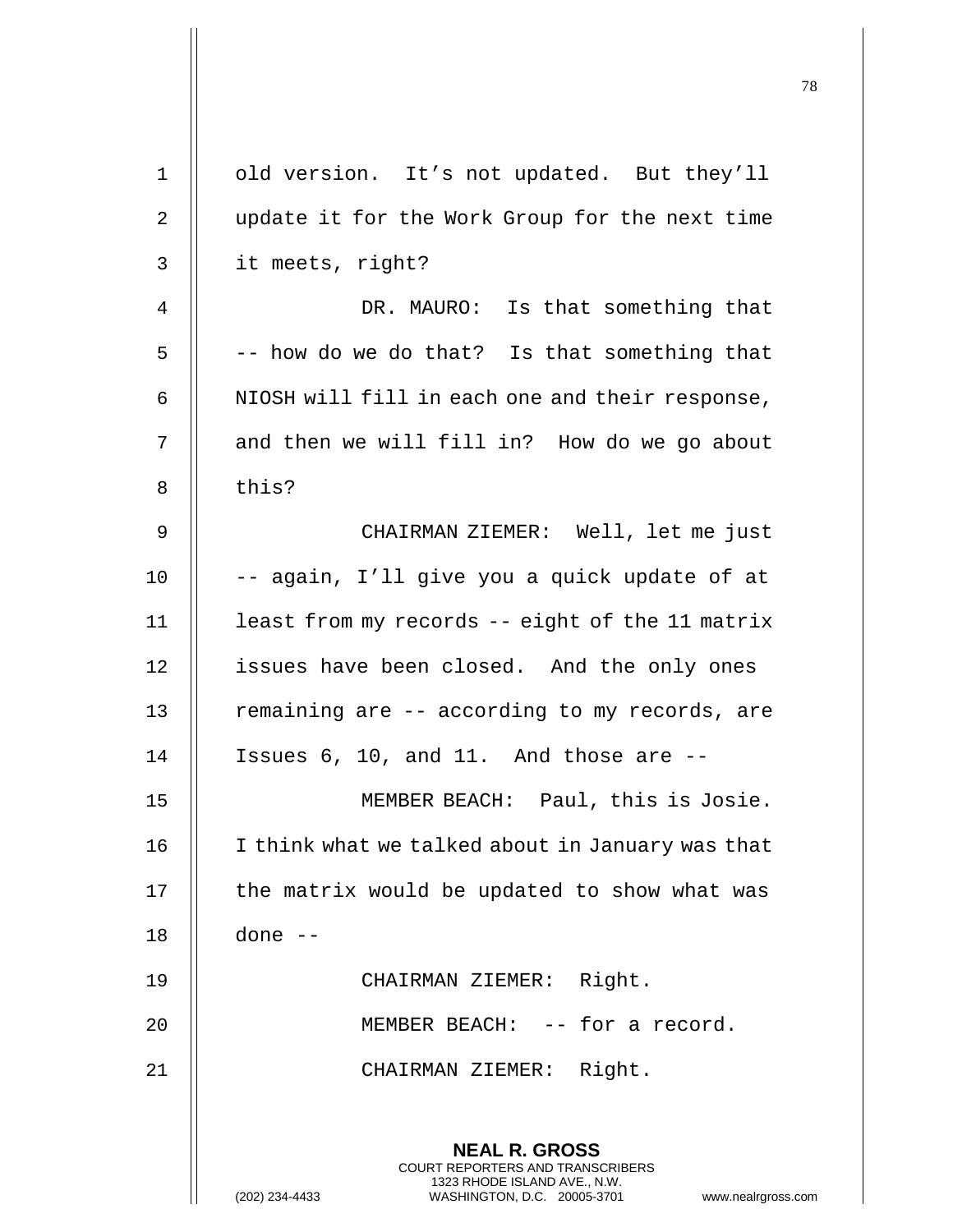| 1  | MR. KATZ: Right. Right. But so                                                                                                                                  |
|----|-----------------------------------------------------------------------------------------------------------------------------------------------------------------|
| 2  | at this point, you know, John, just -- well,                                                                                                                    |
| 3  | bring it completely up to date with what has                                                                                                                    |
| 4  | transpired in this meeting as well.                                                                                                                             |
| 5  | DR. MAURO: Okay. So you'd like me                                                                                                                               |
| 6  | to take care of that.                                                                                                                                           |
| 7  | MR. KATZ: Yes. And if you need                                                                                                                                  |
| 8  | information or inputs from NIOSH, absolutely.                                                                                                                   |
| 9  | Just ask Sam for them, and I'm sure he'll                                                                                                                       |
| 10 | provide.                                                                                                                                                        |
| 11 | DR. MAURO: That would be great.                                                                                                                                 |
| 12 | And having access to the transcripts, I guess                                                                                                                   |
| 13 | -- of course, the previous one I have. I                                                                                                                        |
| 14 | haven't done it, as you could tell. I will                                                                                                                      |
| 15 | certainly do my best to flesh out the matrix,                                                                                                                   |
| 16 | get it up to date, including everything we have                                                                                                                 |
| 17 | talked about today.                                                                                                                                             |
| 18 | And my guess is it would be a good                                                                                                                              |
| 19 | idea for me to, you know, pass it by Sam, make                                                                                                                  |
| 20 | sure I got it right, and -- before we reissue                                                                                                                   |
| 21 | it.                                                                                                                                                             |
|    |                                                                                                                                                                 |
|    | <b>NEAL R. GROSS</b><br>COURT REPORTERS AND TRANSCRIBERS<br>1323 RHODE ISLAND AVE., N.W.<br>(202) 234-4433<br>WASHINGTON, D.C. 20005-3701<br>www.nealrgross.com |

Ħ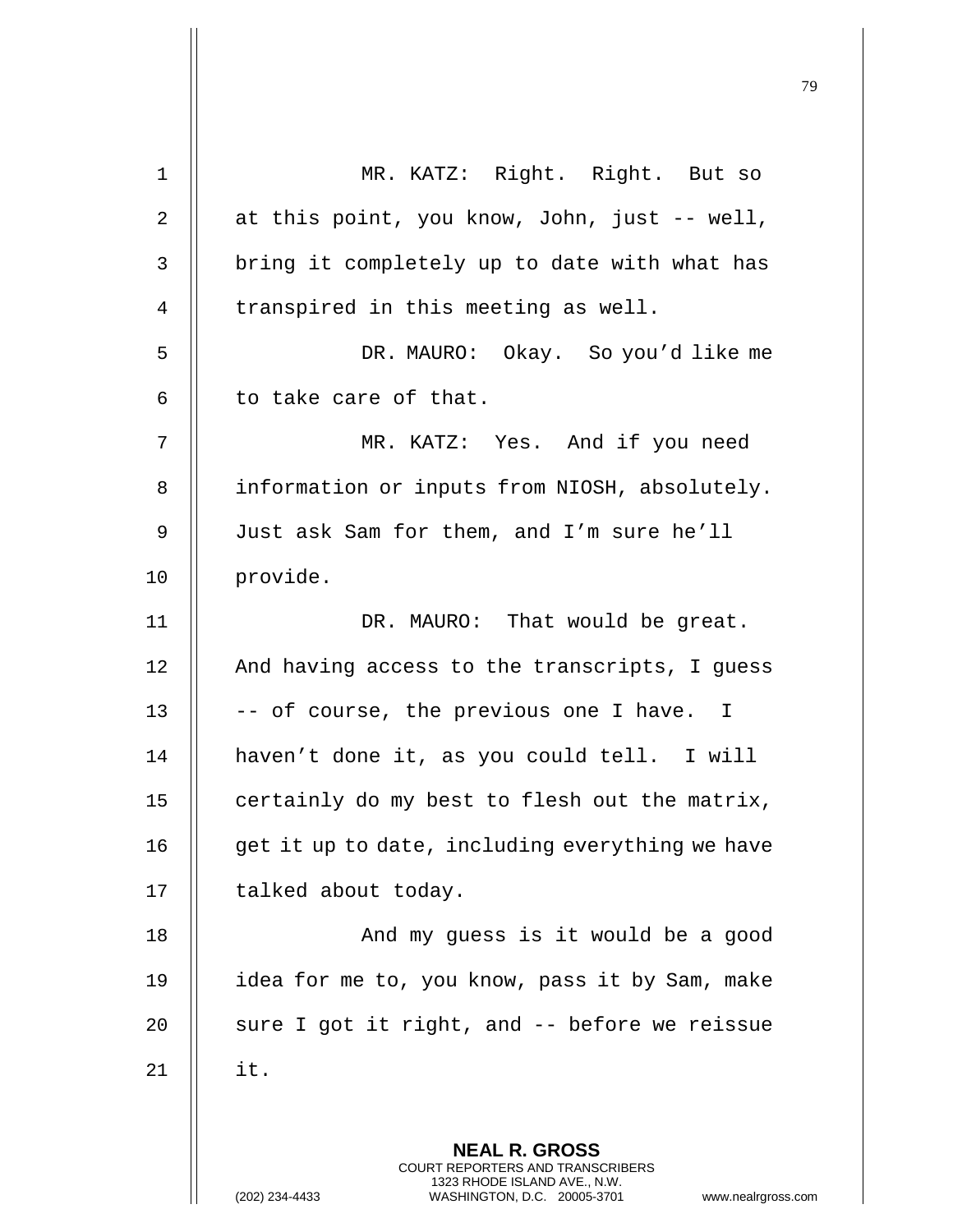|    |                                                                                                                                                                        | 80 |
|----|------------------------------------------------------------------------------------------------------------------------------------------------------------------------|----|
| 1  | MR. KATZ: Yes, that sounds                                                                                                                                             |    |
| 2  | perfect. Thank you.                                                                                                                                                    |    |
| 3  | DR. MAURO: Okay.                                                                                                                                                       |    |
| 4  | CHAIRMAN ZIEMER: Yes. And, John,                                                                                                                                       |    |
| 5  | just as a reference point, I'm just looking                                                                                                                            |    |
| 6  | here, I sent an email to Sam on February 26th,                                                                                                                         |    |
| 7  | with a copy to you, which summarized, at least                                                                                                                         |    |
| 8  | from my notes, where we were on the matrix in                                                                                                                          |    |
| 9  | terms of what has been closed, those three open                                                                                                                        |    |
| 10 | issues, and some related comments. So you                                                                                                                              |    |
| 11 | might take a look at that as well.                                                                                                                                     |    |
| 12 | DR. MAURO: Will do.                                                                                                                                                    |    |
| 13 | CHAIRMAN ZIEMER: Okay. Let's                                                                                                                                           |    |
| 14 | see. Are there any other issues relating to                                                                                                                            |    |
| 15 | Joslyn that we need to discuss today?                                                                                                                                  |    |
| 16 | MR. KATZ: I don't think so, Paul.                                                                                                                                      |    |
| 17 | CHAIRMAN ZIEMER: Apparently not.                                                                                                                                       |    |
| 18 | In which case we will adjourn and look forward                                                                                                                         |    |
| 19 | to seeing a number of you next week.                                                                                                                                   |    |
| 20 | Wanda, I assume that you won't be                                                                                                                                      |    |
| 21 | able to travel, and we wish you well as you try                                                                                                                        |    |
|    |                                                                                                                                                                        |    |
|    | <b>NEAL R. GROSS</b><br><b>COURT REPORTERS AND TRANSCRIBERS</b><br>1323 RHODE ISLAND AVE., N.W.<br>(202) 234-4433<br>WASHINGTON, D.C. 20005-3701<br>www.nealrgross.com |    |

 $\mathop{||}$